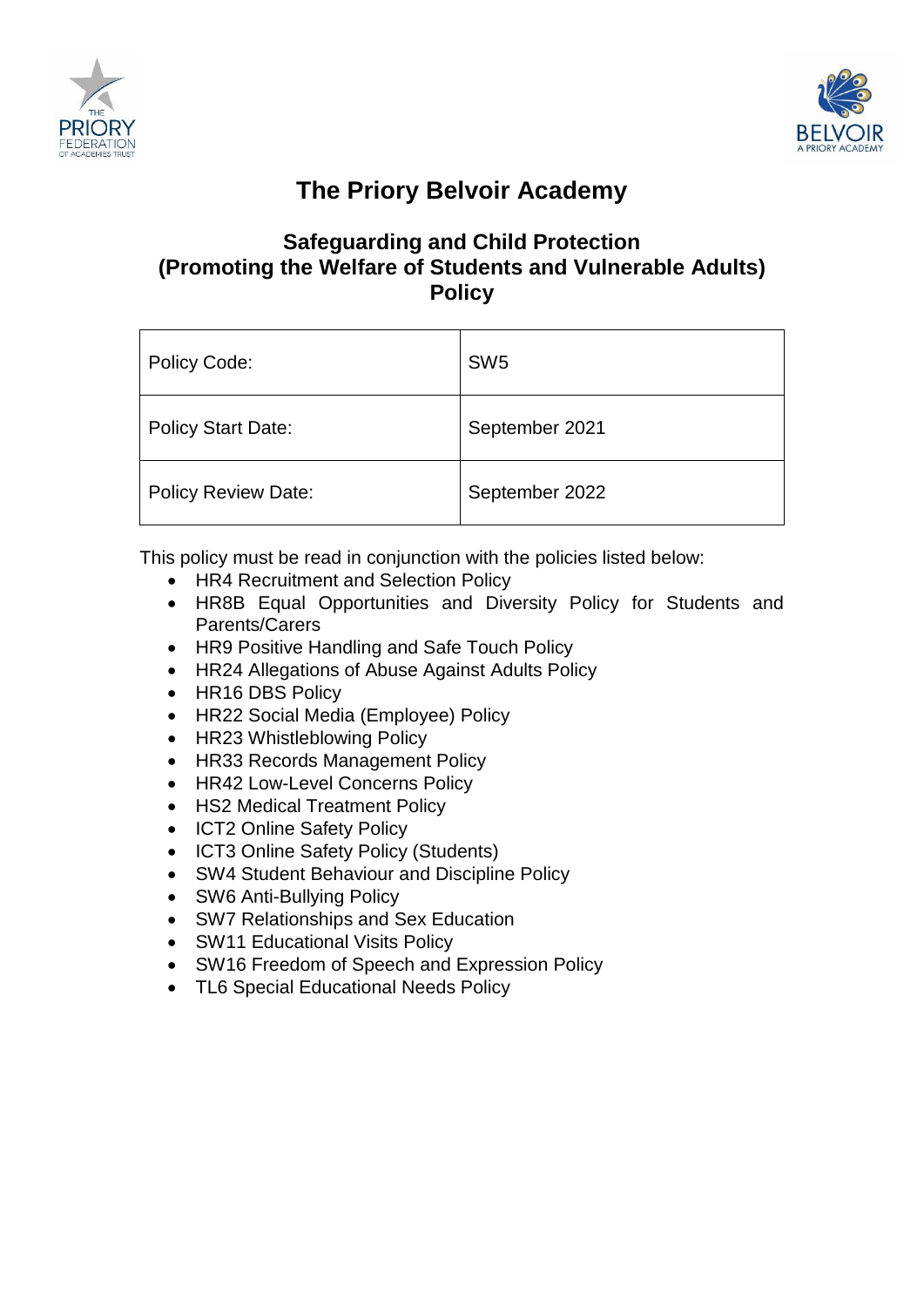

# <span id="page-1-0"></span>**Contacts**

# **Welfare of students**

If you have a concern about the welfare of a student, no matter how small, please contact the Designated Safeguarding Lead:

| <b>Designated Safeguarding Lead</b> | Mr J Miller | 01949 844920 |
|-------------------------------------|-------------|--------------|
|                                     |             | 07483 451873 |

If the DSL is unavailable, then please contact a Designated Safeguarding Officer:

| Who to contact: | How to contact them: |
|-----------------|----------------------|
| Mr M Colton     |                      |
| Mrs E Frith     |                      |
| Miss C Jones    | 01949 844920         |
| Mrs C Lowe      |                      |
| Mrs F McPeake   |                      |
| Mrs C Tucker    |                      |

If a child is in immediate danger or is at risk of harm a referral should be made to the police and/or children's social care immediately.

| Who to contact:                        | How to contact them: |
|----------------------------------------|----------------------|
| Nottinghamshire MASH                   | 0300 4564546         |
| Leicestershire First Response          | 0116 3050005         |
| Leicester City                         | 0116 4541004         |
| <b>Lincolnshire Childrens Services</b> | 01522 782111         |
| <b>Rutland Children's Duty Team</b>    | 01572 758407         |

If you have a concern about a member of staff then please contact the Headteacher or the Designated Safeguarding Lead:

| Who to contact:           | How to contact them: |
|---------------------------|----------------------|
| Mr L Newton - Headteacher | 01949 844920         |
| Mr J Miller               | 01949 844920         |
|                           | 07483 451873         |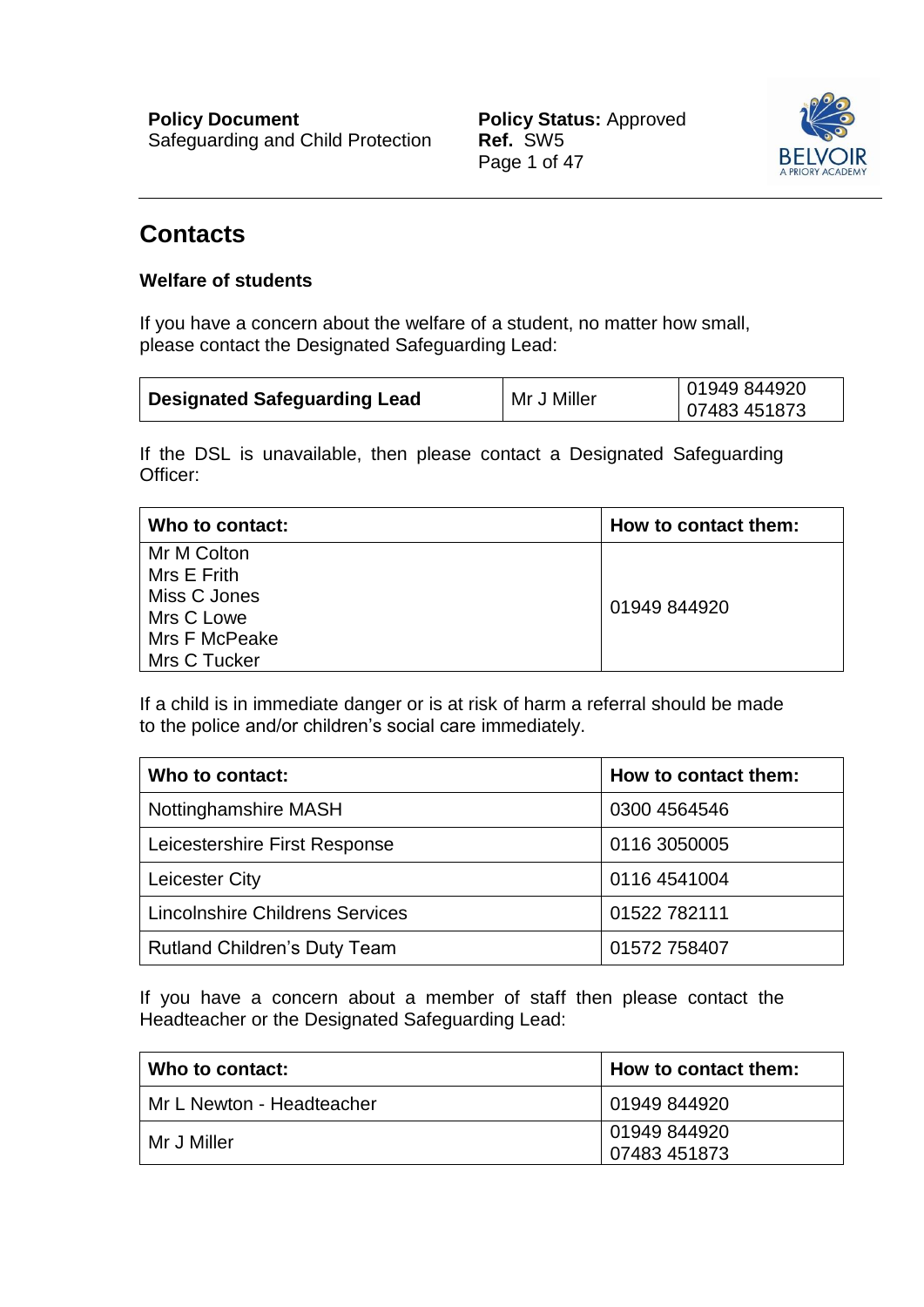Page 2 of 47



#### **Out of school and out of hours contact**

The DSL or DSOs at each Academy are the staff to be contacted immediately in the event of any safeguarding issues, including any that arise during off-site activities, including PE fixtures and educational visits.

The Designated Safeguarding Lead for the Federation is available outside Academy hours on 4355 (internally), 01522 871355 (externally) or 07384 810783.

LADO (Local Authority Designated Officer) Leicestershire 01163 057597 / 01163 054532 Leicester City Council 01164 542440 Lincolnshire 01522 554674 Nottinghamshire 01159 773921 Rutland 01572 720913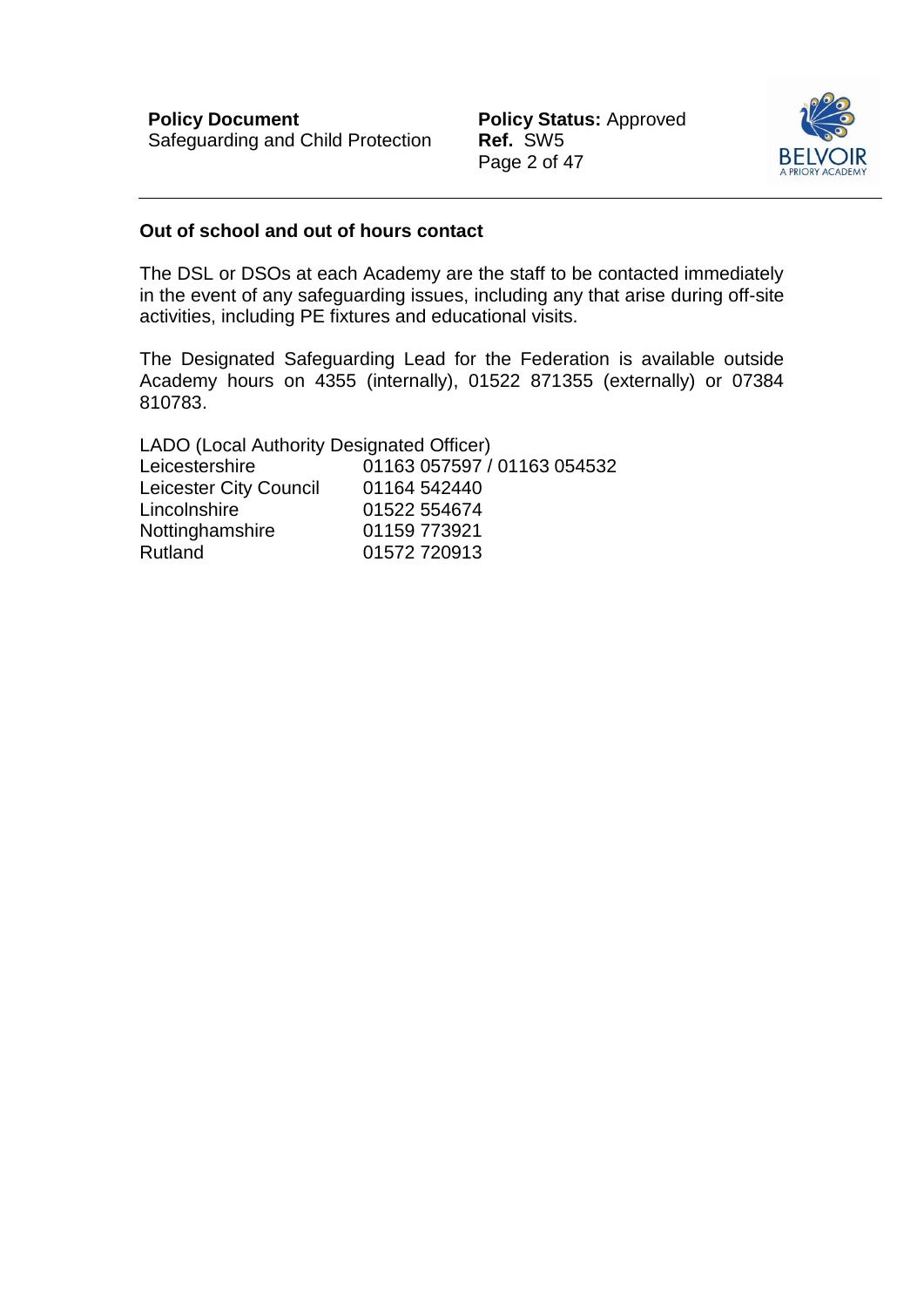

#### **Safeguarding procedures during exceptional circumstances**

In the event of exceptional circumstances, e.g. Academy closure, partial opening or in the absence of the safeguarding team, staff should adhere to the following procedure:

- **1. If staff have any concerns with regards to the welfare of a student, no matter how small, please make contact with a member of the safeguarding team. Each Academy will provide staff with the contact details for the safeguarding team.**
- **2. If staff cannot reach a Designated Safeguarding Officer then they should contact a member of SLT.**
- **3. In accordance with the information provided on staff ID cards, if they are unable to reach a Designated Safeguarding Officer or a member of SLT then they should contact Miss K Creaser, Head of Safeguarding, on 4355 from any Academy telephone, 01522 871355 (externally) or 07384 810783. Should they fail to reach any of these options then the responsibility for safeguarding defaults to the Academy Headteacher.**

**If a child is in immediate danger or is at risk of harm a referral should be made to children's social care and/or the police immediately.** 

| Leicestershire First Response    | 0116 3050005 |
|----------------------------------|--------------|
| Leicester City                   | 0116 4541004 |
| Lincolnshire Children's Services | 01522 782111 |
| Nottinghamshire MASH             | 0300 4564546 |
| Rutland's Children's Duty Team   | 01572 758407 |

**4. If staff have concerns about another member of staff then this should be referred to the Academy Headteacher or, if staff wish, they may discuss this with and make a referral to the DSL. If staff are unable to contact the Academy Headteacher or the DSL then they should contact Miss K Creaser.** 

**Concerns cannot be left, referrals should not be made by e-mail and you should never leave a message.**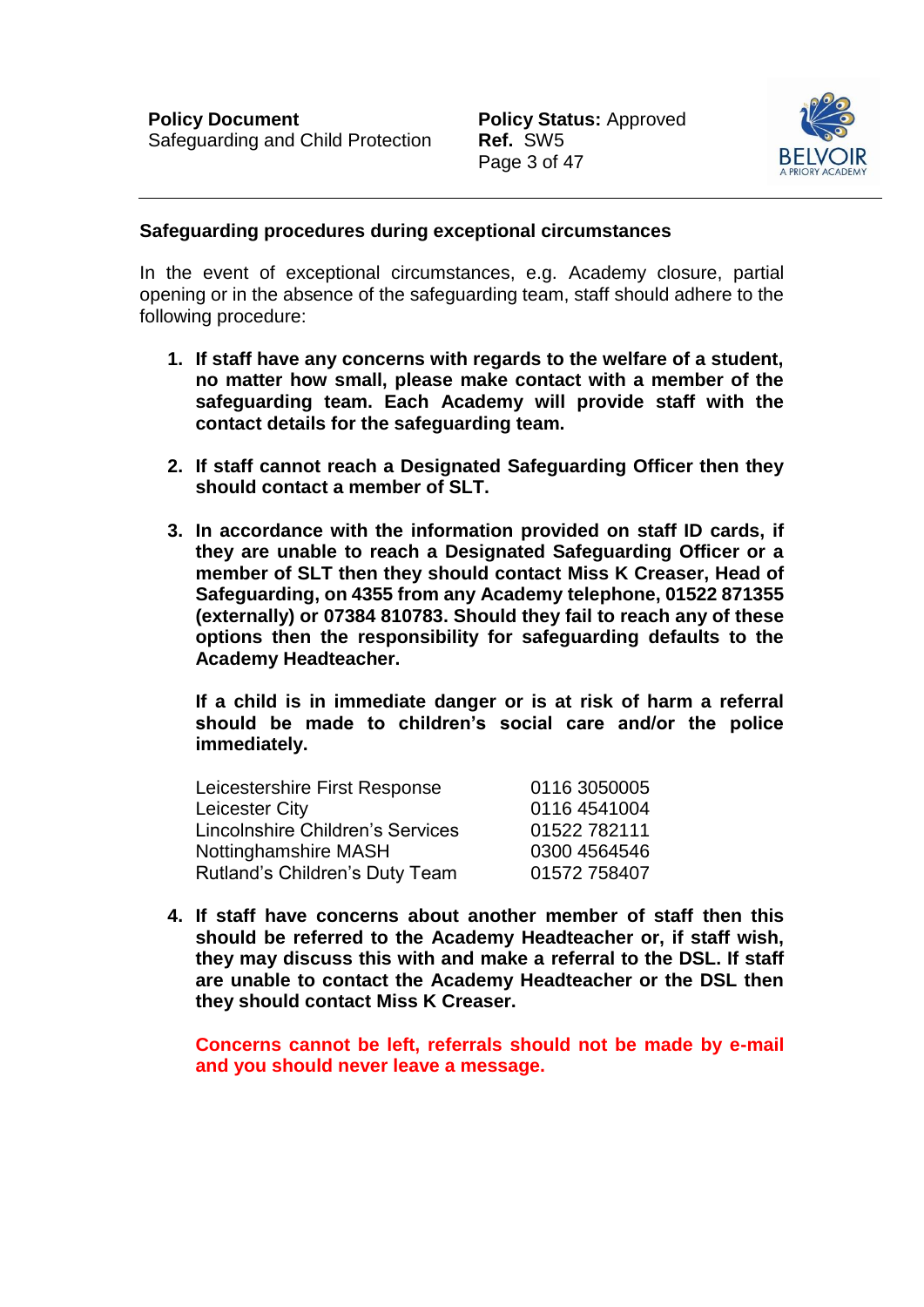Safeguarding and Child Protection **Ref.** SW5

**Policy Document Contract Policy Status:** Approved Policy Status: Approved<br>Ref. SW5<br>Page 4 of 47



# **Contents**

| <b>Section</b>                                                                                                                              | Page    |
|---------------------------------------------------------------------------------------------------------------------------------------------|---------|
| Contacts                                                                                                                                    | $1 - 3$ |
| 1. Policy Statement                                                                                                                         | 6       |
| Roles, Responsibilities and Implementation<br>2.                                                                                            | 6       |
| Aims<br>3.                                                                                                                                  | 8       |
| <b>Definitions</b><br>4.                                                                                                                    | 8       |
| 5.<br>Procedures                                                                                                                            | 8       |
| The Designated Safeguarding Lead (DSL) and Designated<br>6.<br><b>Safeguarding Officer (DSO)</b>                                            | 10      |
| 7. Staff responsibilities if they have a concern                                                                                            | 11      |
| 8. Concerns relating to a member of the Academy staff or other<br>person in a 'Position of Trust'                                           | 12      |
| 9. Records and monitoring                                                                                                                   | 13      |
| 10. Training                                                                                                                                | 14      |
| 11. Taking photographs/videos of children and young people                                                                                  | 15      |
| 12. Safer Recruitment                                                                                                                       | 16      |
| 13. Alternative Provision                                                                                                                   | 16      |
| 14. Learning from experience                                                                                                                | 16      |
| 15. Professional Escalation                                                                                                                 | 16      |
| 16. Whistleblowing Procedure                                                                                                                | 17      |
| 17. Student Awareness                                                                                                                       | 17      |
| 18. Specific safeguarding issues                                                                                                            | 17      |
| 19. Bullying including cyberbullying                                                                                                        | 19      |
| 20. Child abduction                                                                                                                         | 19      |
| 21. Children and the court system                                                                                                           | 19      |
| 22. Child criminal exploitation (CCE): County Lines and Cyber Crime                                                                         | 20      |
| 23. Child sexual exploitation (CSE)                                                                                                         | 21      |
| 24. Children missing education (CME)                                                                                                        | 22      |
| 25. Children missing from home or care                                                                                                      | 23      |
| 26. Children with family members in prison                                                                                                  | 24      |
| 27. Domestic Abuse and Operation Encompass                                                                                                  | 24      |
| 28. Drugs and Drug Abuse                                                                                                                    | 26      |
| 29. Extremism and Radicalisation, including Hate                                                                                            | 26      |
| 30. Gangs and youth violence (Serious violence)                                                                                             | 27      |
| 31. Gender-based violence/violence against women and girls (VAWG)<br>including domestic abuse and relationship abuse and forced<br>marriage | 28      |
| 32. Homelessness                                                                                                                            | 29      |
| 33. Inclusion and diversity                                                                                                                 | 29      |
| 34. Mental Health                                                                                                                           | 31      |
| 35. Missing children and adults                                                                                                             | 32      |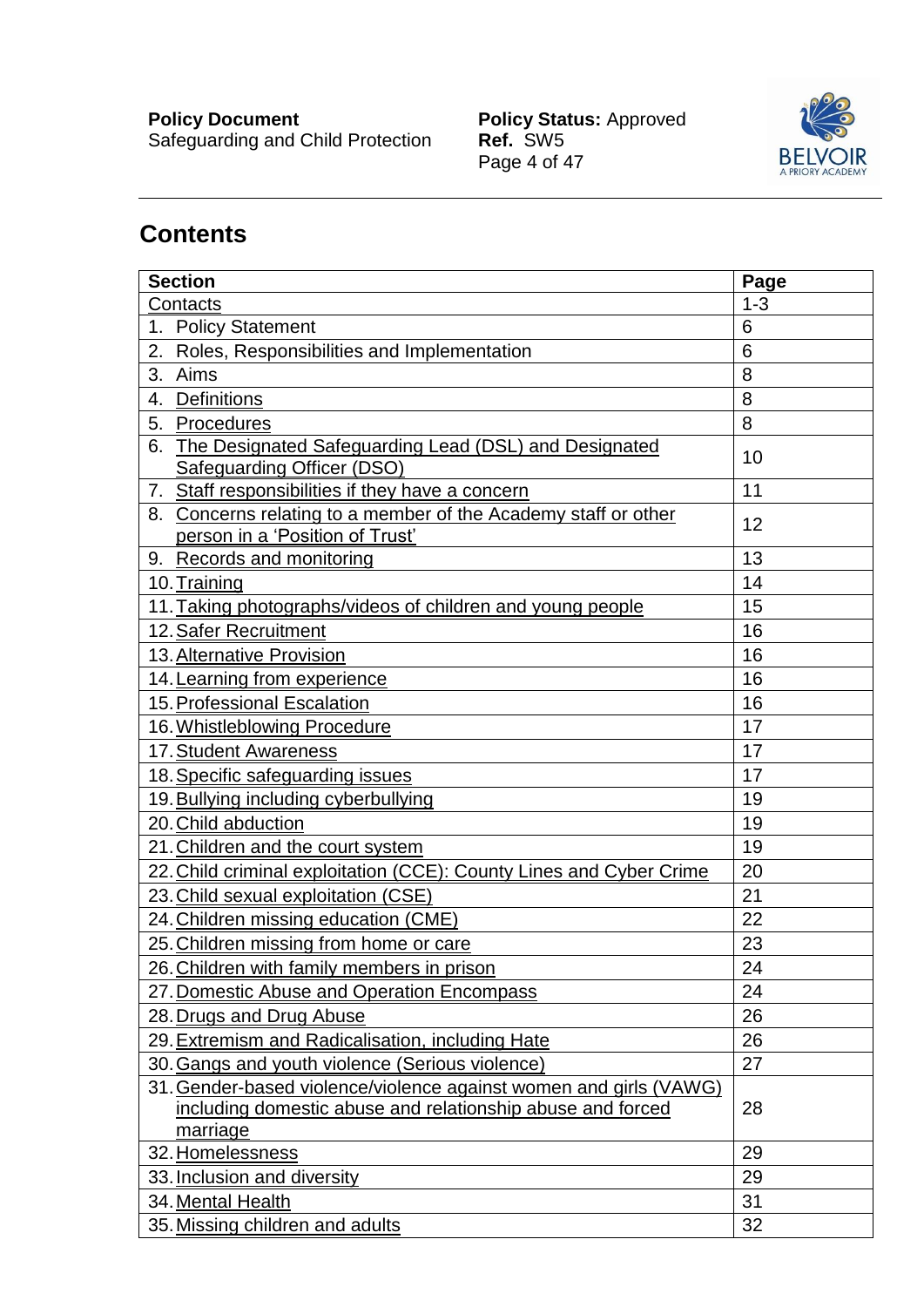Safeguarding and Child Protection **Ref.** SW5

**Policy Document Contract Policy Status:** Approved Policy Status: Approved<br>Ref. SW5<br>Page 5 of 47



| 36. Peer on Peer Abuse                                                   | 32 |
|--------------------------------------------------------------------------|----|
| 37. Private Fostering                                                    | 34 |
| 38. Sexual violence and sexual harassment between children in<br>schools | 35 |
| 39. Trafficking and unaccompanied asylum-seeking children                | 38 |
| 40. Upskirting                                                           | 38 |
| 41. Youth Produced Sexual Imagery                                        | 39 |
| 42. Procedures for, and response to, specific safeguarding issues        | 40 |
| 43. Policy Change                                                        | 41 |
| Appendix 1 – Definitions and signs of abuse                              | 43 |
| Appendix 2 – Safeguarding during exceptional circumstances               | 47 |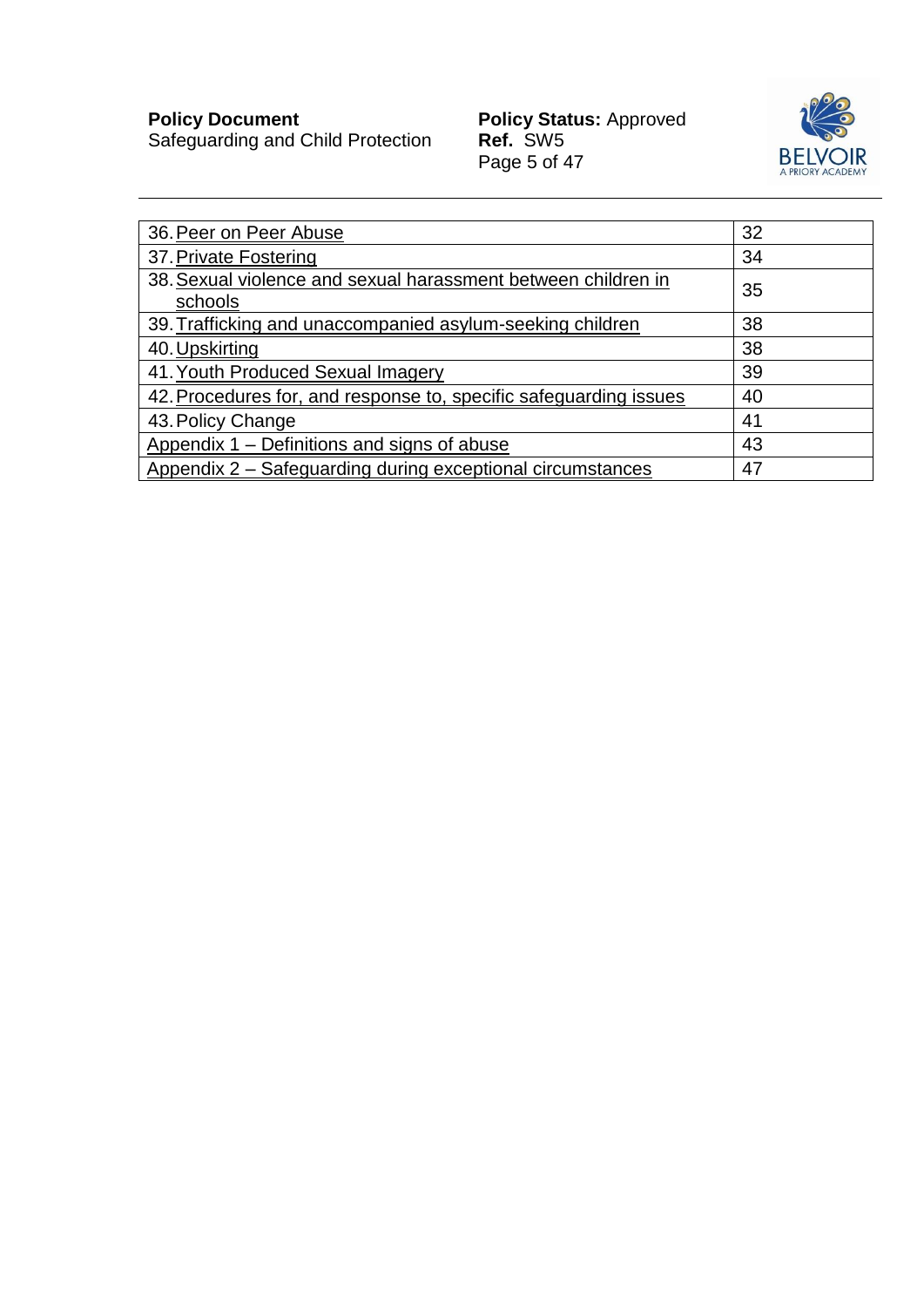

#### **1 Policy Statement**

- 1.1 This policy shall apply to all members of staff and volunteers of The Priory Federation of Academies Trust. Staff includes temporary, supply and visiting staff. It also applies to Trustees and members of local governing bodies in any of the Trust's sites.
- 1.2 References to the Trust or Academy within this policy specifically include all primary, secondary and special academies within the Trust, as well as the Early Years setting at the Priory Witham Academy, Priory Training and Lincolnshire SCITT.
- 1.3 This policy does not form part of any member of staff's contract of employment and it may be amended at any time.
- 1.4 The Trust is committed to leading a mentally healthy organisation, which includes a commitment to and promotion of emotional wellbeing and mental health. Therefore, all Trust policies and procedures ensure this commitment is incorporated in order to support all staff and students. Members of staff are encouraged to speak to their line managers, and students are encouraged to speak to any member of staff, if they feel any part of this policy would affect their emotional wellbeing and mental health. Any such comments should be passed to the Trust's HR department (via [FederationHR@prioryacademies.co.uk\)](mailto:FederationHR@prioryacademies.co.uk) for appropriate consideration at the next available point in the policy review cycle.
- 1.5 This policy sets out the manner in which The Trust carries out its statutory responsibility for safeguarding, including child protection and promoting the welfare of students and vulnerable adults, and will be addressed in accordance with DfE guidance. It is reviewed and updated regularly to take into account the latest DfE circulars and directives.
- 1.6 This policy has been written in accordance with *Section 157 of the Education Act 2002*, *Working Together to Safeguard Children 2018*, *Keeping Children Safe in Education 2021*, the *Counter-Terrorism and Security Act 2015* and Lincolnshire Safeguarding Children Partnership's locally agreed multi-agency safeguarding arrangements. The Trust will also follow the guidance contained in *Meeting the Needs of Children and Families in Lincolnshire 2018*.

# **2 Roles, Responsibilities and Implementation**

2.1 The Education & Standards Committee has overall responsibility for the effective operation of this policy and for ensuring compliance with the relevant statutory framework. This committee delegates day-to-day responsibility for operating the policy and ensuring its maintenance and review to the Head of Safeguarding.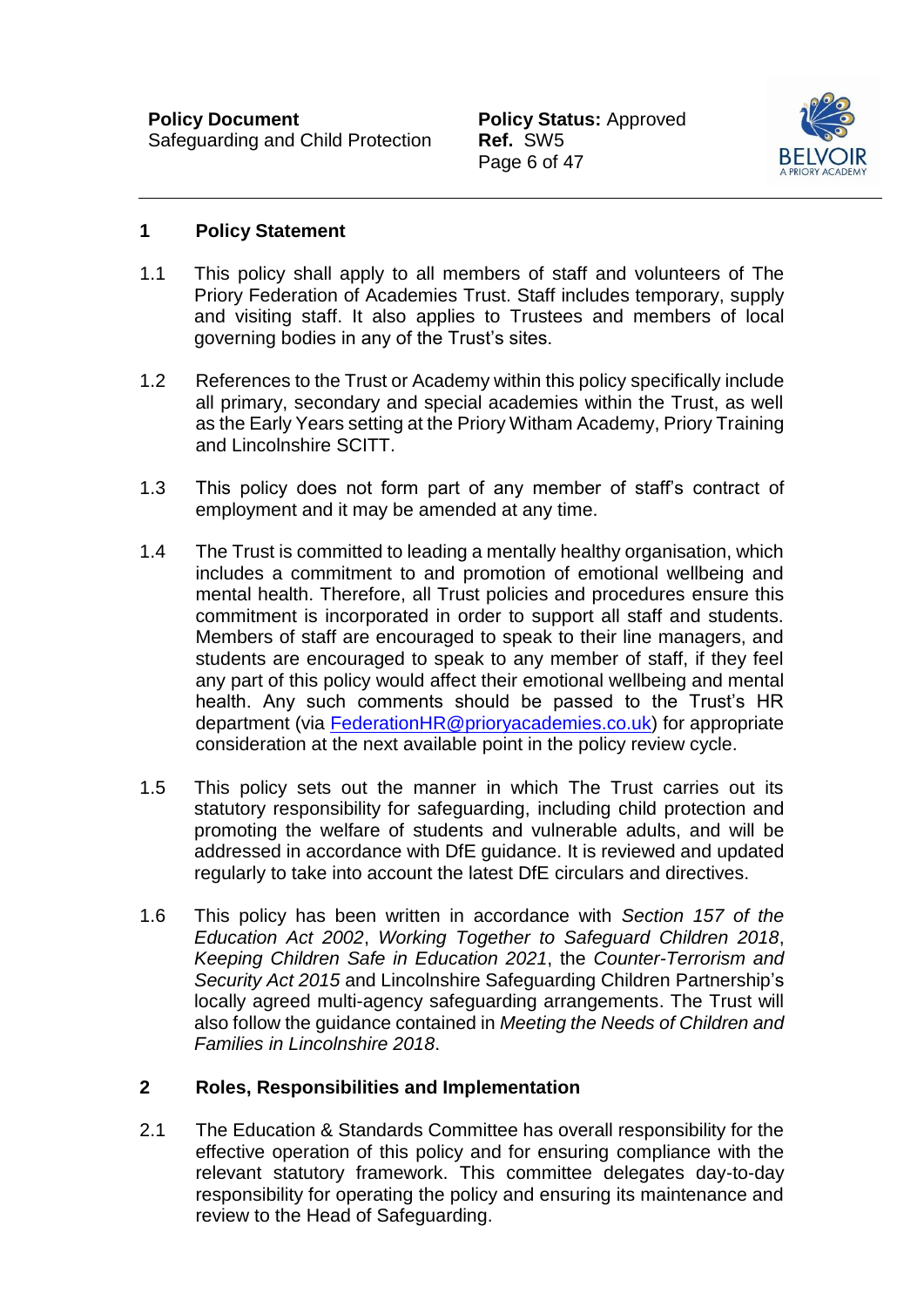

- 2.2 Leaders and Managers have a specific responsibility to ensure the fair application of this policy and all staff are responsible for supporting colleagues and ensuring its success.
- 2.3 Safeguarding and promoting the welfare of children is **everyone's**  responsibility. **Everyone** who comes into contact with children and their families and carers has a role to play in safeguarding children. In order to fulfil this responsibility effectively, all professionals should make sure their approach is child-centred. This means that they should consider, at all times, what is in the best interests of the child.
- 2.4 It is the responsibility of all staff and volunteers to adhere to this policy. All staff and volunteers should be prepared to identify children and vulnerable adults who may benefit from early help. Any staff member who has a concern about a child's or vulnerable adult's welfare should follow their Academy's referral processes. Teachers, including Headteachers, should safeguard childrens' and vulnerable adults' wellbeing and maintain public trust in the teaching profession as part of their professional duties.
- 2.5 The Trust recognises its responsibility to:
	- Protect and safeguard the welfare of the children, young people and vulnerable adults entrusted to its care by establishing safe environments where they feel secure, are encouraged to talk, and are listened to so they can learn and develop. The policy applies to all individuals whose care and education comes within the remit of The Trust.
	- Ensure that young people and vulnerable adults know that there are adults in each of the settings who they can approach if they are worried about abuse (for definitions of abuse, see Appendix 1).
	- To discuss with a relevant representative of the Local Authority any significant concerns about a young person which may indicate abuse in accordance with the Local Safeguarding Children Partnership's child protection procedures and support any child protection conferences, core group meetings and child in need conferences that may be called.
	- Ensure that safeguarding training for all staff is integrated, aligned and considered as part of the overarching safeguarding approach.
	- Work with other agencies in protecting children from harm and in responding to concerns about possible abuse, including the Lincolnshire Safeguarding Children Partnership, the Police, Child and Adolescent Mental Health Services, Education Welfare Service, Educational Psychology Service and other agencies/services coming into an Academy/setting to support individual students/groups of students.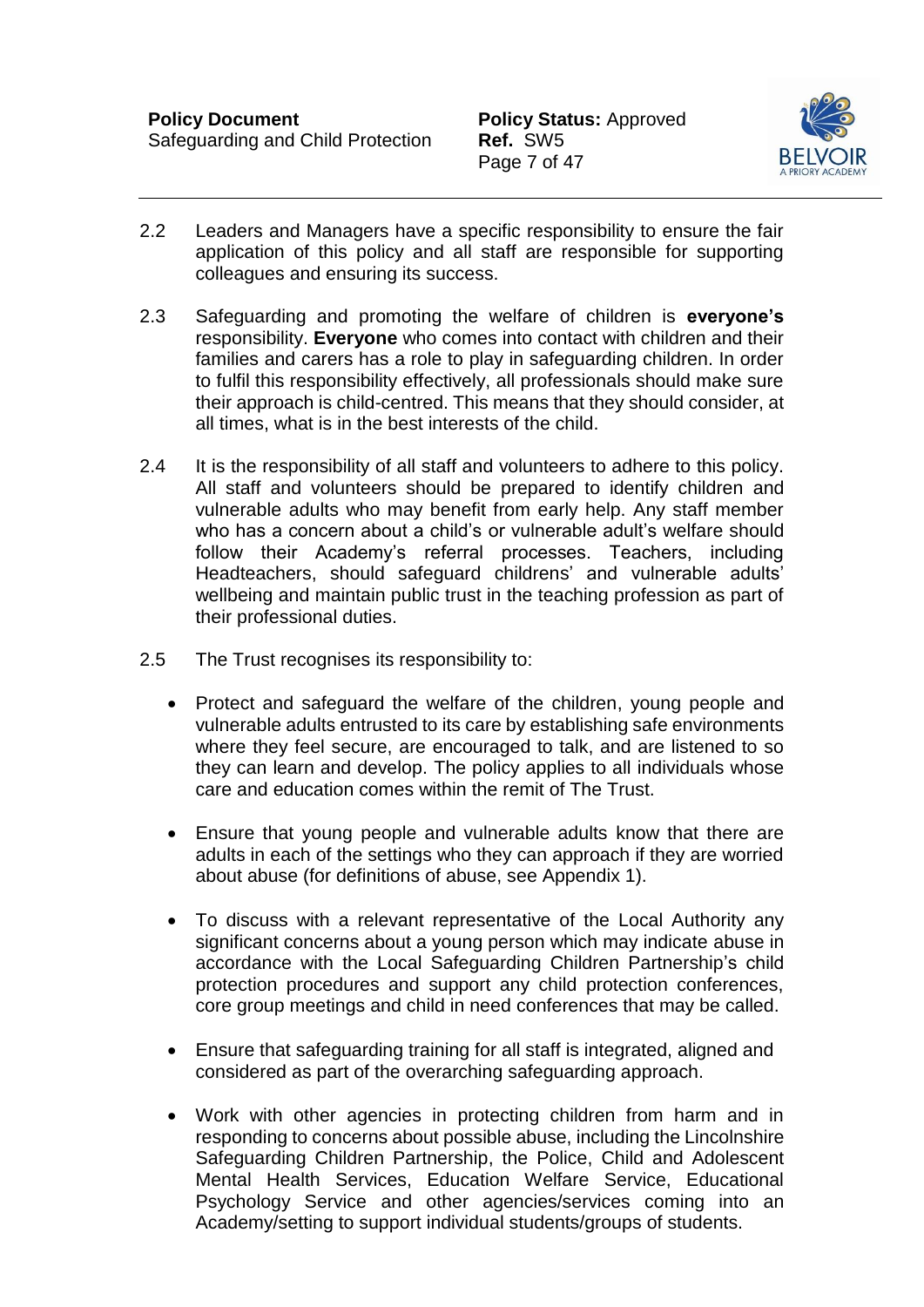

- Make this policy available to parents/carers on request and published on the website of The Trust, with links from each Academy's website.
- 2.6 Each Academy's Local Governing Body must ensure that policies, procedures and training in their Academy are effective and comply with the law. They must ensure there are appropriate policies and procedures in place in order for appropriate action to be taken in a timely manner to safeguard and promote children's welfare. This should include an effective child protection policy and a staff behaviour policy.

#### **3 Aims**

3.1 To ensure that the welfare of the child is paramount and that any adult working with the Trust's children and young people understand their statutory responsibilities.

### <span id="page-8-0"></span>**4 Definitions**

- 4.1 Safeguarding and promoting the welfare of children is defined as: 'protecting children from maltreatment; preventing impairment of children's mental and physical health or development; preventing impairment of children's health or development; ensuring that children grow up in circumstances consistent with the provision of safe and effective care; and taking action to enable all children to have the best outcomes.' *Keeping Children Safe in Education 2021.*
- 4.2 Child protection is a part of safeguarding and promoting welfare. It refers to the activity that is undertaken to protect specific children who are suffering, or are likely to suffer, significant harm.
- 4.3 For definitions of abuse, please see Appendix 1.

# <span id="page-8-1"></span>**5 Procedures**

- 5.1 The Trust will ensure that:
	- Each Academy has a Designated Safeguarding Lead (DSL) and at least one other Designated Safeguarding Officer, who have received training at the appropriate level and receive support for these roles. The DSL must be a member of the Academy's senior leadership team. The EYFS Setting will have two (or more) DSOs.
	- There is a named Trust member with Trust-wide responsibility for Child Protection and Safeguarding and a member of the Local Governing Body in each Academy with responsibility in that Academy.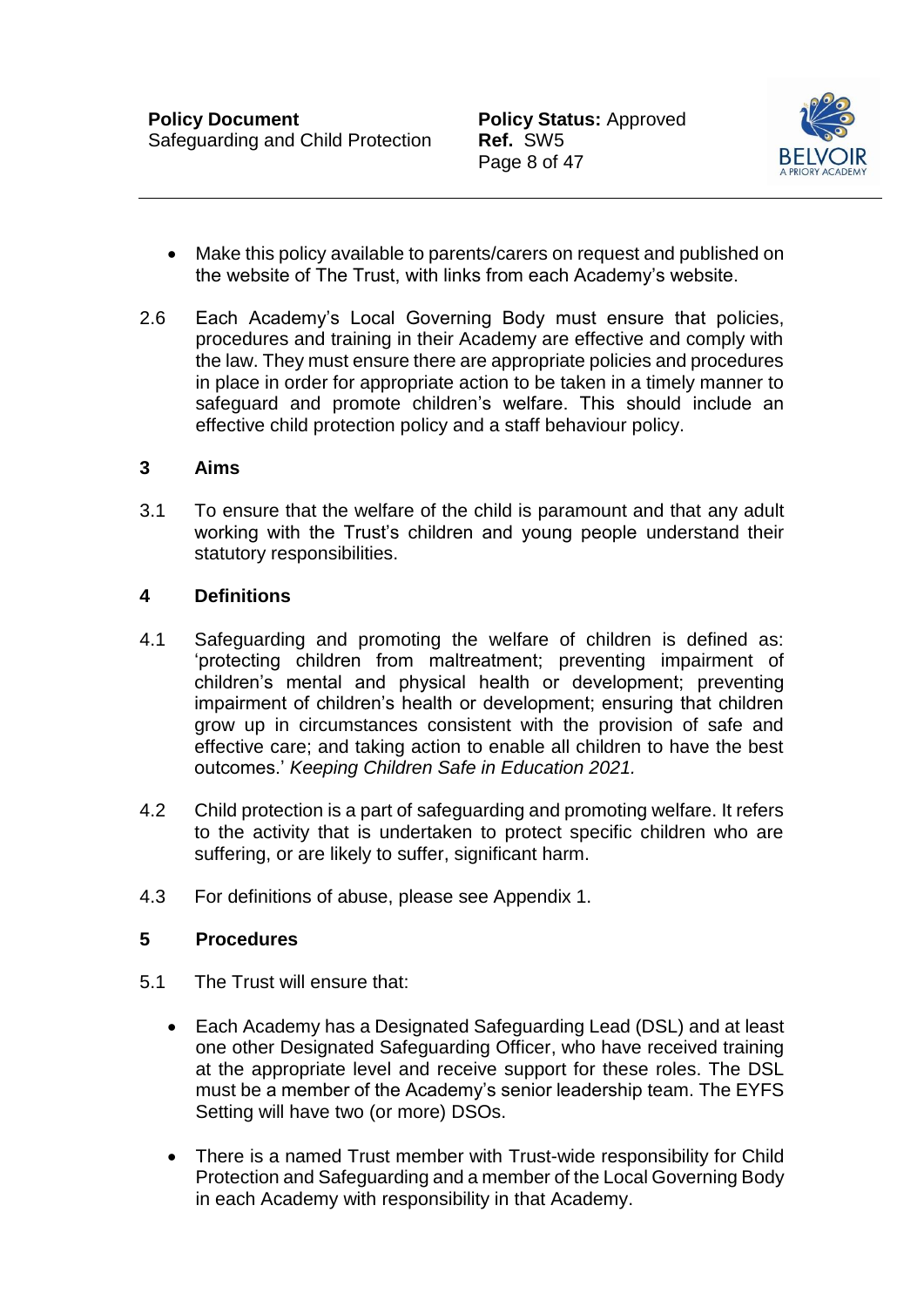

- The Local Governing Body in each Academy will receive updates from the DSL for that Academy on safeguarding policies and procedures. The named Trust member and the link safeguarding governor will receive safeguarding training every three years.
- All members of staff, supply staff, students and volunteers know the names of the DSL and other DSOs for child protection/safeguarding and their roles, in all of the academies/settings in which they work/study.
- All necessary internal and inter-agency child protection procedures are in place as required.
- Guidance and training is given to staff to ensure best practice. The Trust is responsible for ensuring all staff receive the appropriate level of training at the required intervals, as governed by *Keeping children safe in education 2021*. See Section 10 for further information.
- This policy will be issued annually to all staff in September and will be issued to staff arriving mid-period as part of their induction.
- Links are in place with other relevant policies to safeguard the general welfare of the children and young people.
- The policy provides a clear statement of the Trust's and Academies' responsibilities in the event of a concern about the conduct of a member of staff.
- All relevant guidance should be given to staff in a timely and appropriate manner. Where necessary, updated DfE guidance will be circulated to staff who will be asked to declare that they have read and understood these updates.
- Internal audits will be carried out on an annual basis. An external body will be invited to conduct a safeguarding audit within each Academy every two years.
- Safeguarding information including Child Protection information is stored and handled in line with the principles of the *Data Protection Act 2018*. A student's Child Protection files will be stored by the last educational establishment until the student turns 25. After this point the files will be destroyed. If a child moves to a different education establishment then their Child Protection file will be sent to their chosen destination (the Academy will keep a copy of this file until the new establishment confirms receipt of the file). The Child Protection file will be sent separately from any other documentation, will be sent via recorded delivery and will be sent for the attention of the organisation's DSL only. Please see HR33 Records Management Policy for further information.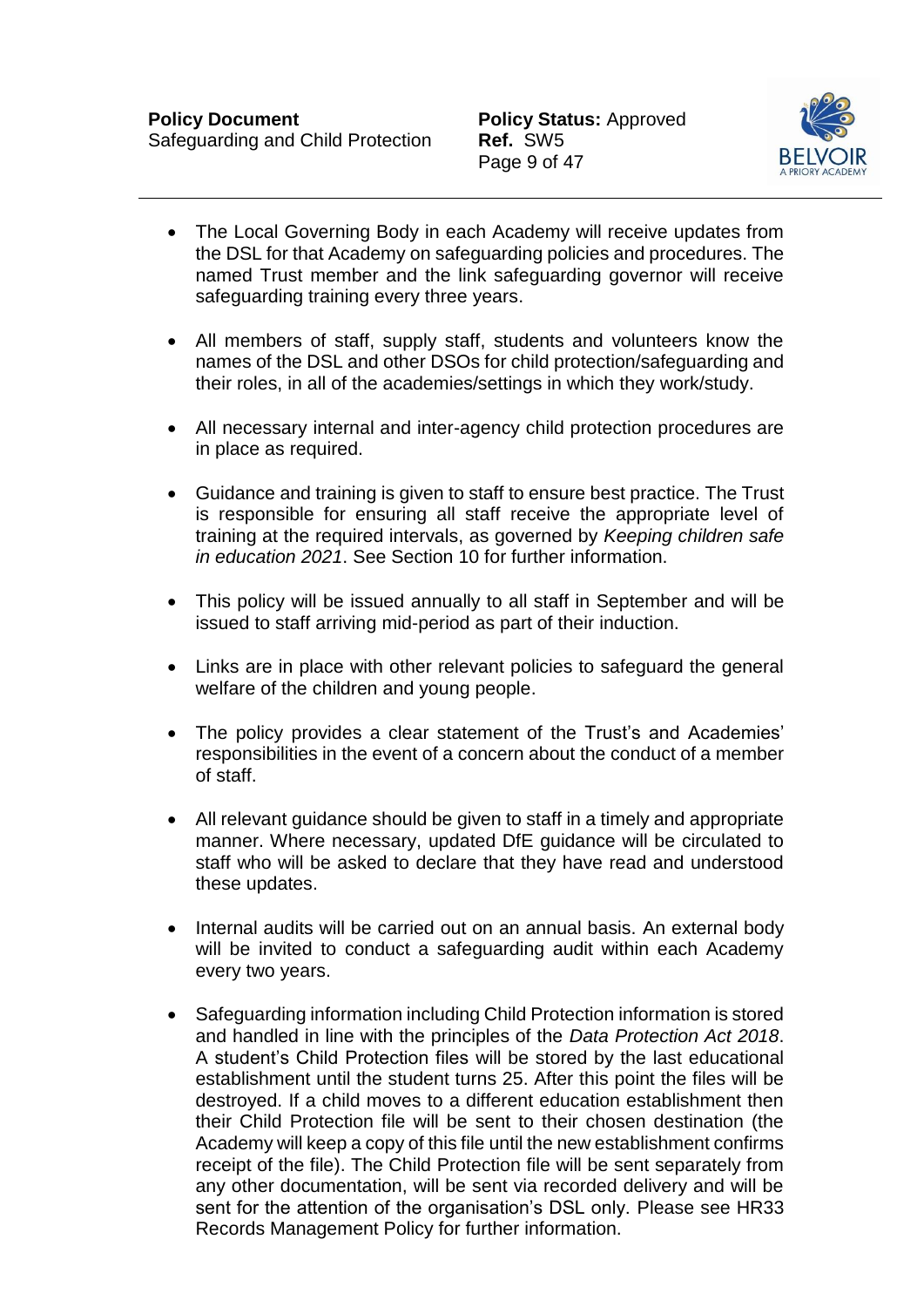Page 10 of 47



- To ensure all children and young people are safe each Academy should have effective safeguarding measures in place throughout all aspects of academy life. This will include procedures for educational visits (please see SW11 Educational Visits Policy), PE fixtures and visiting speakers (please see SW13 Freedom of Speech and Expression Policy).
- Visitors to any Academy site are asked to report to the Academy reception every time they visit the site. Visitors can only be unsupervised on site if the necessary safeguarding checks have been performed and checked by the reception team. Visitors who require supervision will not be left unsupervised with any child or young person. Please see HR16 DBS Policy for more information.
- The Federation works with an approved list of contractors who have undergone the required safeguarding checks. In the event that a contractor is used who is not on the approved list normal visitor procedures are applied. Please see HR16 DBS Policy for more information.
- Priory Training works with a number of external employers and will provide those employers with all necessary safeguarding expectations and procedures in order to ensure the welfare of young people and vulnerable adults is maintained.

### <span id="page-10-0"></span>**6 The Designated Safeguarding Lead (DSL) and Designated Safeguarding Officer (DSO)**

- 6.1 All Academies will have a DSL and at least one other DSO. Larger Academies will need to increase this number accordingly.
- 6.2 Names and contact details of the DSL and DSOs will be displayed prominently in all Academies. Where possible, these will be accompanied by photographs. All staff will be regularly made aware who the DSL and DSOs are, at staff briefings and as part of staff induction.
- 6.3 In the absence of the DSL or a DSO who can take on the safeguarding/child protection responsibility, the Headteacher will assume responsibility for any child protection/safeguarding matters that arise.
- 6.4 The DSL and DSOs will co-ordinate action on child protection within each Academy. This includes ensuring that all staff, teaching and nonteaching (including supply staff), know who the DSL and DSOs are and that they are aware of their individual responsibility to be alert to the signs of abuse and to discuss any concerns with the DSL or a DSO. The DSL will also ensure that staff are aware of what happens once a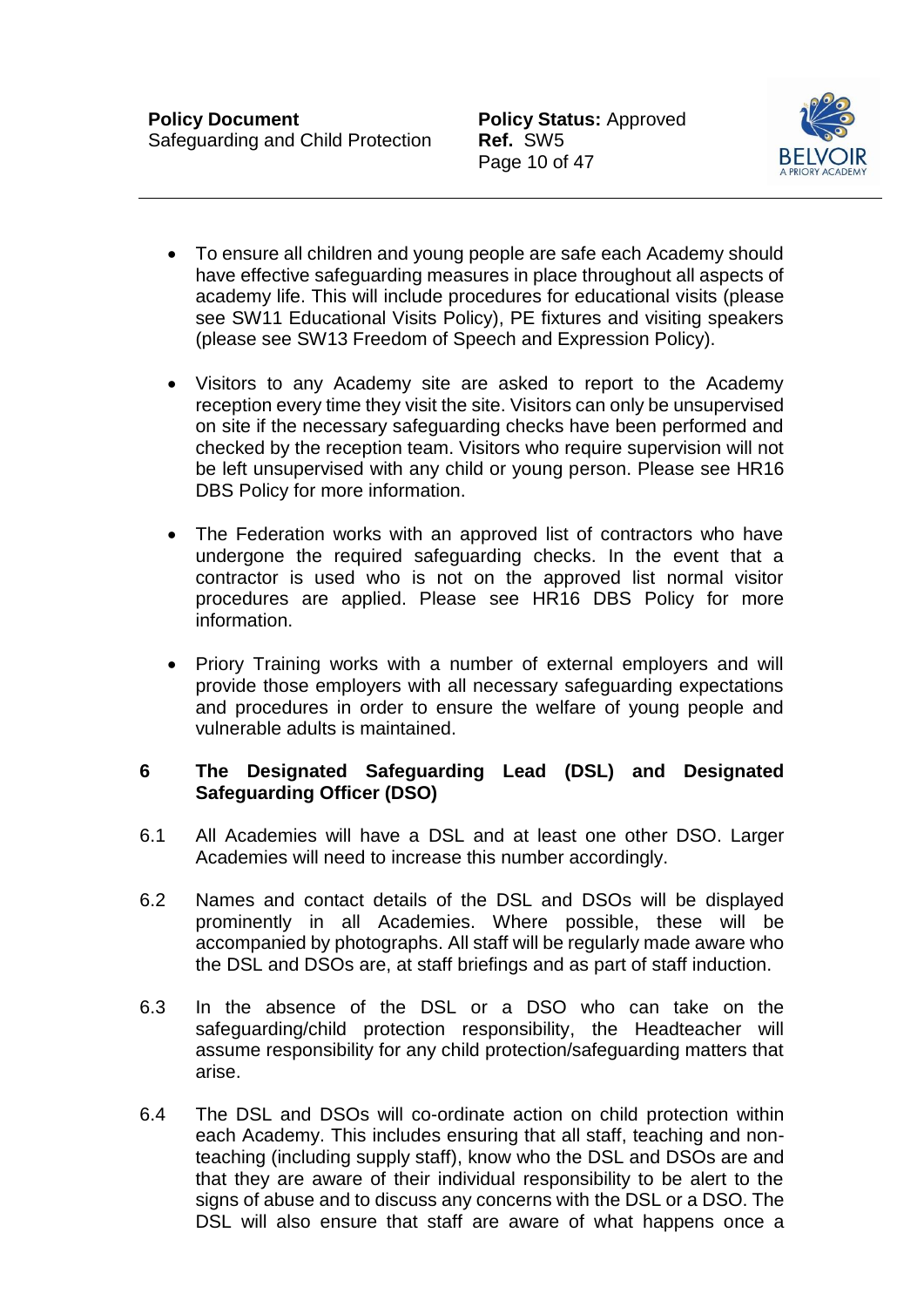

concern has been raised. The DSL and the DSOs will keep a record of any actions taken as a result of concerns raised.

- 6.5 The DSL will ensure all Academy staff, governors, Trustees and volunteers are given the appropriate safeguarding training. Through safeguarding awareness the DSL will signpost to staff those young people who are vulnerable to abuse and radicalisation.
- 6.6 The DSL will ensure that all staff members are aware of the specific safeguarding issues as categorised in the DfE document *Keeping children safe in education 2021*, as well as raising awareness of peer on peer abuse.
- 6.7 Where appropriate, the DSL and DSOs will liaise with the DSL of the Academy/School attended by siblings of the child causing concern.
- 6.8 Frequency and types of child protection referrals will be reported to the Local Governing Body by the Academy's DSL. Personal details, including names, will not be disclosed.
- 6.9 The Trust's Head of Safeguarding will ensure that this child protection policy is put on the agenda for a Trust meeting annually for discussion, monitoring, review and renewal, typically through the Trust's Education and Standards Committee and a report from the Head of Safeguarding.
- 6.10 The Trust authorises the DSL for Child Protection in each academy and the Early Years' setting to carry out their responsibilities, and to ensure that the DSOs carry out theirs, as outlined in *Keeping children safe in education 2021* and *Working Together to Safeguard Children 2018*.
- 6.11 The DSL will ensure appropriate procedures are in place for managing visitors on site.
- 6.12 The DSL and any deputies will liaise with the three safeguarding partners and work with other agencies in line with *Working Together to Safeguard Children 2018*.

#### <span id="page-11-0"></span>**7 Staff responsibilities if they have a concern**

7.1 Any member of staff who has concerns about the safety or potential abuse of a child must report their concerns to the DSL or a DSO for Child Protection in that Academy **immediately**. This should be done in person. There must always be a written record to accompany or follow this by the end of the same day. See Appendix 1 for definitions and possible signs of abuse.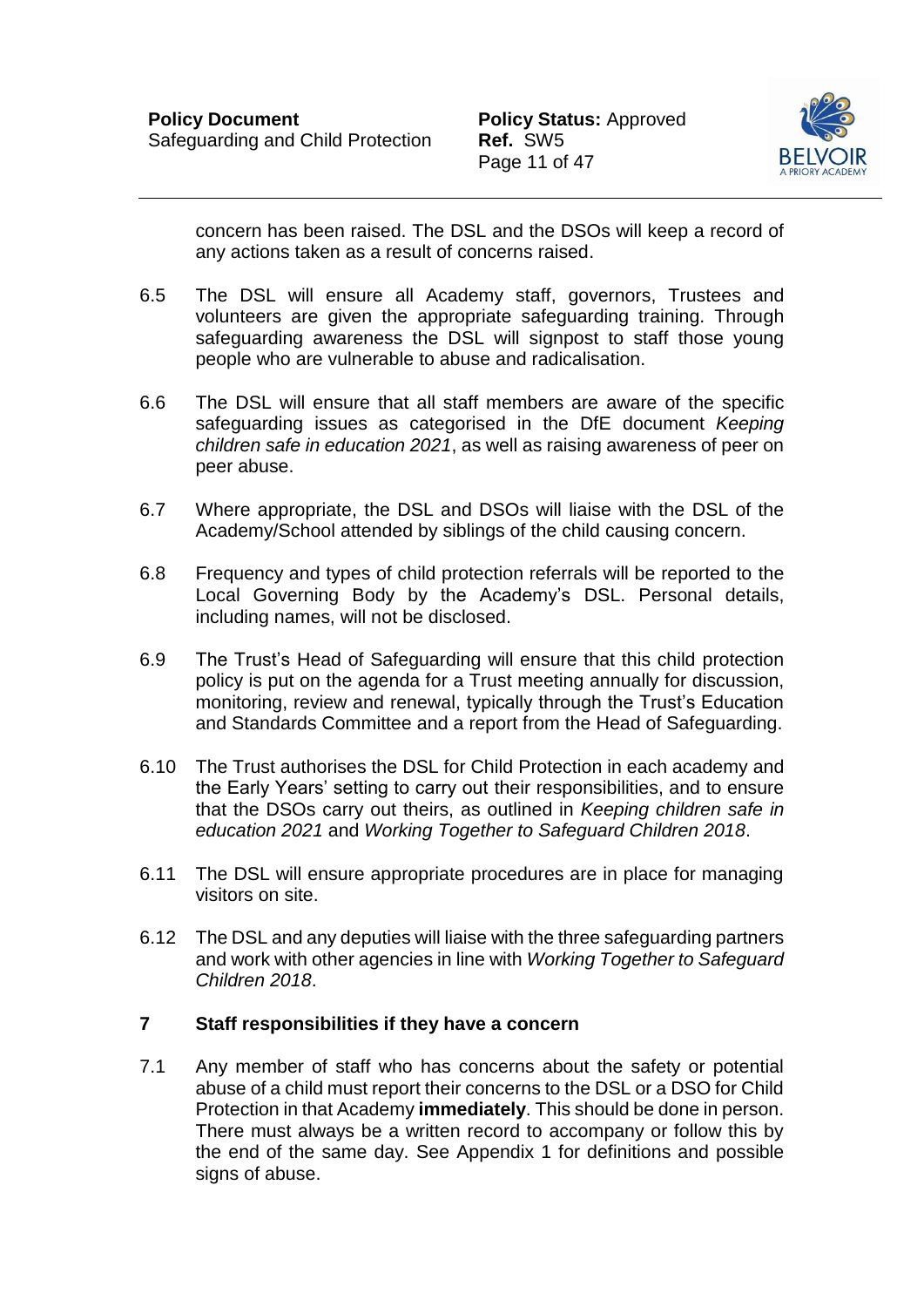

The DSL and DSOs can also be contacted by dedicated telephone numbers. **Referrals must not be left on answer machines or sent by email.** 

- 7.2 However, if a member of staff is concerned that a child is in immediate danger or is at risk of immediate harm a referral should be made to children's social care and/or the police immediately.
	- Lincolnshire Customer Service Centre (Children's Services) 01522 782111 (or 'Out of Hours' number – 01522 782333).

For The Priory Belvoir Academy, a referral should be made to the appropriate team dependent upon the child's postcode. This could include:

- Lincolnshire (as above)
- Leicestershire's First Response Children's Duty Team on 01163 050005
- Leicester City on 01164 541004
- Nottinghamshire's Multi-Agency Safeguarding Hub on 0300 500 80 90 (or Emergency Duty Team for out of hours on 0300 456 4546)
- Rutland's Children's Duty Team on 01572 758407 (or out of hours on 01163 050005).

Where referrals are not made by the DSL, the DSL should be informed as soon as possible that a referral has been made.

In accordance with the Local Safeguarding Children Partnership procedures, the agreement of the family should be sought for an external referral where possible. However, if it is felt that seeking any such agreement would increase the level of significant risk of harm to the child, the matter should be discussed with Children's Services and their advice sought. This must not contribute to a delay in making a referral.

#### <span id="page-12-0"></span>**8 Concerns relating to a member of the Academy staff or other person in a 'Position of Trust'**

- 8.1 If the concerns in any way involve a member of staff, the matter must be brought to the attention of the Headteacher of the relevant academy immediately. Staff, however, if they wish can discuss any concerns with, and make a referral to, the Academy's DSL, who will then inform the Headteacher. Any allegations should be immediately discussed with the HR Director, the Head of Safeguarding and the Local Authority Designated Officer (LADO). They will act in accordance with procedures issued to all Academies by the LADO.
- 8.2 If the concern involves the Headteacher, it must be passed to the DSL who will inform the Chief Executive. If the concern involves a member of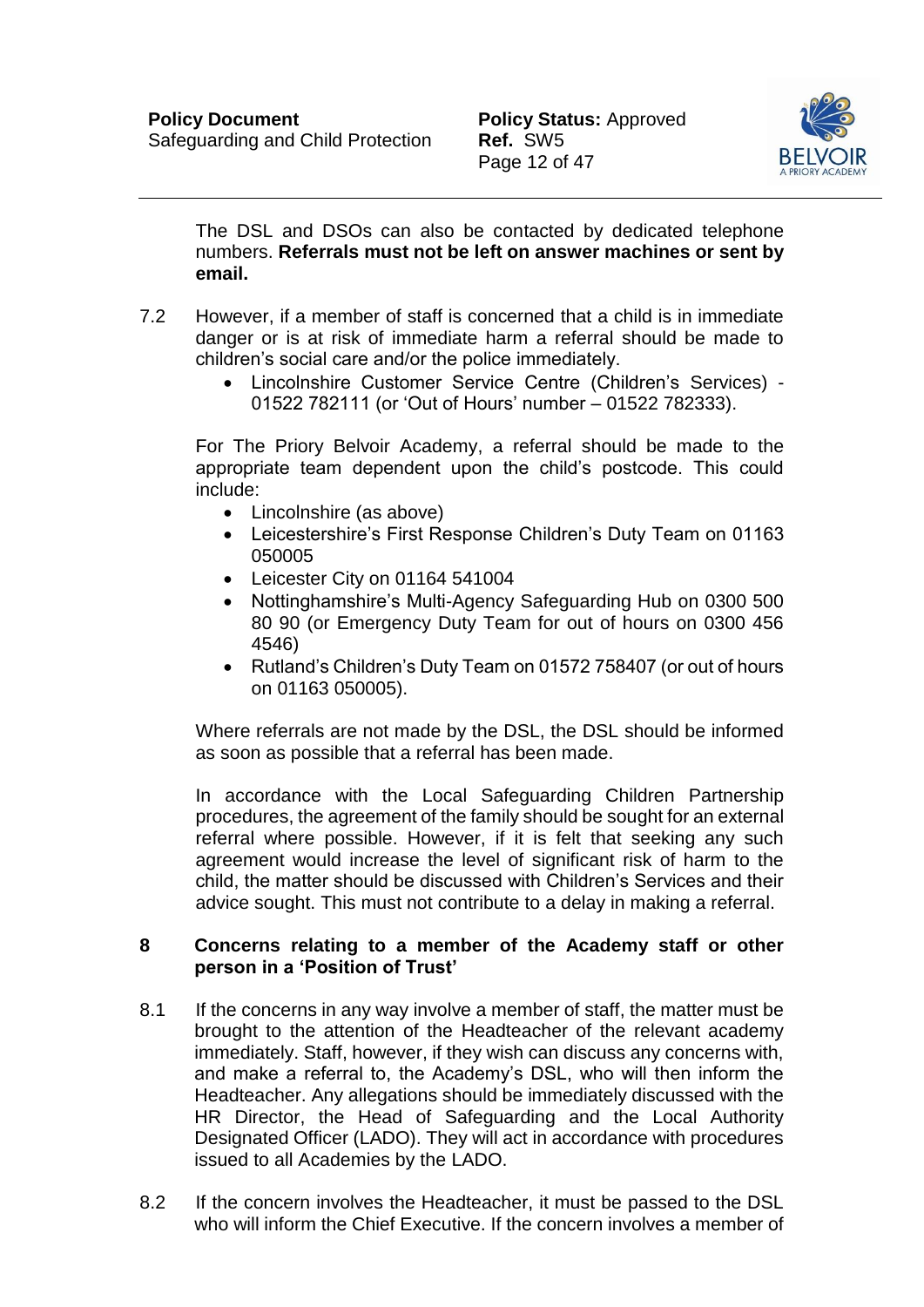Page 13 of 47



the Federation's central staff, the DSL or Headteacher will inform the Chief Executive. The Chief Executive will then consult with the HR Director and the Head of Safeguarding, who will then inform the LADO. If the concern involves the Chief Executive, the DSL or Headteacher must inform the Chair of The Trust immediately, who will consult with the HR Director and the Head of Safeguarding, and advice should be sought from the LADO (see HR24 Allegations of Abuse Made Against Adults Policy).

The Headteacher or designated Deputy Headteacher will attend any Position of Trust/Strategy Meetings relating to allegations against staff.

8.3 The Sexual Offences (Amendment) Act 2000 established a criminal offence of the abuse of trust affecting teachers and others who are in a relationship of trust with any young person including 16-18 year olds. A relationship of trust is one where a teacher, member of education staff or volunteer is in a position of power or influence over a pupil or student by virtue of the work or nature of the activity being undertaken.

The legislation is intended to protect young people in education who are over the age of consent but under 18 years of age; and vulnerable adults. Grooming a child, a young person under 18 or a vulnerable adult with a view to a future sexual relationship may also be an offence in this context.

The principle of equality embedded in the legislation applies irrespective of sexual orientation; neither heterosexual nor homosexual relationships are acceptable within a position of trust. Any concern raised by a parent/carer, child or young person about a member of staff will be listened to and referred to the Headteacher and/or the DSL.

8.4 Reporting procedures to the Disclosure and Barring Service are described in HR16 DBS Policy.

#### <span id="page-13-0"></span>**9 Records and monitoring**

- 9.1 Accurate records will be made as soon as practicable and will clearly distinguish between observation, fact, opinion and hypothesis. All records will state who is providing the information, the date and time, information will be recorded in the child's words where possible and a note made of the location and description of any injuries seen (if this is a paper record than this should be signed).
- 9.2 The DSL is responsible for ensuring that the method for other members of staff or volunteers passing on concerns or information is always adhered to as consistency is paramount in ensuring that nothing gets missed.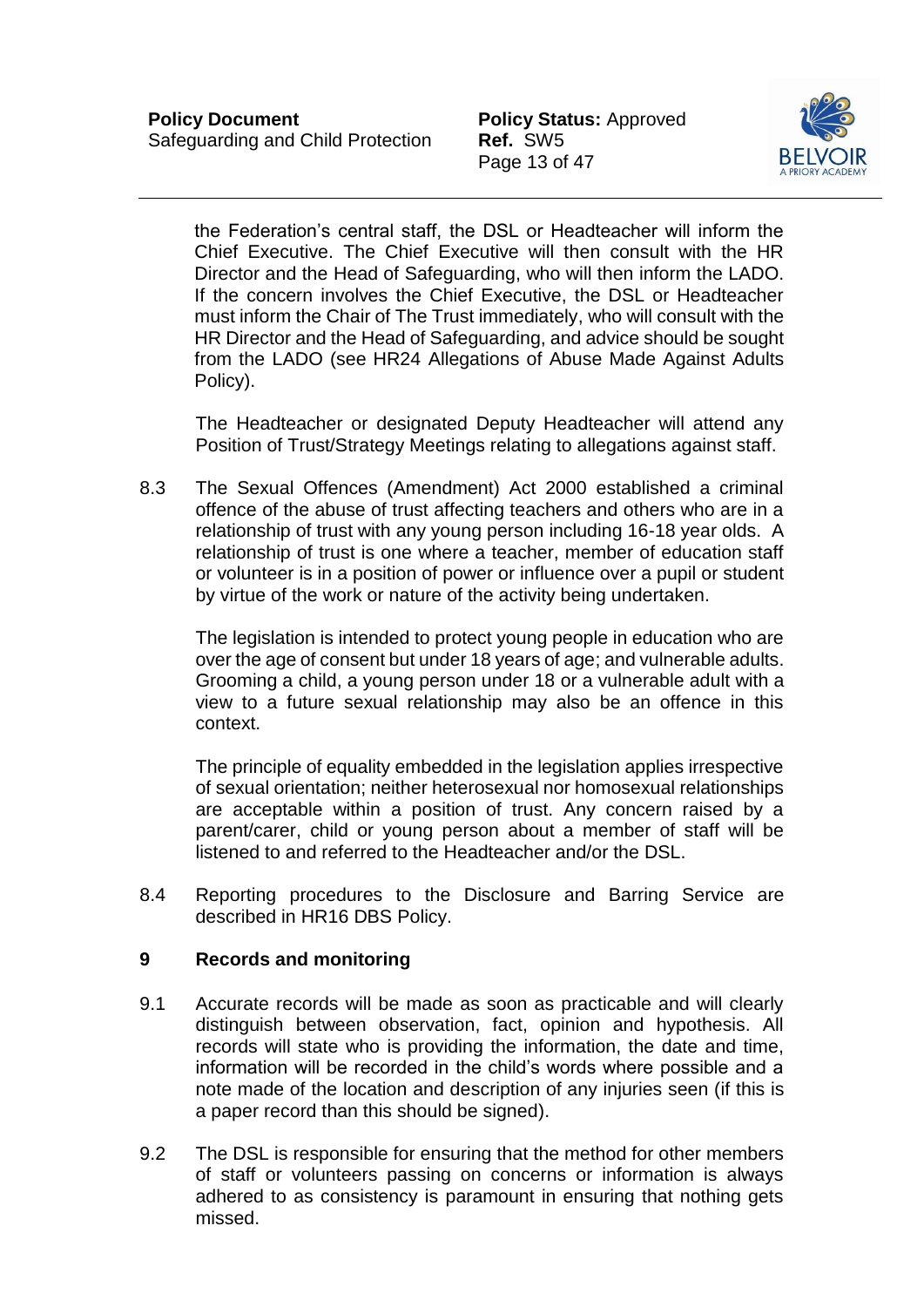

- 9.3 All records of concerns are followed up and clearly show what action is being taken as a result of the concern and the outcomes of this action.
- 9.4 All documents will be retained in a 'Child Protection file', separate from the child's school file. All records will be stored securely, with appropriate levels of limited access.

# <span id="page-14-0"></span>**10 Training**

10.1 All staff, governors and volunteers will receive appropriate training every three years to ensure that the Trust's safeguarding policy and associated procedures are followed consistently by all staff, as required. Staff arriving mid-period will receive training as part of their induction.

In addition to this training, staff will receive safeguarding and child protection briefings at least annually, to provide them with the relevant skills and knowledge to safeguard children effectively.

- 10.2 The Local Governing Body of each Academy should ensure that all staff members and volunteers undergo safeguarding and child protection training at induction. The training should be regularly updated. Induction and training should be in line with the requirements of *Keeping Children Safe in Education* 2021 and advice from the Lincolnshire Safeguarding Child Partnership (LSCP).
- 10.3 The DSL and DSOs in each Academy should undergo face-to-face and online training to provide them with the knowledge and skills required to carry out the role, as outlined in the local LSCP's 6 Year Safeguarding Children Training Pathway (and for some DSOs they will follow the LRSCP competency framework where appropriate). The DSLs and DSOs will undergo training that is specific to their role at least every two years. They will also update their knowledge and skills at least annually through briefings/bulletins and updates issued by the local Safeguarding Partnership.

The DSLs will undergo Prevent awareness training with correct regularity.

The DSLs should link with the LSCP (and LRSCP where appropriate) to make sure staff are aware of training opportunities and the latest local policies on safeguarding.

10.4 The Trust recognises the expertise staff build by undertaking safeguarding training and managing safeguarding concerns on a daily basis. Opportunity will, therefore, be provided for staff to contribute to, and shape, safeguarding and child protection arrangements as this policy is reviewed.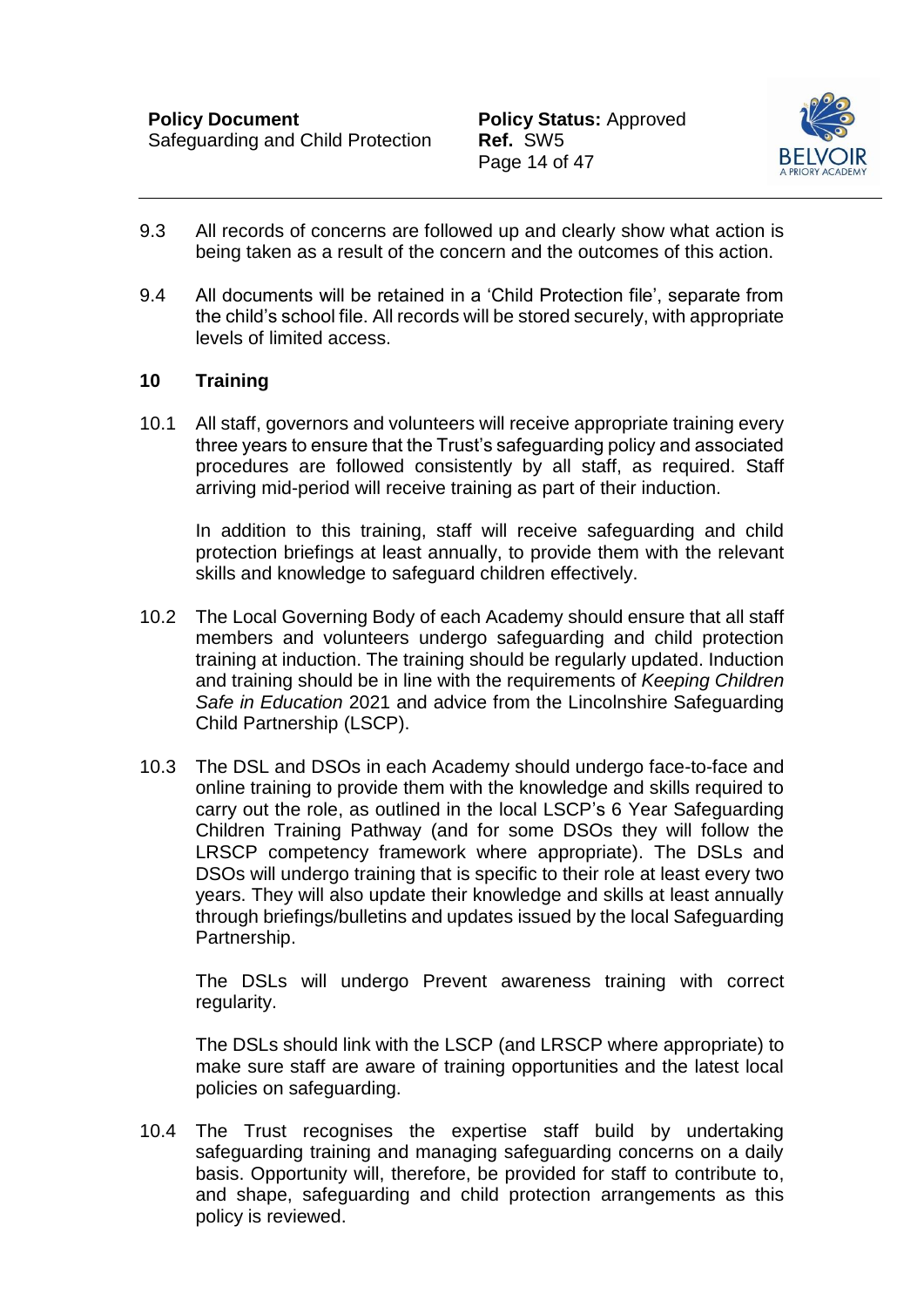

- 10.5 Each Academy will ensure that, when recruiting staff, all interview panels have at least one member trained in Safer Recruitment.
- 10.6 The Trust's Head of Safeguarding will ensure all Trustees are given appropriate safeguarding training.

### <span id="page-15-0"></span>**11 Taking photographs/videos of children and young people**

- 11.1 For the purpose of this policy, the term 'personal device' refers to any device that can be used to take photographs and/or videos. This includes, but is not limited to, cameras, mobile phones, smart phones, tablets, laptops, web-cams and smart watches. (If staff use a work SIM card and their own mobile phone this is a personal device, not a work device).
- 11.2 Personal devices must not be used for taking photographs and/or videos of students.
- 11.3 Personal devices must not be used by staff in student areas (e.g. classrooms / dining hall / common areas). In situations where a personal device may be being used to support the learning opportunities of children any cameras built into or connected to the devices must be deactivated or obscured (e.g. with a sticker, or camera cover) to prevent the accidental taking or recording of any images. The exception to this is in an EYFS setting and at Willoughby Academy, where personal devices are not permitted, at any time, in student areas.
- 11.4 Staff are prohibited from taking any personal or work device into an area where intimate care is carried out.
- 11.5 If a work device (Academy/Trust owned and controlled device) is used to take pictures and/or record videos of children and young people then the following must be adhered to:
	- The setting must have permission for the photograph and/or video to be taken, e.g. parents/carers have given permission for photographs to be uploaded to the website or shared with a  $3<sup>rd</sup>$  party.
	- Once the photograph or video has been used for the purpose for which it was taken, e.g. uploaded to Twitter/the website, it must be removed from the device. Ideally any photographs or videos should be deleted from the device by the end of the day but at the absolute latest this must be done within 5 working days.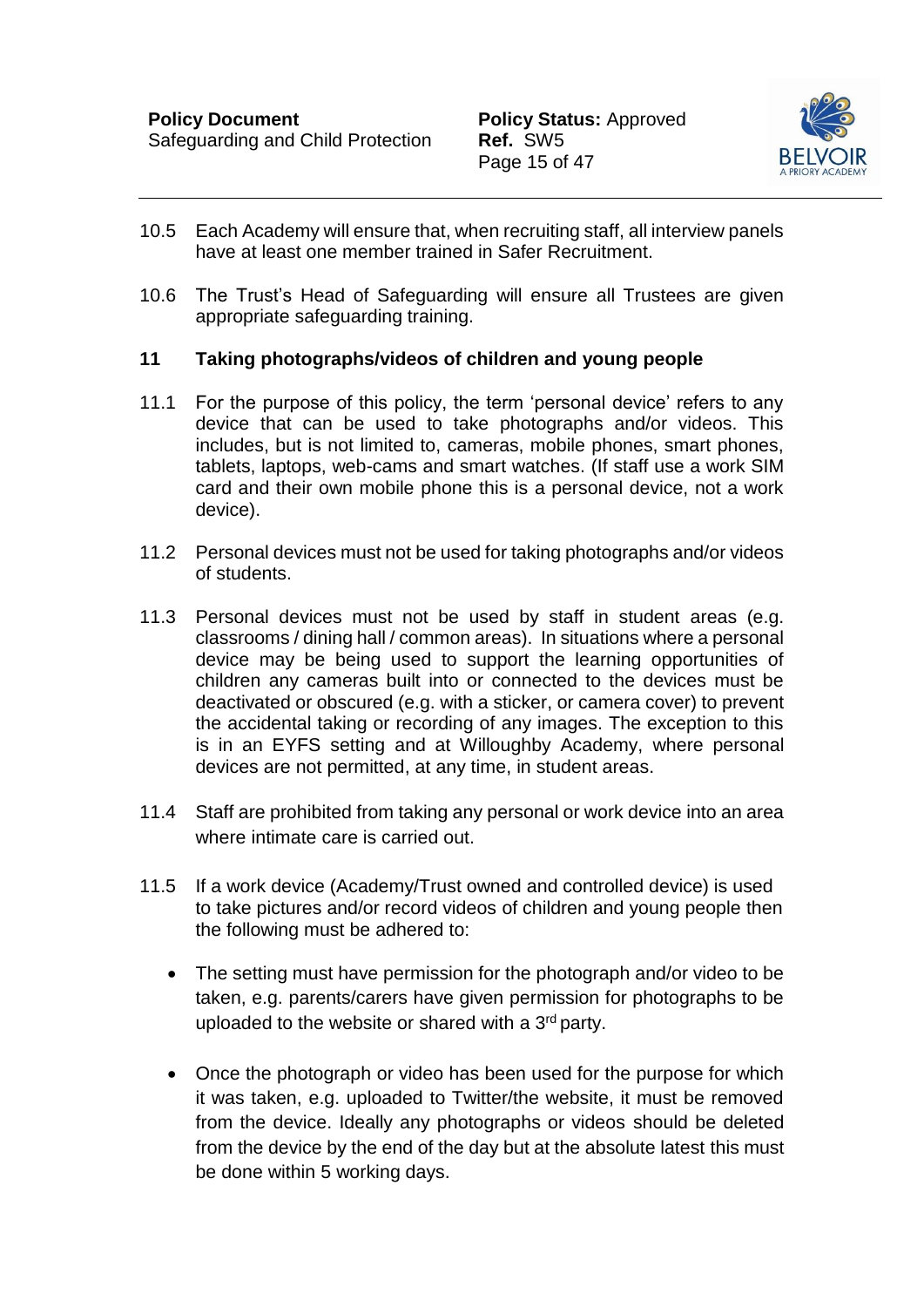

- If photographs or videos need to be stored, e.g. they are being used by a class to analyse, then explicit consent must be sought from students (if they are  $13+$ ; if they are under 13 then parents/carers must give consent) for the photograph/video to be taken and stored. The consent form must also state when the images/videos will be deleted. Photographs/videos should be stored on Sharepoint but must not be stored on the device or on staff user accounts. E.g. 'I ……………………… give consent for Mr X to take a photograph of me playing football and for this photograph to be stored on the Sharepoint. I understand that this photograph will be used by the Year 11 PE class for analysis and will be deleted by the end of the section of work (include date).'
- The work device must be kept securely when not in use.

# <span id="page-16-0"></span>**12 Safer Recruitment**

12.1 For information on recruitment of staff and Safer Recruitment practices employed by the Trust, please see HR4 Recruitment and Selection Policy.

# <span id="page-16-1"></span>**13 Alternative Provision**

13.1 The Trust is committed to safeguarding children, even if they are placed in alternative provision for a period of time within the school day/week. Written reassurance, therefore, is sought by the Trust that any Alternative Provision provider has acceptable safeguarding practices in place including; their response to concerns about a child; safer recruitment processes; attendance and child missing education procedures; and appropriate information sharing procedures. The Trust will also obtain a written statement from the provider that they have completed all the vetting and barring checks that are necessary on their staff.

# <span id="page-16-2"></span>**14 Learning from experience**

14.1 The Trust recognises the importance of acknowledging serious case reviews and learning lessons reviews. Each Academy will share lessons learned with staff as part of a regular review of Academy practices and to ensure no child falls through the gap.

# <span id="page-16-3"></span>**15 Professional Escalation**

15.1 In the event that an individual is concerned about a decision or practice involving a child or young person they should raise the concern immediately with their setting's safeguarding team.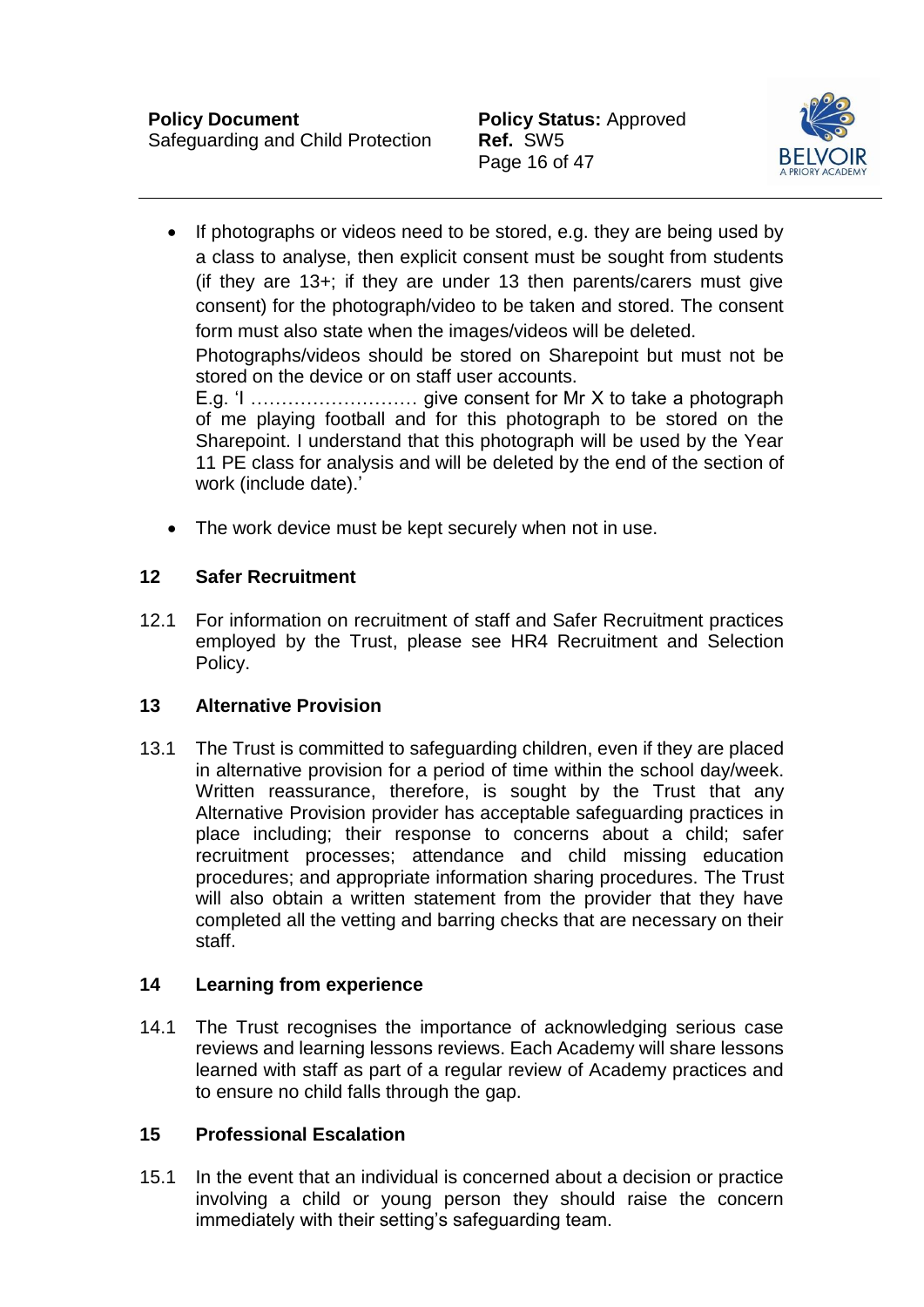Page 17 of 47



15.2 In the event that the individual feels their concern has not been resolved appropriately they should follow the local Safeguarding Partnership's Professional Escalation and Resolution Policy (which can be found on the relevant Partnership's website). Staff are informed of this process in the annual safeguarding update.

# <span id="page-17-0"></span>**16 Whistleblowing Procedure**

- 16.1 This is covered fully in another policy. Please refer to HR23 Whistleblowing Policy.
- 16.2 In addition to the Trust's policy all staff, volunteers and contractors should be aware of the NSPCC Whistleblowing Advice Line for Professionals (0800 028 0285). This number can be used for an incident that happened in the past, is happening now or is believed may happen in the future.

#### <span id="page-17-1"></span>**17 Student awareness**

- 17.1 The Trust is committed to raising young persons' and vulnerable adults' awareness, and building their confidence and resilience so that they develop the skills to stay safe from abuse. Various methods will be used, including pastoral time, assemblies and the Personal Development Programme, one-to-one tutorial time, apprentice induction and apprentice workshops. Staff must contact their DSL or a DSO if they are given any cause for concern during student awareness sessions. Each Academy should include parents/carers as much as possible in this process, ensuring they are aware of the risks facing children and young people and they understand where to go for advice and guidance and to ensure their child's safety.
- 17.2 The Trust has a major responsibility to educate students, teaching them the appropriate knowledge, skills and behaviours, and the critical thinking skills to enable them to remain safe and well. Students should be appropriately equipped to recognise any dangers which may present themselves, both inside and outside of school. They should be adequately informed as to what they can do if they have any concerns.

# <span id="page-17-2"></span>**18 Specific safeguarding issues – identification and response**

18.1 All staff should have an awareness of safeguarding issues. *Keeping children safe in education 2021* lists specific safeguarding issues. In addition to this each academy should identify any local issues and work to promote awareness amongst all stakeholders.

All staff should know how to identify and respond to: Bullying including cyberbullying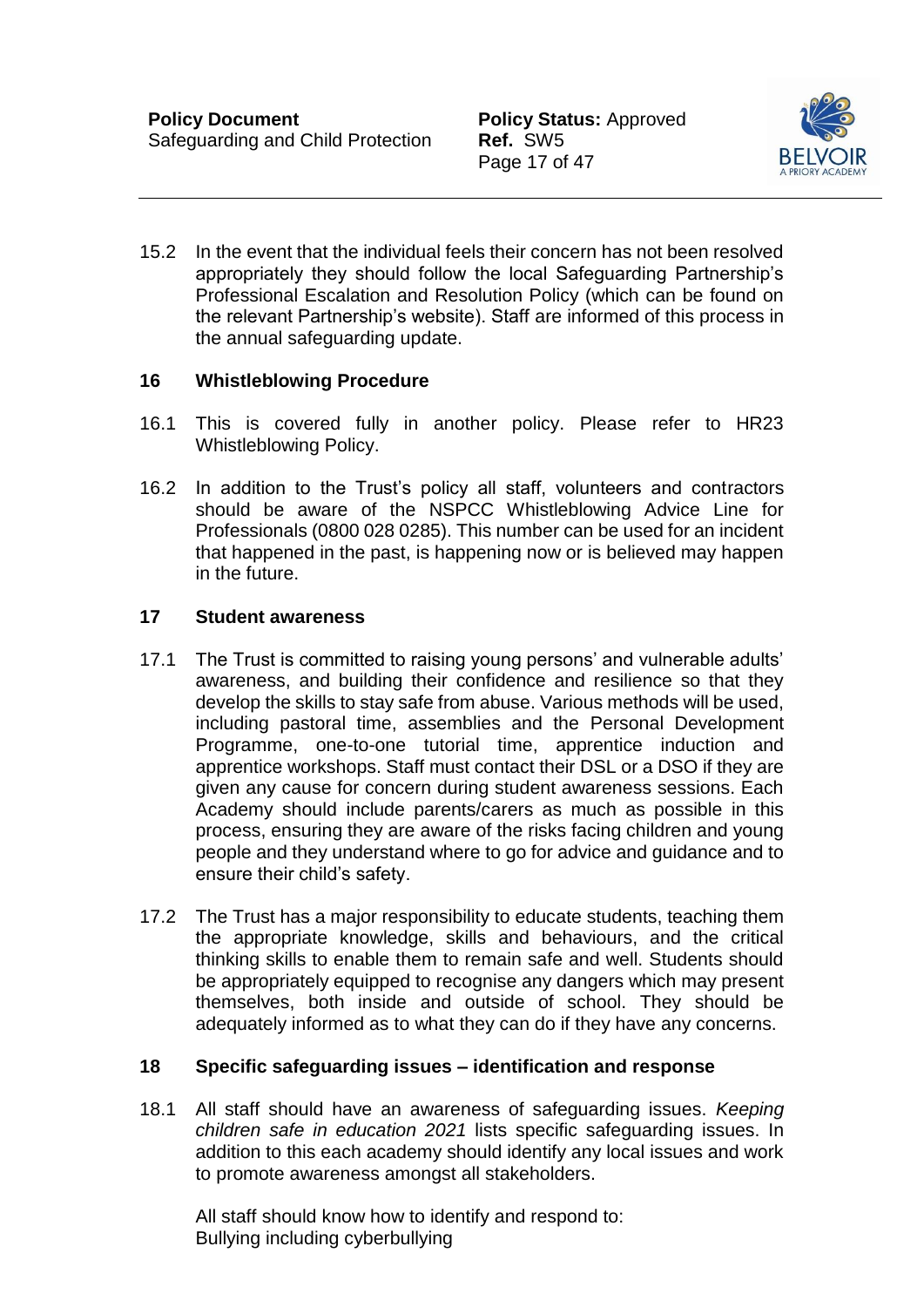

Children and the court system Children missing from education Child missing from home or care Children with family members in prison Child sexual exploitation (CSE) Contextual safeguarding County Lines: criminal exploitation of children and vulnerable adults Domestic abuse **Drugs** Fabricated or induced illness Faith abuse Gangs and youth violence Gender-based violence/violence against women and girls (VAWG) **Hate** Homelessness 'Honour-based' abuse - Female genital mutilation (FGM); Forced marriage Inclusion and diversity, including SEND, HIV, LGBT students Mental health Missing children and adults Modern slavery Peer on peer abuse Private fostering Preventing radicalisation Relationship abuse Serious violence Sexual violence and sexual harassment between children in schools and colleges **Trafficking** Unaccompanied asylum-seeking children **Upskirting** Youth Produced Sexual Imagery

18.2 Special consideration should be given to safeguarding and protecting children who may have additional vulnerabilities, e.g. looked after children (LAC) or those with special educational needs (SEN) and disabilities (see Appendix 1 for further information).

Each Academy/setting will endeavour to support vulnerable students through:

- its ethos which promotes a positive, supportive and secure environment; giving students a sense of being valued;
- liaison with other appropriate agencies which support the student;
- developing supportive relationships;
- recognition that children living in difficult home environments are vulnerable and are in need of support and protection;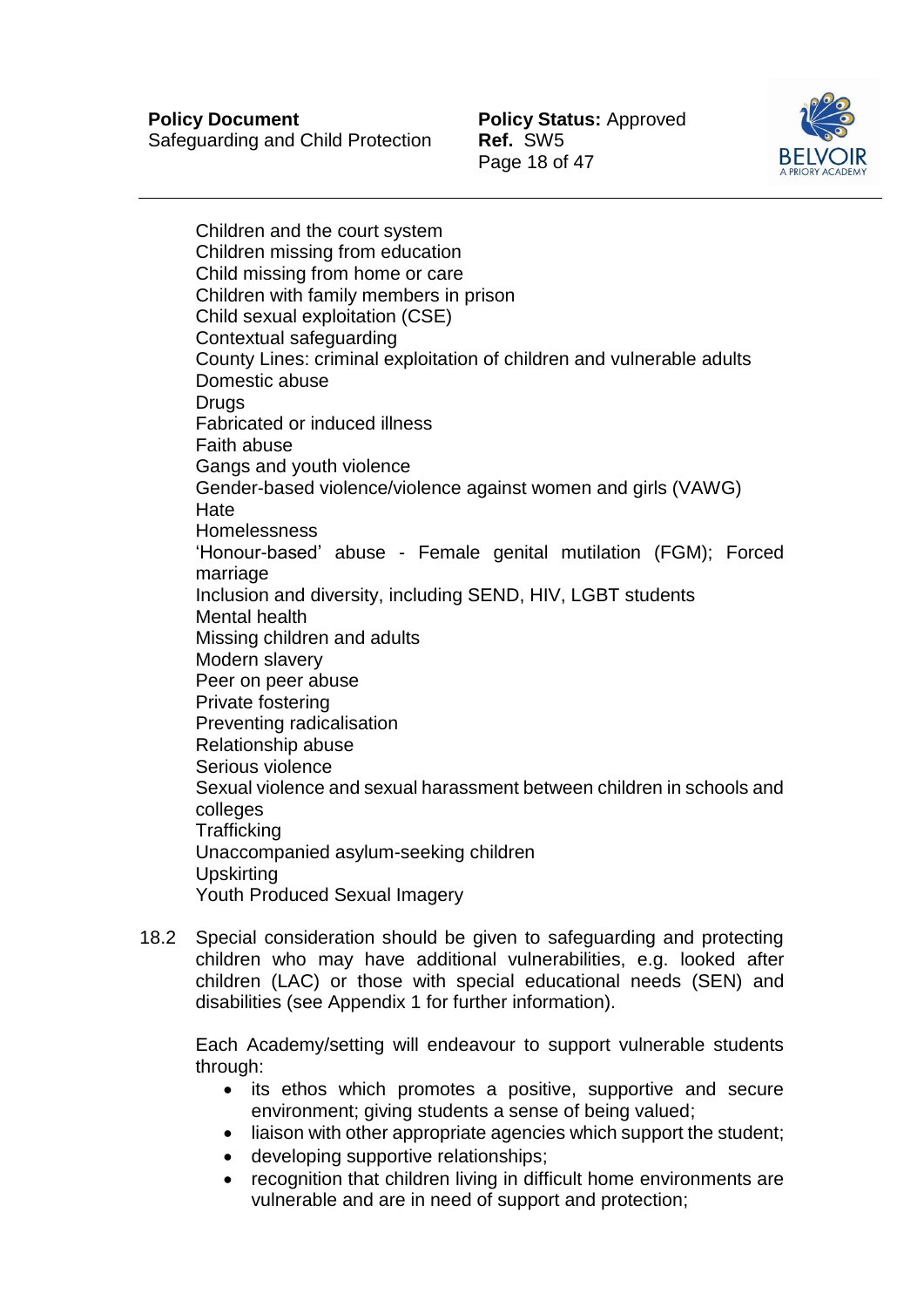Safeguarding and Child Protection **Ref.** SW5



- monitoring student welfare, keeping accurate records and notifying appropriate agencies when necessary;
- effective staff training, in conjunction with external agencies;
- ensuring child protection information is transferred safely and securely when a student transfers to another school; and
- following Lincolnshire's procedures for Child Exploitation including using the Multi-Agency Child Exploitation Screening Tool as necessary.

# <span id="page-19-0"></span>**19 Bullying including cyberbullying**

19.1 This is covered fully in another policy. Please refer to SW6 Anti-Bullying Policy.

# <span id="page-19-1"></span>**20 Child abduction**

- 20.1 Child abduction is the unauthorised removal or retention of a minor from a parent or anyone with legal responsibility for the child. Child abduction can be committed by parents or other family members; by people known but not related to the victim (such as neighbours, friends and acquaintances); and by strangers.
- 20.2 Community safety incidents in the vicinity of a school can raise concerns amongst children and parents, for example, people loitering nearby or unknown adults engaging children in conversation.
- 20.3 As children get older and are granted more independence, for example, walking to school on their own, it is important that they are given practical advice on how to keep themselves safe. The Trust will carry out this work with children and young people through the Personal Development curriculum.

# <span id="page-19-2"></span>**21 Children and the court system**

- 21.1 Children are sometimes required to give evidence in criminal courts, either for crimes committed against them or for crimes they have witnessed. The government have produced age appropriate guides (for 5-11 year olds and 12-17 year olds) to support children.
- 21.2 Making child arrangements via the family courts following separation can be stressful and entrench families in conflict. This can be stressful for children and, where necessary, staff will ensure the right support is in place for a child or young person in this situation.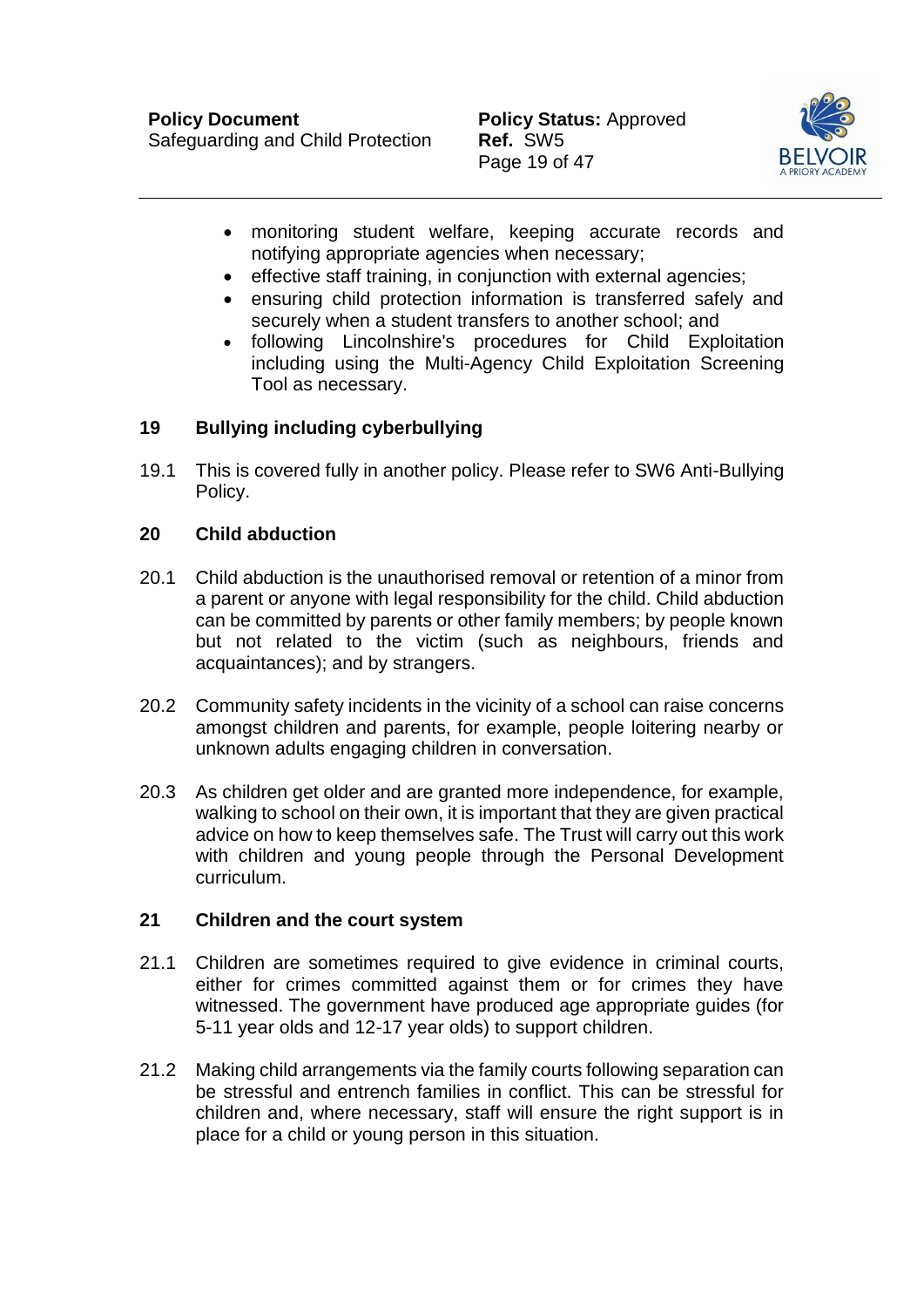

# <span id="page-20-0"></span>**22 Child criminal exploitation (CCE): County Lines and Cyber Crime**

- 22.1 CCE is where an individual or group takes advantage of an imbalance of power to coerce, manipulate or deceive a child into criminal activity (a) in exchange for something the victim needs or wants, and/or (b) for the financial or other advantage of the perpetrator or facilitator and/or (c) through violence or the threat of violence. The victim may have been criminally exploited even if the activity appears consensual. CCE does not always involve physical contact; it can also occur through the use of technology.
- 22.2 Some of the following can be indicators of CCE:
	- children who appear with unexplained gifts or new possessions;
	- children who associate with other young people involved in exploitation;
	- children who suffer from changes in emotional wellbeing:
	- children who misuse drugs and alcohol;
	- children who go missing for periods of time or regularly come home late; and
	- children who regularly miss school or education or do not take part in education.
- 22.3 County lines is a form of CCE and is the police term for urban gangs supplying drugs to suburban areas and market and coastal towns using dedicated mobile phone lines or "deal lines". It involves child criminal exploitation (CCE) as gangs use children and vulnerable people to move drugs and money. Gangs establish a base in the market location, typically by taking over the homes of local vulnerable adults by force or coercion in a practice referred to as 'cuckooing'. Key to identifying potential involvement in county lines are missing episodes, and a referral to the National Referral Mechanism should be considered.

Children can be targeted and recruited into county lines in a number of locations, including schools. Children are often recruited to move drugs and money between locations and are known to be exposed to techniques such as 'plugging', where drugs are concealed internally to avoid detection.

- 22.4 Like other forms of abuse and exploitation, county lines exploitation:
	- can affect any child or young person (male or female) under the age of 18 years;
	- can affect any vulnerable adult over the age of 18 years;
	- can still be exploitation even if the activity appears consensual;
	- can involve force and/or enticement-based methods of compliance and is often accompanied by serious violence or threats of serious violence and kidnap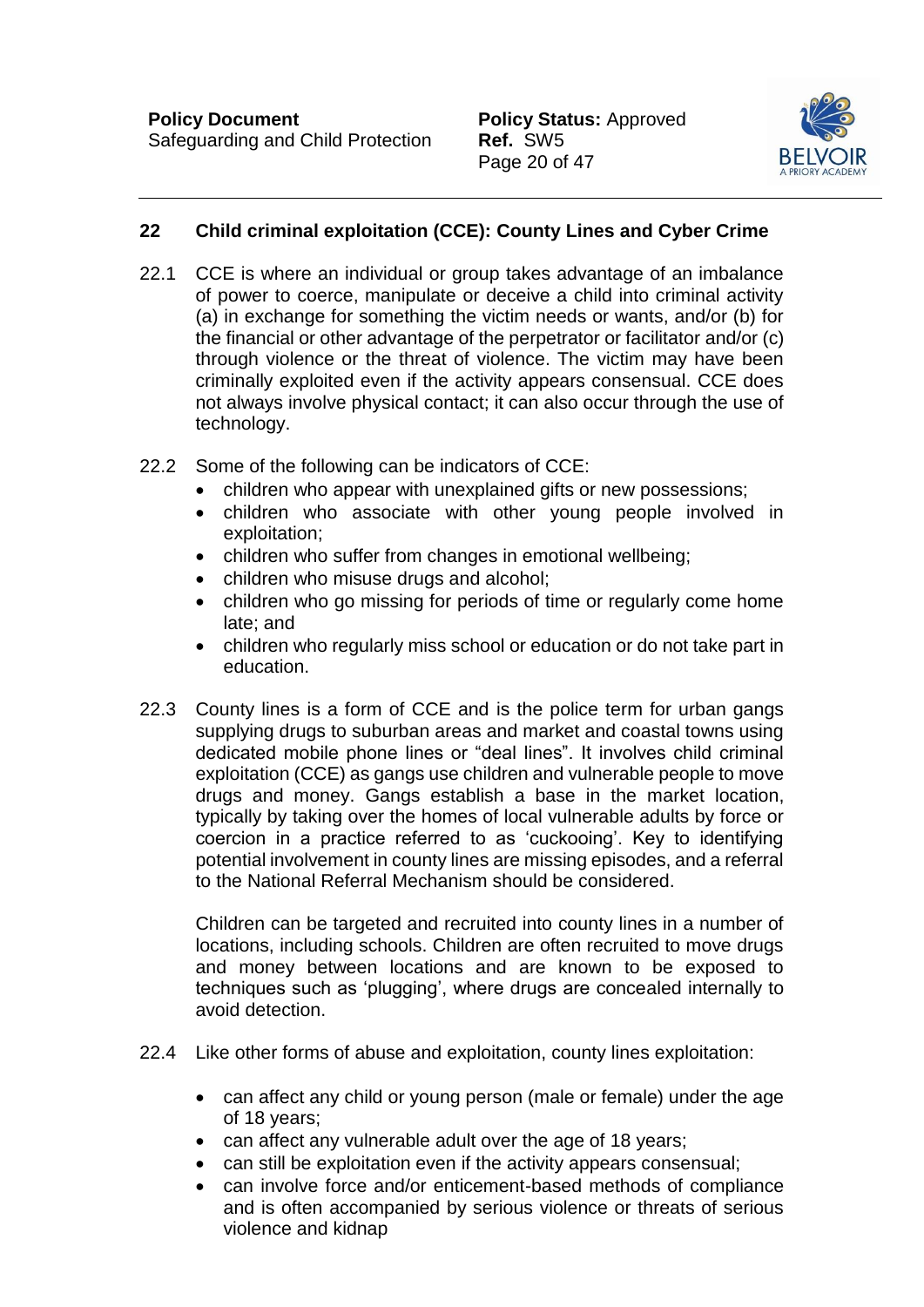

- can be perpetrated by individuals or groups, males or females, and young people or adults; and
- is typified by some form of power imbalance in favour of those perpetrating the exploitation. Whilst age may be the most obvious, this power imbalance can also be due to a range of other factors including gender, cognitive ability, physical strength, status, and access to economic or other resources.
- 22.5 Cybercrime Organised criminal groups or individuals exploit children and young people due to their computer skills and ability, in order to access networks/data for criminal and financial gain.
- 22.6 There are a number of signs that may indicate a pupil is a victim or is vulnerable to being exploited which include:
	- Missing from education
	- Show signs of other types of abuse/aggression towards others
	- Have low self-esteem, and feelings of isolation, street or fear
	- Lack trust in adults and appear fearful of authorities
	- Have poor concentration or excessively tired
	- Become anti-social
	- Display symptoms of substance dependence
	- Excessive time online computer/gaming forums
	- Social Isolation in school with peers
	- High-functioning with an interest in computing
- 22.7 The above is not an exhaustive list and there may be other factors which may also impact on the child. Like with all other safeguarding concerns, if children are in this situation, support will be provided through the school or partner agency.
- 22.8 Each Academy uses the Lincolnshire Safeguarding Children Partnership's Multi-Agency Child Exploitation Screening Tool if there is a concern that a child or young person may be at risk from, or experiencing, exploitation. Staff should discuss any issues with the DSL.
- 22.9 The Trust is committed to ensuring that staff receive appropriate training that enables them to identify vulnerable individuals who may be at risk from exploitation. If any member of staff is concerned about a vulnerable person who may be at risk of child criminal exploitation then this should be shared with the Academy/setting DSL without delay.

#### <span id="page-21-0"></span>**23 Child sexual exploitation (CSE)**

23.1 CSE occurs where an individual or group takes advantage of an imbalance of power to coerce, manipulate or deceive a child into sexual activity (a) in exchange for something the victim needs or wants and/or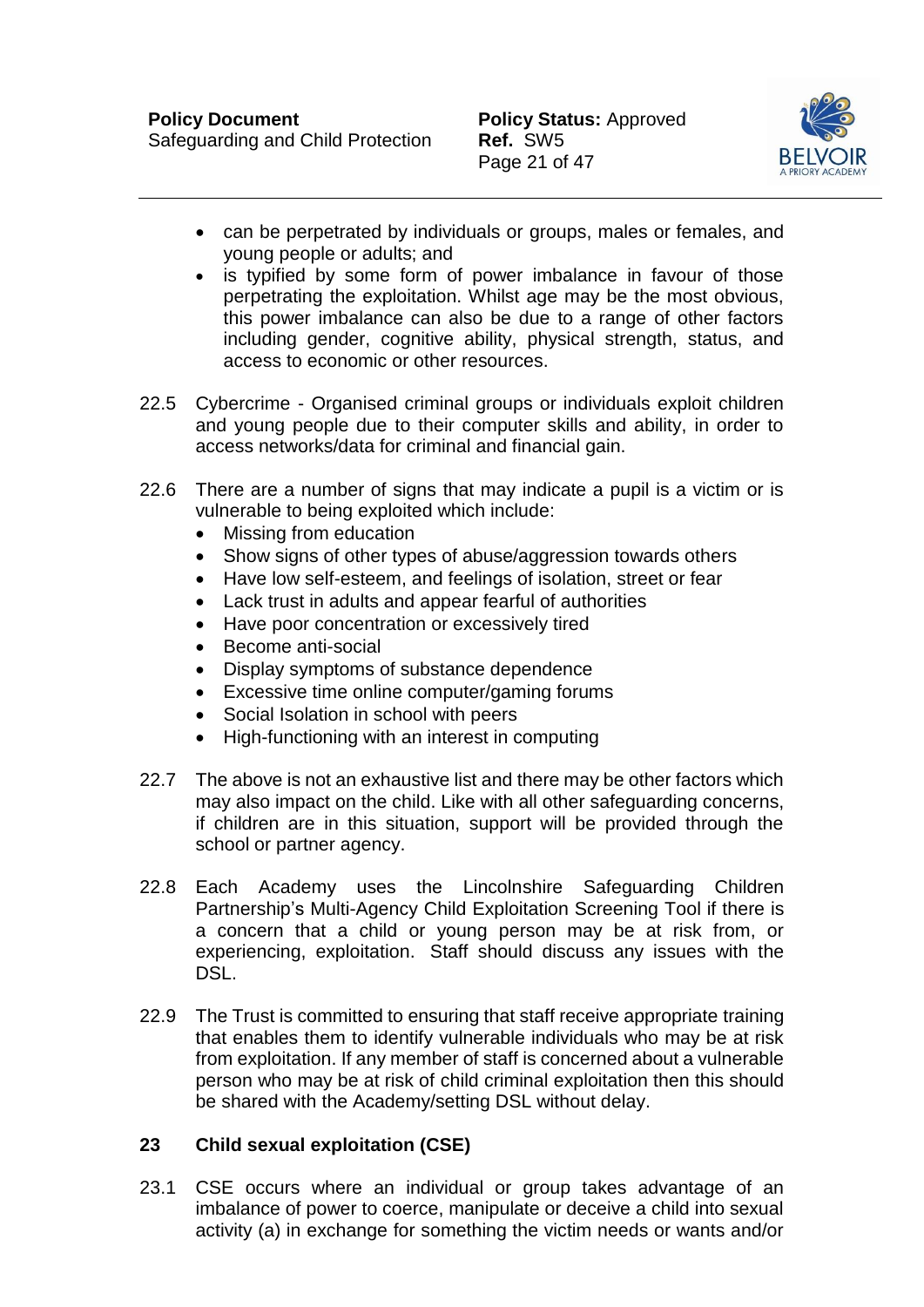Page 22 of 47



(b) for the financial advantage of increased status of the perpetrator or facilitator. Child sexual exploitation is a form of sexual abuse where children are sexually exploited for money, power or status. It can involve violent, humiliating and degrading sexual assaults. Consent cannot be given, even where a child may believe they are voluntarily engaging in sexual activity with the person who is exploiting them. Child sexual exploitation does not always involve physical contact and can happen online. CSE can affect any child or young person (male or female) under the age of 18 years, including 16 and 17 year olds who can legally consent to have sex. It can include both contact (penetrative and nonpenetrative acts) and non-contact sexual activity and may occur without the child or young person's immediate knowledge, e.g. through others copying videos or images they have created and posted on social media).

- 23.2 Some of the following signs may be indicators of sexual exploitation:
	- children who appear with unexplained gifts or new possessions;
	- children who associate with other young people involved in exploitation
	- children who have older boyfriends or girlfriends;
	- children who suffer from sexually transmitted infections or become pregnant;
	- children who suffer from changes in emotional well-being;
	- children who misuse drugs and alcohol;
	- children who go missing for periods of time or regularly come home late; and
	- children who regularly miss school or education or do not take part in education.
- 23.3 Each Academy uses the Lincolnshire Safeguarding Children Partnership's Multi-Agency Child Exploitation Screening Tool if there is a concern that a child or young person may be at risk from, or experiencing, sexual exploitation. Staff should discuss any issues with the DSL.

#### <span id="page-22-0"></span>**24 Children missing education (CME)**

24.1 All children, regardless of their circumstances, are entitled to a full time education, which is suitable to their age, ability, aptitude and any special educational needs they may have.

Children missing education are children of compulsory school age who are not registered students at a school and are not receiving suitable education otherwise than at a school. Children missing education are at significant risk of underachieving, being victims of harm, engaging in serious violence, exploitation or radicalisation, and becoming NEET (not in education, employment or training) later in life.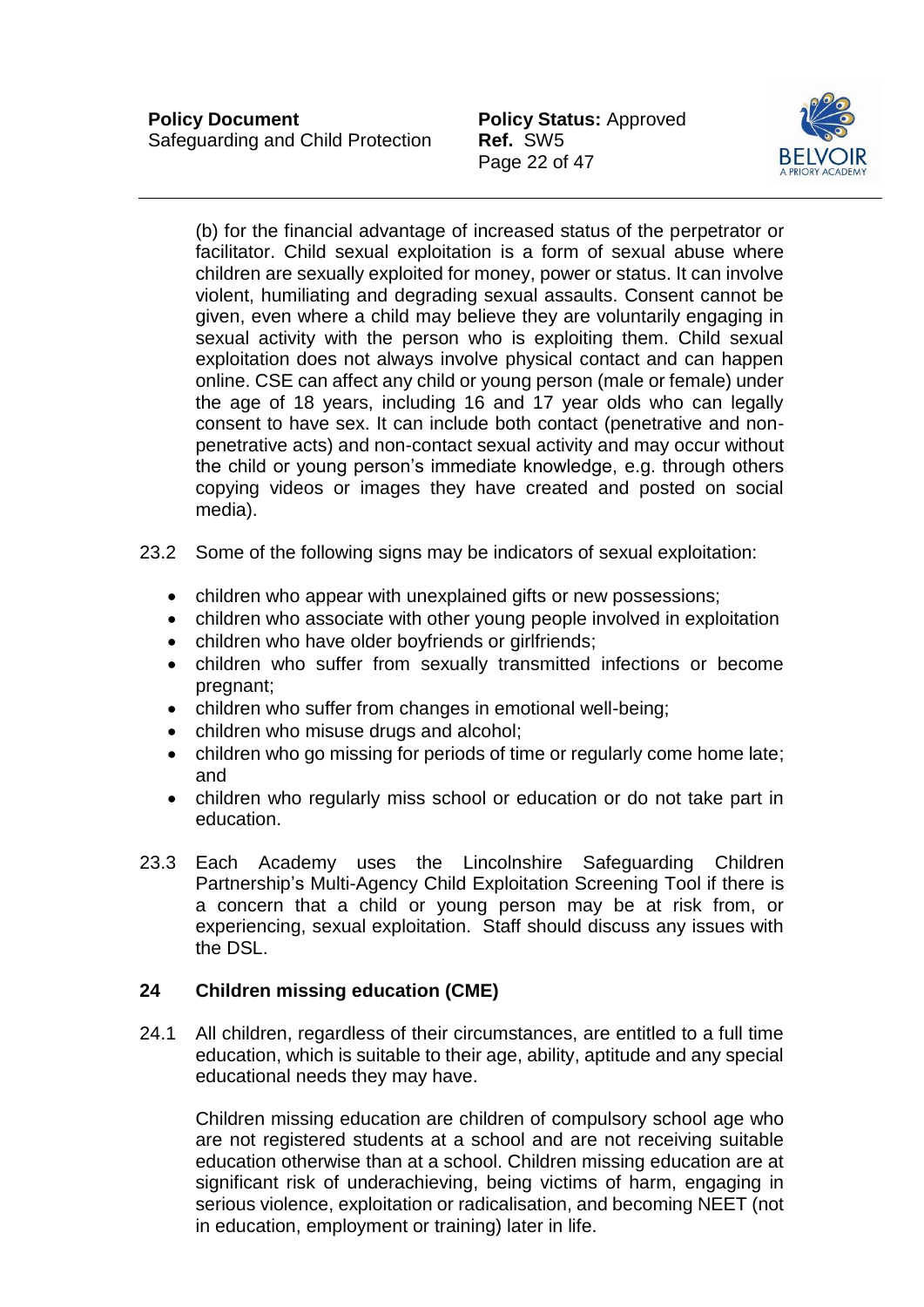

Local authorities have a duty to establish, as far as it is possible to do so, the identity of children of compulsory school age who are missing education in their area. Effective information sharing between parents, schools, colleges and local authorities is critical to ensuring that all children are safe and receiving suitable education.

A child going missing from education is a potential indicator of abuse or neglect and such children are at risk of being victims of harm, exploitation or radicalisation. Any reports of children who are not apparently being educated should be referred to the Academy DSL.

The Trust adheres to *Children missing education; Statutory guidance for local authorities 2016* to ensure that there are effective procedures for unauthorised absence and for dealing with children who go missing from education, particularly on repeat occasions, to help identify the risk of abuse and neglect, including sexual exploitation, and to help prevent the risks of going missing in the future.

- 24.2 Children missing education, particularly persistently, can act as a vital warning sign to a range of safeguarding issues including neglect, sexual abuse and child exploitation. The DSL at each Academy will follow the Local Authority's procedures for reporting children missing from education. However, in order to support young people and reduce the risk of them going missing in the future the following strategies may be used:
	- where reasonably possible, each setting will hold more than one emergency contact number for each student;
	- return interviews carried out with the child (and parents/carers where necessary) to identify the reasons for the missing episode and look at support moving forward;
	- mentoring and support for the young person, using external agencies where necessary;
	- multi-agency meetings to ensure contextual risks are considered and responded to where appropriate; and
	- referral to children's social care and/or the police if necessary.
- 24.3 Staff will be informed of the setting's procedures for CME in the annual safeguarding update, and information will be readily available for all staff at all times.

# <span id="page-23-0"></span>**25 Children missing from home or care**

- 25.1 In accordance with *Statutory guidance on children who run away or go missing from home or care 2014* the following definitions are used:
	- Young runaway: a child who has run away from their home or care placement, or feels they have been forced or lured to leave.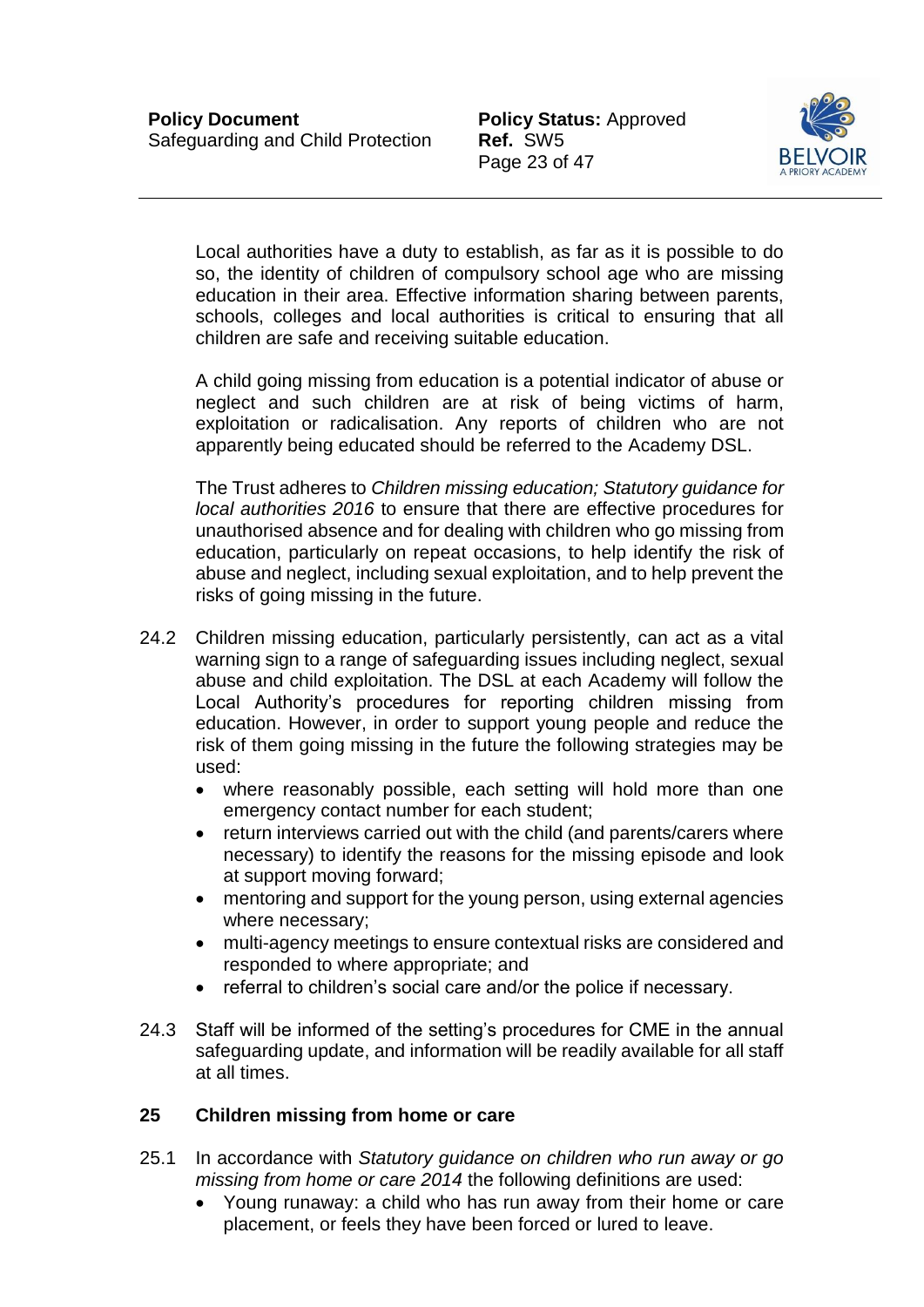

- Missing child: a child reported as missing to the police by their family or carers.
- Missing from care: a looked after child who is not at their placement or the place they are expected to be (e.g. school) and their whereabouts is not known.
- Away from placement without authorisation: a looked after child whose whereabouts is known but who is not at their placement or place they are expected to be and the carer has concerns or the incident has been notified to the local authority or the police.
- 25.2 Since April 2013 police forces have used the following definitions:
	- Missing: anyone whose whereabouts cannot be established and where the circumstances are out of character, or the context suggests the person may be subject of crime or at risk of harm to themselves or another.
	- Absent: a person not at a place where they are expected or required to be.
- 25.3 The Trust recognises the importance of partnership working to prevent children from going missing and to act when they do go missing. The Trusts ensures that each Academy works in accordance with the Lincolnshire Safeguarding Children Partnership's joint *Missing Protocol for Children and Young People*. Any reports of children missing from home must be referred to the appropriate DSL.

# <span id="page-24-0"></span>**26 Children with family members in prison**

- 26.1 The Trust understands that children with a parent(s) in prison are at risk of poor outcomes including poverty, stigma, isolation and poor mental health. They may require specific services and support. Families and children of people in prison will be seen as families first and staff will work to ensure their needs are appropriately met. This will include providing support to ensure the voice of the child is considered when seeking contact with a family member in prison.
- 26.2 The National Information Centre on Children of Offenders (NICCO) provides information designed to support professionals working with offenders and their children, to help mitigate negative consequences for those children.

#### <span id="page-24-1"></span>**27 Domestic Abuse and Operation Encompass**

- 27.1 The cross-government definition of domestic violence and abuse is:
	- Any incident or pattern of incidents of controlling, coercive, threatening behaviour, violence or abuse between those aged 16 or over who are, or have been, intimate partners or family members regardless of gender or sexuality.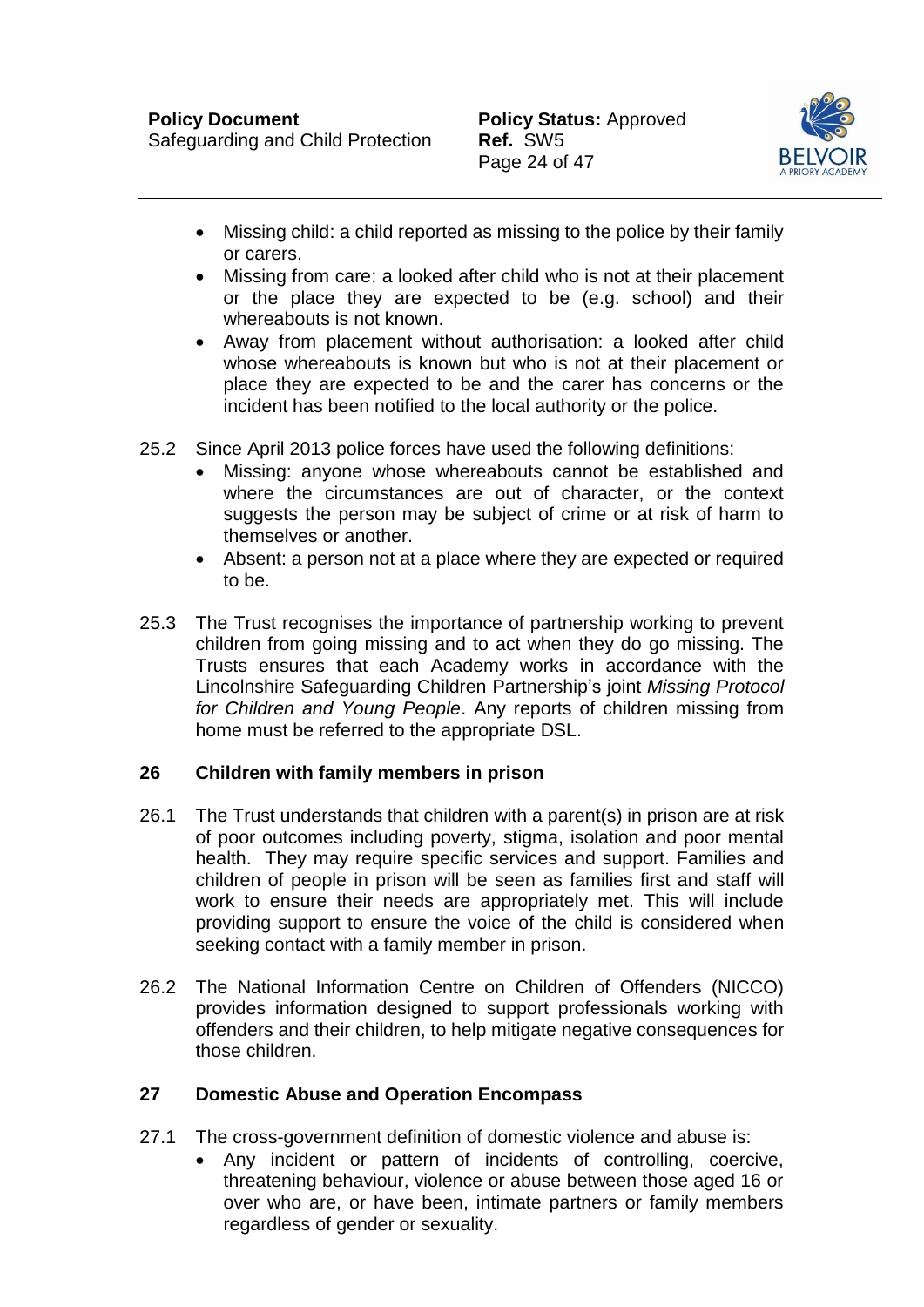

- The abuse can encompass, but is not limited to: psychological, physical, sexual, financial and emotional.
- Controlling behaviour is a range of acts designed to make a person subordinate and/or dependent by isolating them from sources of support, exploiting their resources and capacities for personal gain, depriving them of the means needed for independence, resistance and escape and regulating their everyday behaviour.
- Coercive behaviour is an act or a pattern of acts of assault, threats, humiliation and intimidation or other abuse that is used to harm, punish, or frighten their victim.
- 27.2 If staff identify children for whom Domestic Abuse may be a concern they should follow their setting's safeguarding procedures. The DSL can then refer cases, where relevant, to the appropriate Childrens' Services.
- 27.3 All children can witness and be adversely affected by domestic abuse in the context of their home life where domestic abuse occurs between family members. Exposure to domestic abuse and/violence can have a serious, long lasting emotional and psychological impact on children. In some cases, a child may blame themselves for the abuse or may have had to leave the family home as a result.
- 27.4 Relationship abuse: is a pattern of abusive and coercive behaviours used to maintain power and control over a former or current partner**.**  Abuse can be emotional, financial, sexual or physical and can include threats, isolation, and intimidation**.** Abuse tends to escalate over time. The sexual orientation of the couple does not make the abuse more or less likely to occur and it is not just an issue which affects females.
- 27.5 Particularly at risk are teenage girls but it can affect students of both genders and all ages. Staff should be vigilant for any indications that a student of any age may be affected by any threats or coercion, or shows any unexplained or suspicious injuries.
- 27.6 Where DV Notifications are received from the Multi-Agency Risk Assessment Conference (MARAC), this information will be added to a child's chronology and child protection record to ensure that appropriate support can be provided where necessary.
- 27.7 Operation Encompass is a national police-led initiative to notify schools, prior to the start of the next school day, when a child or young person has experienced any domestic abuse. An officer attending a domestic abuse incident will record at the scene the names and school of any children in the household. This will result in an email notification to our school in readiness for the start of the next school day. This information sharing will enable us to take any appropriate action we see fit.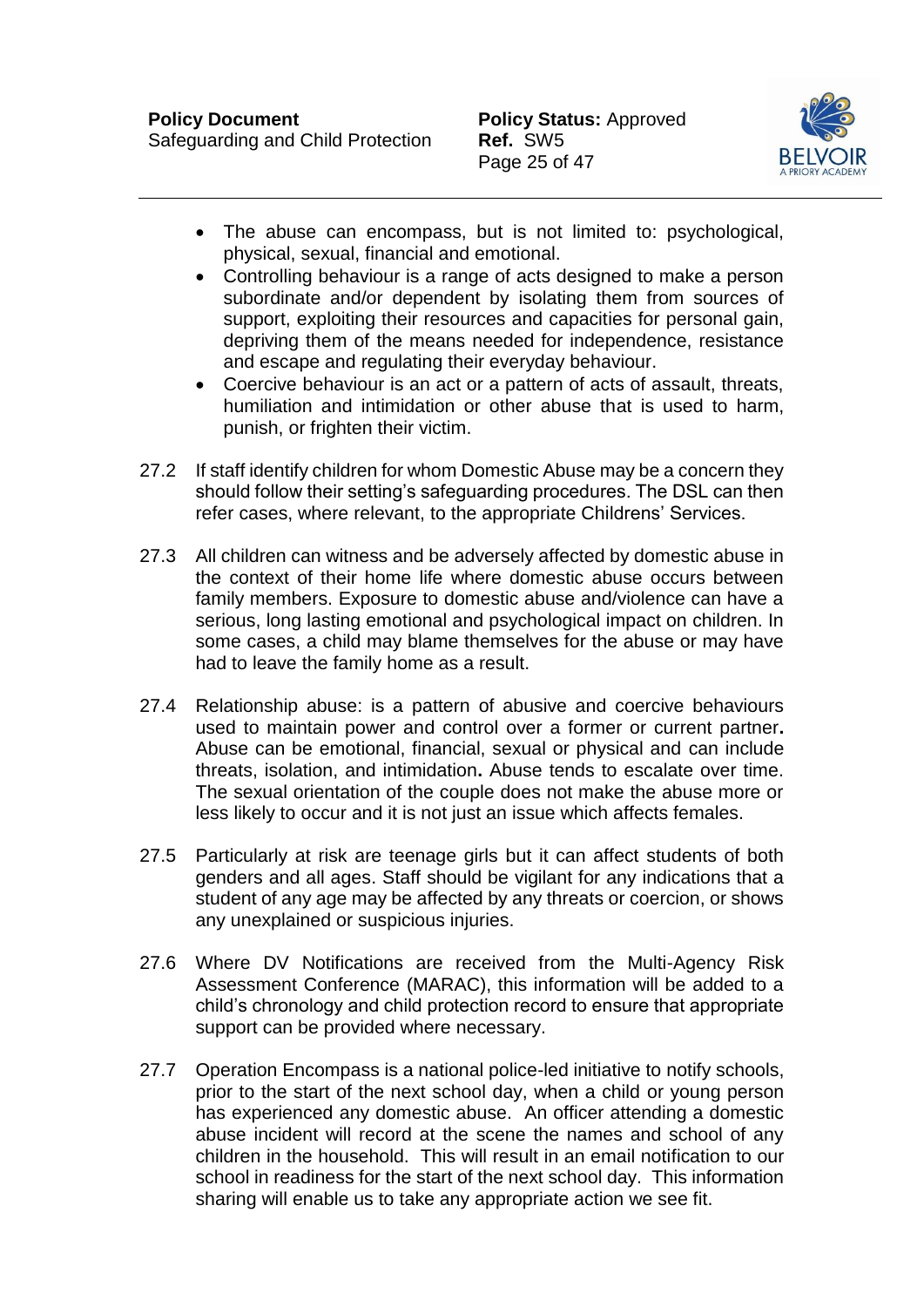

- 27.8 If the DSL is unsure whether any concerns need to be reported to Children's Services, they will contact 01522 782111 and request a consultation with a social worker, which will be arranged for the following working day. If the setting notifies the parents that they wish to discuss the situation with Children's Services, the consultation can be recorded on the child's record and the social worker can review any relevant history beforehand. If the setting does not notify the parents, a hypothetical consultation can be held, though the social worker will only have the information available during the discussion.
- 27.9 If the child referred to in the email does not attend the setting and the notification has been sent in error, this will be reported to **[OperationEncompass@lincs.pnn.police.uk](mailto:OperationEncompass@lincs.pnn.police.uk)**

#### <span id="page-26-0"></span>**28 Drugs and drug abuse**

28.1 This is covered fully in another policy. Please refer to SW3 Misuse of Drugs Policy

#### <span id="page-26-1"></span>**29 Extremism and Radicalisation, including Hate**

29.1 The Trust seeks to protect children and young people against the messages of all violent extremism including, but not restricted to, those linked to Islamist ideology, or to Far Right / Neo Nazi / White Supremacist ideology, Irish Nationalist and Loyalist paramilitary groups, and extremist Animal Rights movements.

 The current threat from terrorism in the United Kingdom may include the exploitation of vulnerable people, to involve them in terrorism or in activity in support of terrorism. The normalisation of extreme views may also make children and young people vulnerable to future manipulation and exploitation. This exploitation and radicalisation should be viewed as a safeguarding concern.

 Prevention work and reductions of risks will be carried out through various methods, including the curriculum, pastoral time, assemblies and the Personal Development Programme. The Trust is committed to promoting the fundamental British Values.

The Trust will work in accordance with the *Prevent Duty Guidance 2015.* 

- 29.2 The Trust will work with local police to assess the risk facing children and young people.
- 29.3 The Designated Safeguarding Lead will contact the Prevent Coordinator should there be concerns about a child or family linked to potential radicalisation or extremism. The Prevent Coordinator will then assist the DSL regarding whether a referral is appropriate and whether this child or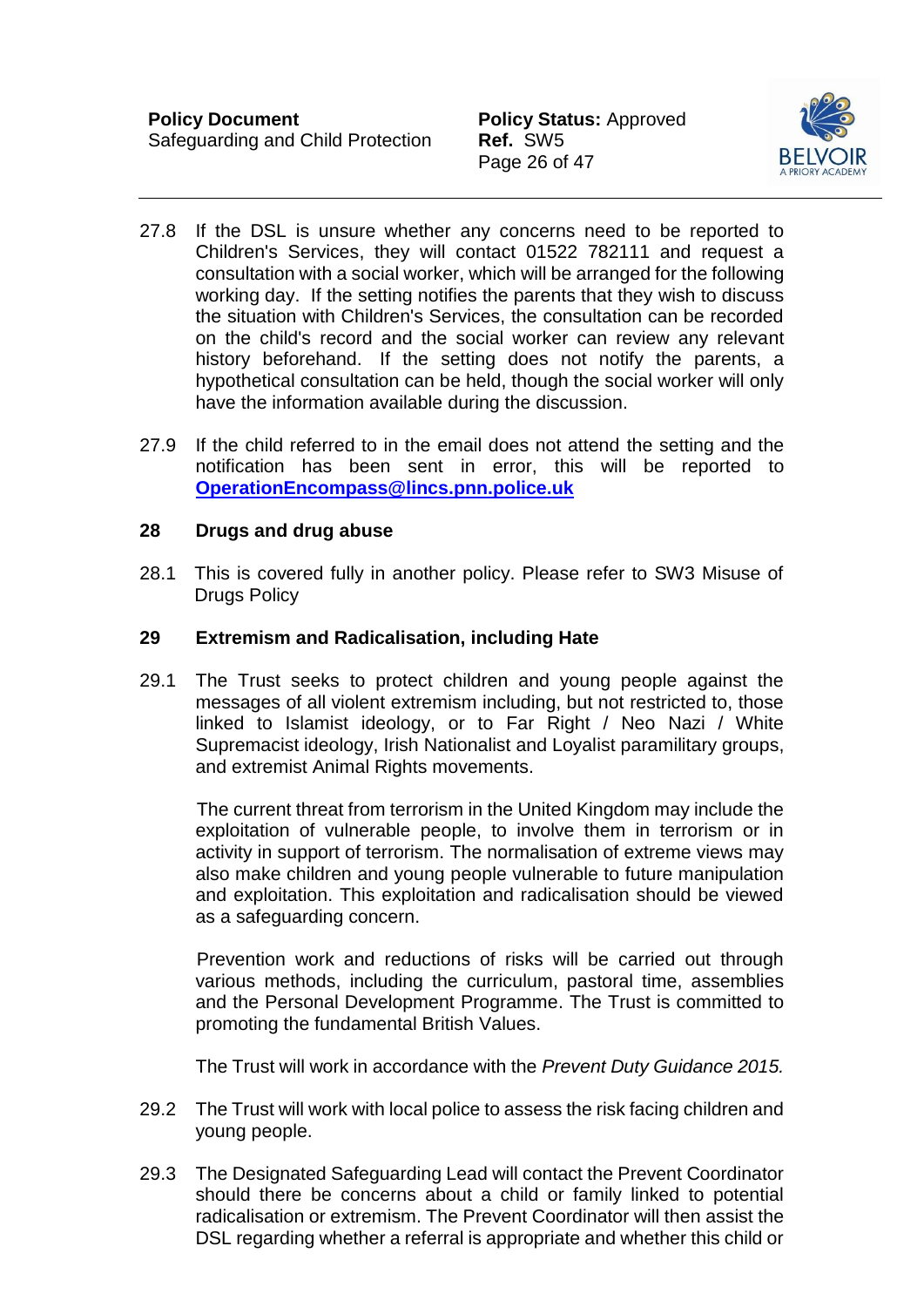

family will need to be referred to the Channel Panel. If required, an Academy representative will contribute to the Prevent steering board and/or form part of the multi-agency representation on the Channel panel.

- 29.4 If there are serious concerns about the vulnerability of a young person in relation to extremist behaviour the Academy should contact the police on 999.
- 29.5 The Trust will ensure that staff are equipped to identify children at risk of being drawn into terrorism, as well as challenge extremist ideas. Staff should know how to refer children and young people for further help.
- 29.6 Each Academy will also incorporate the promotion of fundamental British Values into the Safeguarding Curriculum and/or PSHE in order to help build pupils' resilience and enable them to challenge extremist views. Academies will provide a safe space in which children and staff can understand the risks associated with terrorism and develop the knowledge and skills to be able to challenge extremist arguments.
- 29.7 The Trust will ensure that children are safe from online terrorist and extremist material via appropriate levels of filtering. For further information see ICT3 Online Safety Policy (Students).

### <span id="page-27-0"></span>**30 Gangs and youth violence (serious violence)**

- 30.1 The Trust has a responsibility to protect its students and to ensure that each child feels safe, understands what unsafe situations are and knows how to stay safe. Each academy's Personal Development programme will include online safety, substance misuse, knives and gangs, and relationships (including sexual relationships and healthy relationships).
- 30.2 All staff should be aware of indicators, which may signal that children are at risk from, or are involved with serious violent crime. These may include increased absence from school, a change in friendships or relationships with other individuals or groups, a significant decline in performance, signs of self-harm or a significant change in wellbeing, or signs of assault or unexplained injuries. Unexplained gifts or new possessions could also indicate that children have been approached by, or are involved with, individuals associated with criminal networks or gangs.
- 30.3 All staff should be aware of the associated risks and understand the measures in place to manage these.
- 30.4 Bringing and carrying a knife/offensive weapon onto Trust premises is a criminal offence and immediate action will be taken by calling the police and informing all relevant personnel. The guidance on *Searching,*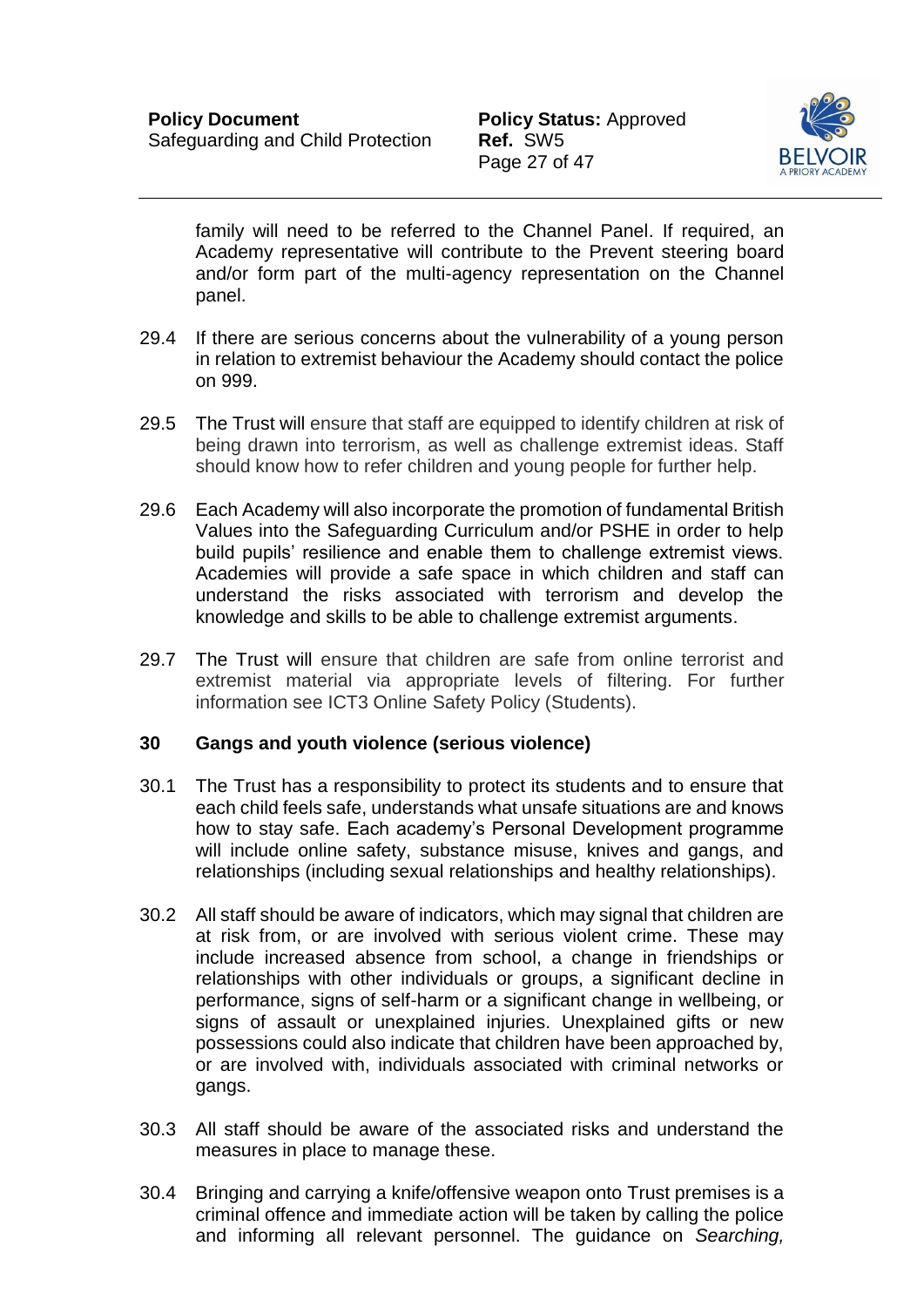

*Screening and Confiscation for Head teachers, schools and Governors* (January 2018), will be consulted and the academy will consider and may apply the disciplinary procedure. If a member of staff suspects a pupil/student being involved in gang culture, this is a Safeguarding concern and will require a discussion with the DSL, who will seek advice from agencies and professionals.

30.5 The Trust is committed to fostering environments that promote mutual respect, tolerance and freedom from bullying, harassment and discrimination.

### <span id="page-28-0"></span>**31 Gender-based violence/violence against women and girls (VAWG) including domestic abuse and relationship abuse and forced marriage**

31.1 Violence against women is one of the most persistent and widespread human rights violations. It is defined by the United Nations as "any act of gender-based violence that results in, or is likely to result in, physical, sexual or mental harm or suffering to women, including threats of such acts, coercion or arbitrary deprivation of liberty, whether occurring in public or in private life."

The term "violence against women" includes, but is not limited to:

- Domestic and intimate partner violence
- Sexual violence
- Sexual harassment
- Emotional/psychological violence
- Economic abuse (one partner has control over the other partner's access to economic resources)
- Sexual exploitation and trafficking
- Honour-related abuse (So-called 'honour-based' abuse (HBA)) encompasses crimes which have been committed to protect or defend the honour of the family and/or the community, including Female Genital Mutilation (FGM), forced marriage, and practices such as breast ironing. All forms of so called HBA are abuse (regardless of the motivation) and should be handled and escalated as such.
- Dowry murder (deaths of women who are murdered or driven to suicide by continuous harassment and torture by husbands and inlaws in an effort to extort an increased dowry).
- Femicide (sex-based hate crime the killing of females by males because they're females).
- Female infanticide (the deliberate killing of female babies).
- Female genital mutilation.
- Forced and child marriage (a marriage conducted without the valid consent of one or both parties and where duress is a factor).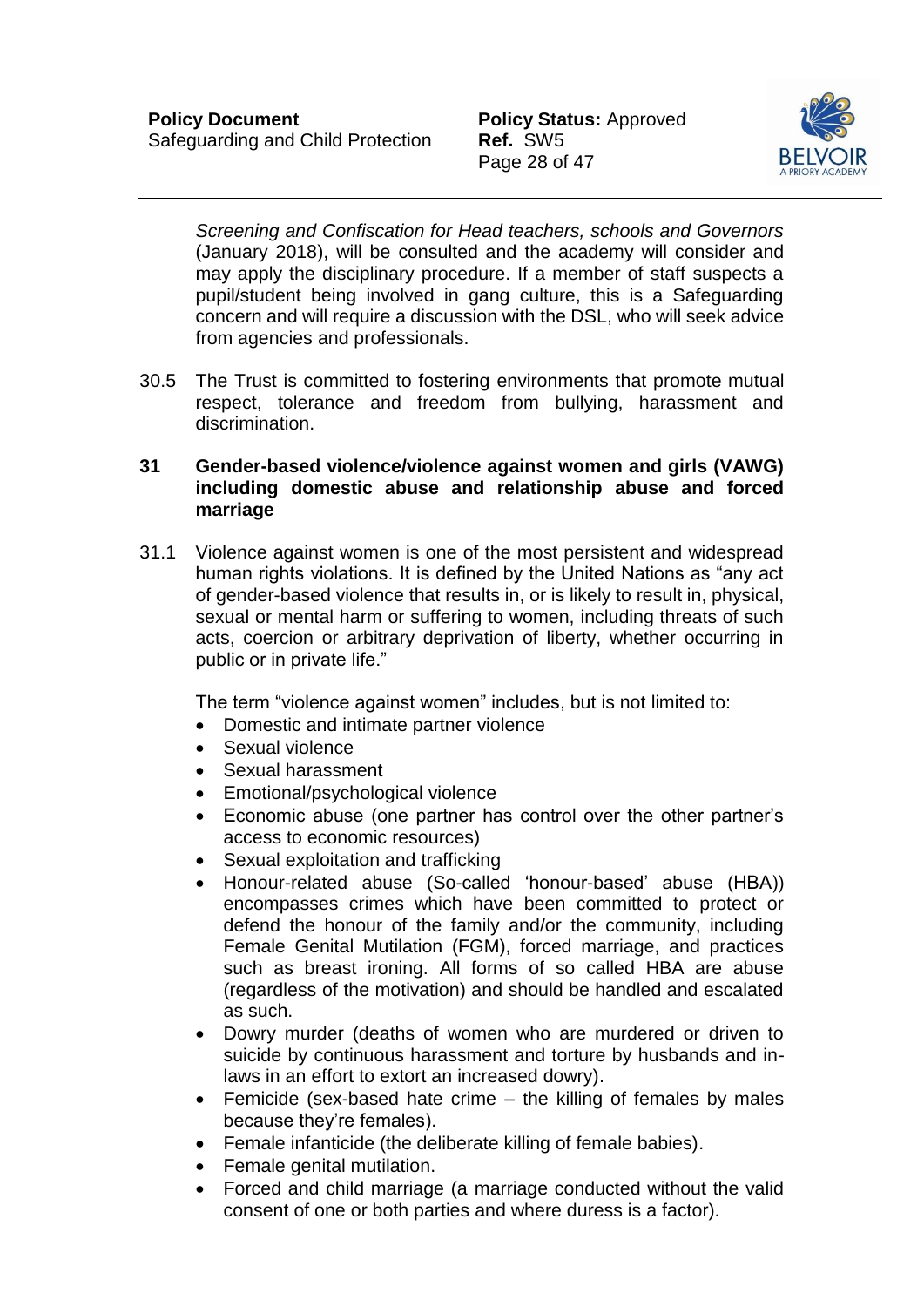

- 31.2 Female Genital Mutilation (FGM) is child abuse and illegal. Female Genital Mutilation (FGM) comprises all procedures involving partial or total removal of the external female genitalia or other injury to the female genital organs.
- 31.3 Section 5B of the Female Genital Mutilation Act 2003 places a statutory duty on teachers (persons employed or engaged to carry out teaching work at schools and other institutions). If a teacher, in the course of their work in the profession, suspects or discovers that an act of FGM has been carried out on a girl under the age of 18, the teacher must report this to the police. This is a personal duty and cannot be transferred to anyone else. Other staff should speak to the DSL immediately and ensure that the DSL makes a report to the police. The new mandatory reporting duty relates to a disclosure that FGM has already happened and this should be reported to the Police on 101. Where a female discloses information that identifies her as at risk of FGM, the normal safeguarding procedures should be followed.

### <span id="page-29-0"></span>**32 Homelessness**

- 32.3 Being homelessness or being at risk of homelessness presents a real risk to a child's welfare. The DSL should be aware of contact details and referral routes into the Local Authority Housing Authority so they can raise/progress concerns at the earliest opportunity (this does not, and should not, replace a referral into children's' social care where a child has been harmed or is at risk of harm).
- 32.4 Indicators that a family may be at risk of homelessness include:
	- Household debt
	- Rent arrears
	- Domestic Abuse and anti-social behaviour
	- The family being asked to leave the property
- 32.5 In most cases staff will be considering homelessness in the context of children who live with their families, and intervention will be on that basis. However, it should also be recognised in some cases 16 or 17 year olds (and vulnerable adults) could be living independently and will require a different level of intervention and support. The DSL should ensure appropriate referrals are made based on the child's circumstances.

#### <span id="page-29-1"></span>**33 Inclusion and diversity**

32.1 Equality is about ensuring individuals are treated fairly and equally, no matter their race, gender, age, disability, religion or sexual orientation. Diversity is about recognising and respecting these differences to create an all-inclusive atmosphere. The Trust is committed to promoting an environment which is inclusive for all, ensuring all students can thrive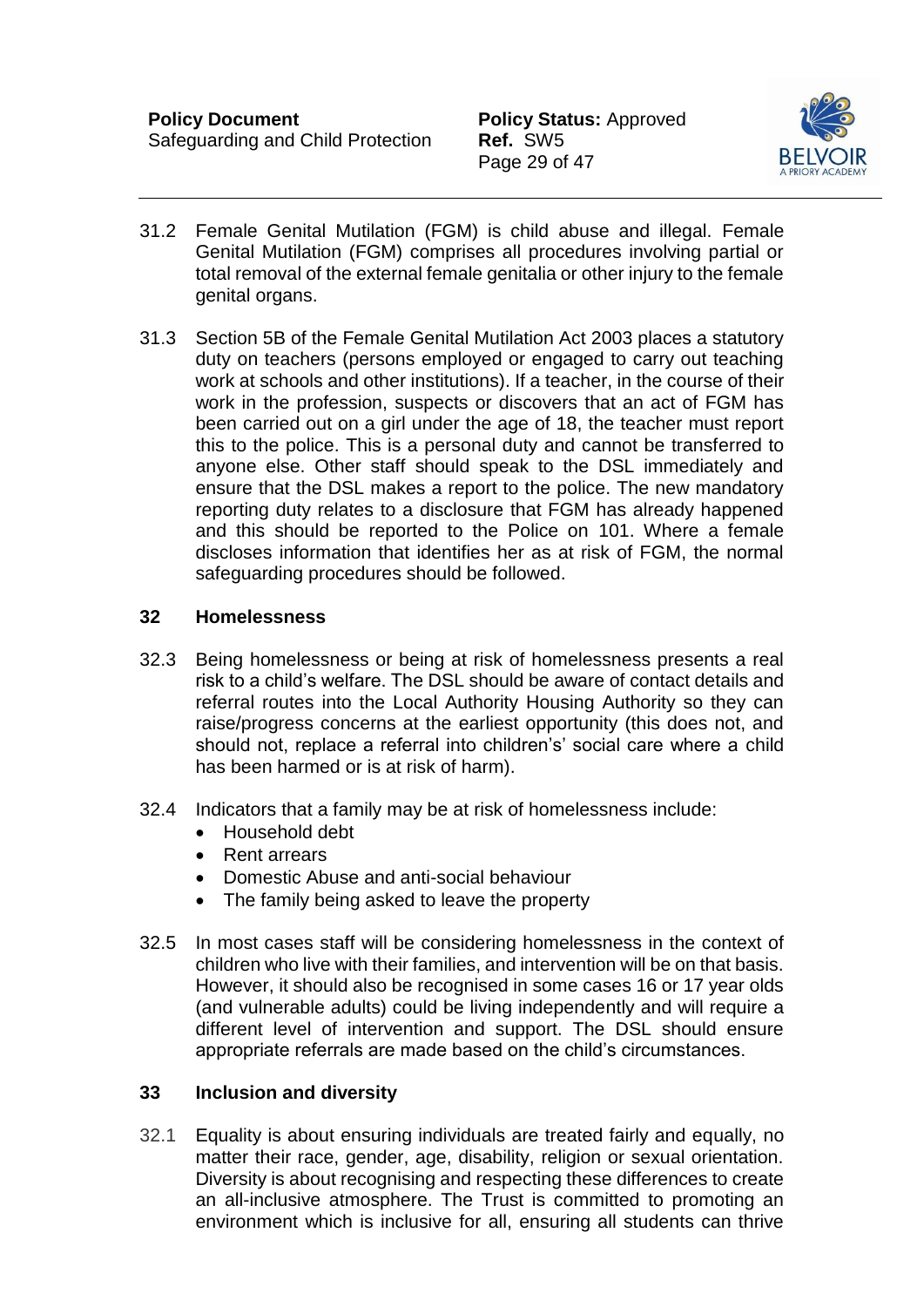

together and understand that individual characteristics make people unique and not different in a negative way.

- 33.2 Inclusion and diversity are promoted throughout the curriculum, encouraging an all-inclusive culture and challenging negative attitudes. The Trust is committed to embedding the British Values of democracy, the rule of law, individual liberty and mutual respect for, and tolerance of, those with different faiths and beliefs and for those without faith.
- 33.3 All Trust policies and procedures promote inclusion. Please refer to TL6 Special Educational Needs Policy and HR8B Equal Opportunities and Diversity Policy for Students and Parents/Carers for further information.
- 33.4 Specifically in relation to Lesbian, Gay, Bisexual and Transgender (LGBT) issues, the Trust aims to:
	- provide an inclusive environment in which LGBT students and staff are valued and respected;
	- promote understanding of and support the needs of LGBT students and staff;
	- normalise LGBT awareness and issues through the provision of an inclusive curriculum; and
	- monitor and tackle homophobic, biphobic and transphobic (HBT) language and bullying.

It seeks to achieve these aims by:

- ensure Trust policies and Academy practices are inclusive and supportive of LGBT people, and explicitly state that HBT language and bullying are unacceptable;
- provide training to staff in supporting LGBT students, developing an LGBT-inclusive curriculum and tackling HBT language and bullying;
- provide support structures and information/resources to LGBT students on LGBT issues and support services;
- provide students with LGBT-inclusive Sex and Relationship Education, opportunities to discuss gender identity and sexuality, and including LGBT people and themes in the Personal Development curriculum and wider curriculum where relevant;
- provide multiple ways for students to report HBT language and bullying, monitoring (including through staff and student surveys) and recording HBT language; and
- work with organisations, such as Stonewall, to provide training and resources for staff and students.
- 33.5 It is in the interest of all students that each Academy's curriculum provides accurate information about HIV, including how to avoid acquiring infection, as part of Sex and Relationship Education. Staff must be equipped with accurate knowledge and understanding about HIV and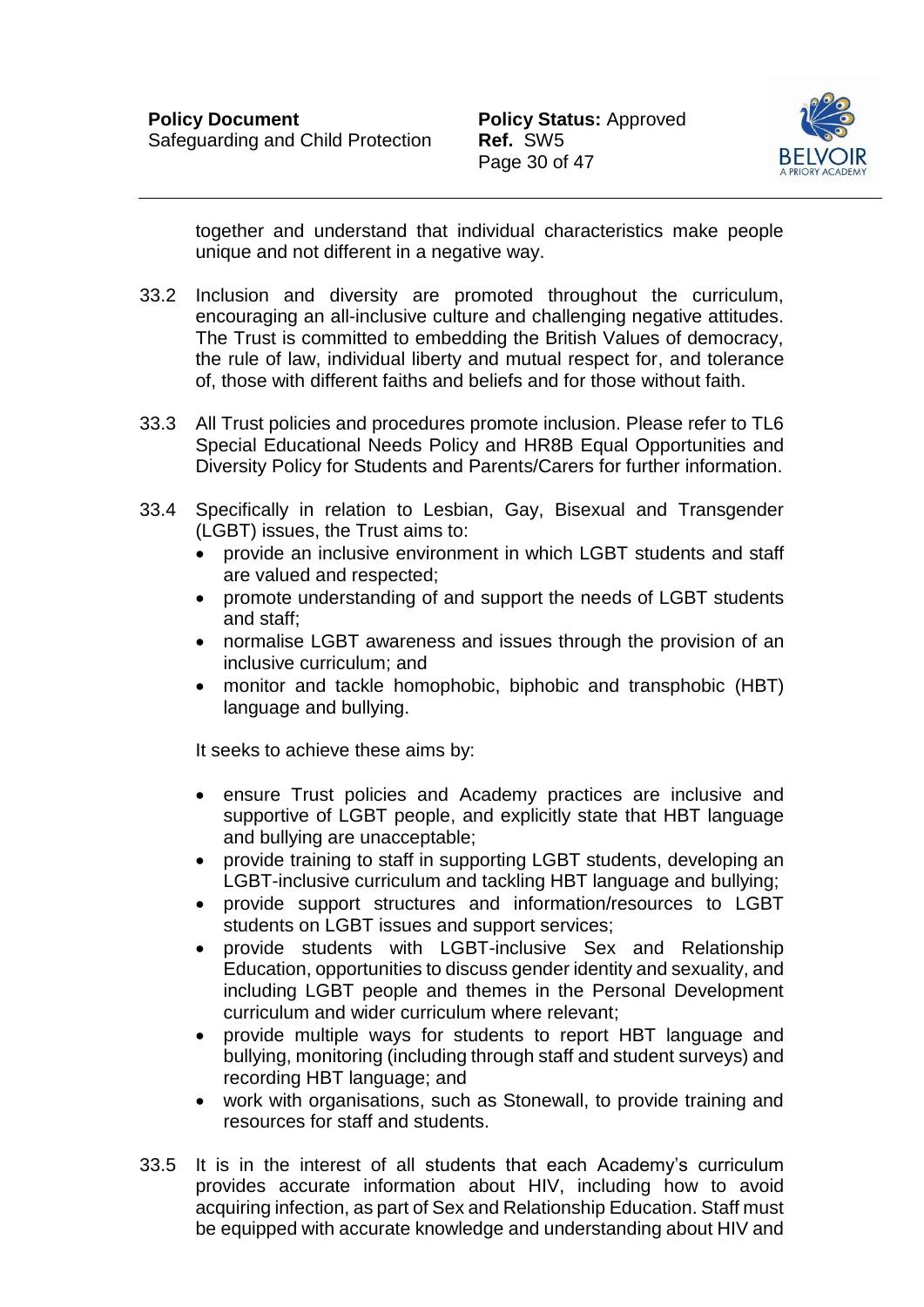

routes of transmission. Children living with or affected by HIV may be among those being taught about HIV and HIV prevention and there is a duty of care to ensure that information is provided without perpetuating stigma and prejudice against those living with HIV. A supportive approach to HIV can benefit all students, staff, the Academy and wider community.

- 33.6 Any disclosure of a diagnosis, by a student or a member of staff, will be supported in a non-judgemental way and confidentiality will be respected and maintained.
- 33.7 Please refer to SW7 Relationship and Sex Education (RSE) Policy for more information.

### <span id="page-31-0"></span>**34 Mental health**

- 34.1 In order to help students succeed, the Academies have a role to play in supporting them to be resilient and mentally healthy. Promoting good mental health is the responsibility of all members of the Trust's community and staff should be trained to ensure they can spot the early signs of mental health problems, and what to do if they think they have spotted a developing problem.
- 34.2 Where severe problems occur the child will need to get support elsewhere as well, including from medical professionals working in specialist CAMHS, voluntary organisations and local GPs.
- 34.3 It is important that the child and their parents/carers participate as fully as possible in decisions and are provided with information and support. The views, wishes and feelings of the child and their parents/carers should always be considered.
- 34.4 All staff should be aware that mental health problems can, in some cases, be an indicator that a child has suffered or is at risk of suffering abuse, neglect or exploitation. Equally, where children have suffered abuse and neglect, or other potentially traumatic adverse childhood experiences, this can have a lasting impact throughout childhood, adolescence and into adulthood. It is key that staff are aware of how these children's experiences can impact on their mental health, behaviour and education. The Trust will address this through staff training.
- 34.5 The Trust is committed to promoting the health and wellbeing of all students, with priorities identified and a clear process of 'planning, doing and reviewing' to achieve the desired outcomes.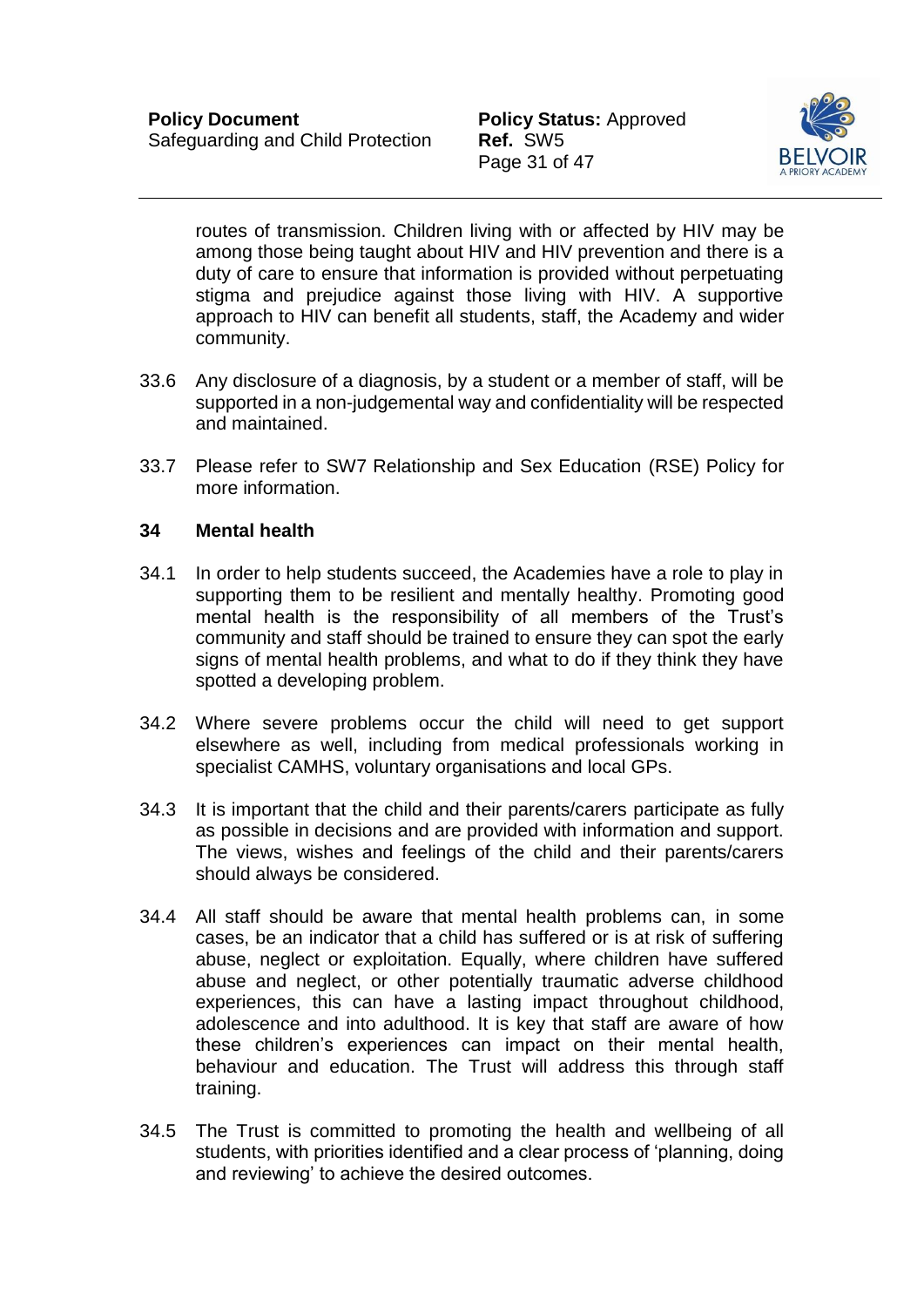Page 32 of 47



## <span id="page-32-0"></span>**35 Missing children and adults**

- 35.1 Every year an estimated 200,000 people go missing in the UK. Whilst in some cases, missing adults may make a life choice to leave and 'start their lives over again' the majority of missing people, children and adults, are vulnerable. Many go missing as a result of problems they want to leave behind (for example domestic abuse, job loss or problems with a care placement) or because they have been encouraged to leave (for example as a result of grooming). Many vulnerable children and adults go missing as a result of factors over which they have no control, for example, in the case of an older person suffering from dementia (who may forget where they live) or, in some of the worst cases, a child who may be abducted.
- 35.2 Research has shown that children are more likely than adults to go missing, placing them in risky situations and increasing their vulnerability to a whole range of issues, including homelessness, becoming a victim or perpetrator of crime and, as we are increasingly aware, placing many of these vulnerable young people at greater risk of child sexual exploitation.
- 35.3 Each Academy is committed to prevention through the work done on early help there will be procedures and systems in place to reduce the risk of children going missing, e.g. effective attendance procedures.

#### <span id="page-32-1"></span>**36 Peer on peer abuse**

- 36.1 There is no clear boundary between incidents that should be regarded as abusive and incidents that are more properly dealt with as bullying, sexual experimentation etc. If one child or young person causes harm to another, this should not necessarily be dealt with as abuse: bullying, fighting and harassment between children are not always seen as child protection issues. However, it may be appropriate to regard a young person's behaviour as abusive if there is a large difference in power (for example age, size, ability, development) between the young people concerned, or the perpetrator has repeatedly tried to harm one or more other children, or there are concerns about the intention of the alleged perpetrator.
- 36.2 All staff should recognise that children are capable of abusing their peers, and that such abuse may be taking place even if it is not reported.
- 36.3 Peer on peer can take many different forms including, but not limited to:
	- Serious bullying (including cyber-bullying, homophobic, biphobic and transphobic bullying) – please refer to the Trust's SW4 Anti-Bullying Policy.
	- Physical abuse such as hitting, kicking, shaking, biting, hair pulling, or otherwise causing physical harm.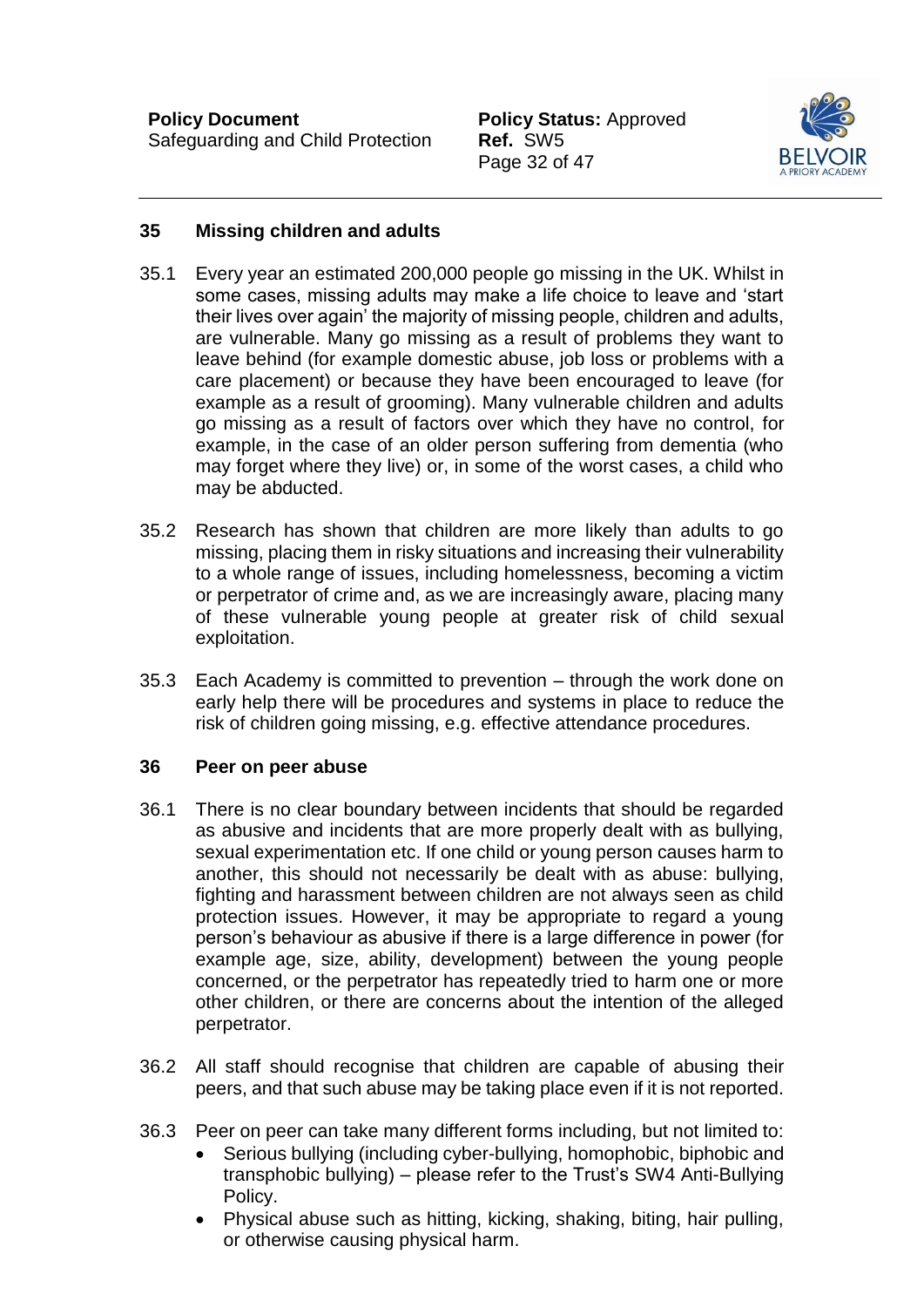

- Abuse in intimate personal relationships between peers, where abusive behaviour can take the form of physical or sexual abuse; violent or threatening behaviour; controlling or coercive behaviour; economic abuse; psychological, emotional or other abuse.
- Child sexual exploitation this is a form of sexual abuse where children are sexually exploited for money, power or status. This abuse can be perpetrated by other children or by adults. It can involve violent, humiliating and degrading sexual assaults. In some cases, children are persuaded or forced into exchanging sexual activity for money, drugs, gifts, affection or status. Consent cannot be given, even where a child may believe they are voluntarily engaging in sexual activity with the person who is exploiting them. Child sexual exploitation does not always involve physical contact and can happen online.
- Youth and serious youth violence serious youth violence is any of the most serious offences where the victim is aged 19 or below, including murder, manslaughter, rape, wounding with intent and causing grievous bodily harm. Youth violence also includes assault with injury offences. This can be linked to gang-related violence criminal and non-political acts of violence committed by a group of people who regularly engage in criminal activity against innocent people. The term may also refer to physical hostile interactions between two or more gangs.
- Sexual violence and sexual harassment. See Section 38.
- Gender-based violence this is violence that is directed against one gender as a result of their gender.
- Consensual and non-consensual sharing of nudes and semi-nudes. See Section 41.
- Upskirting. See Section 40.
- 36.4 Peer on peer abuse often manifests itself differently for boys than it does for girls. For example, girls seem to be at greater risk of sexual assault and/or sexual exploitation, whereas boys seem to be at greater risk of physical gang-related violence and serious youth violence. However, all forms of peer on peer abuse are unacceptable and will be taken seriously.
- 36.5 Staff should be aware of the potential uses of information technology and social media for bullying and abusive behaviour between young people.
- 36.6 Through regular awareness sessions, children and young people are informed about support systems within their academy, and what support is available should they need to talk, either about themselves or someone they are worried about. The Trust is committed to ensuring that any report is taken seriously and handled appropriately, so as to prevent discouraging or undermining the confidence of future victims to report or come forward.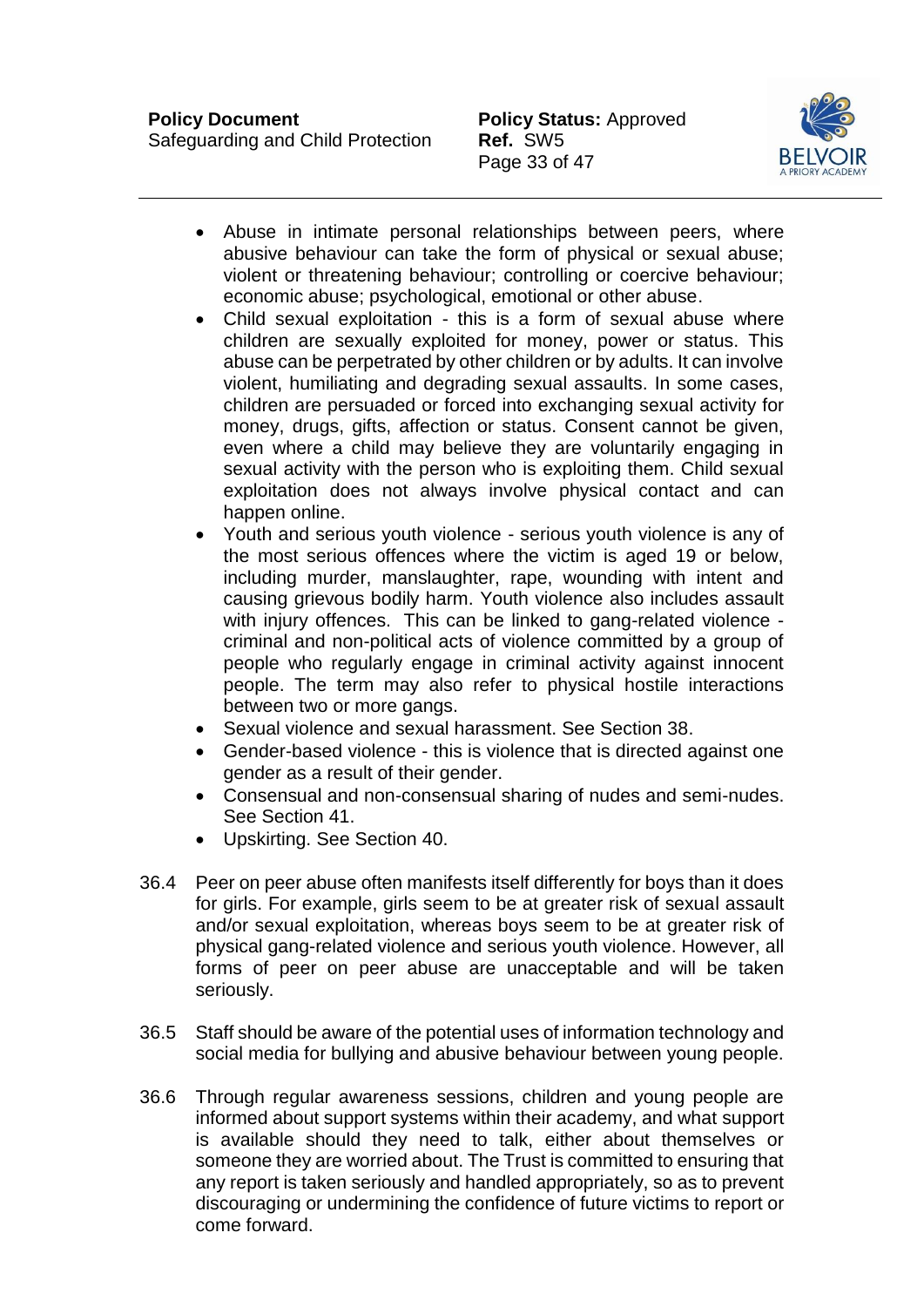Page 34 of 47



- 36.7 Children are vulnerable to abuse by their peers. Such abuse should be taken as seriously as abuse by adults and should be subject to the same child protection procedures. Staff should not dismiss abusive behaviour as normal between young people and should not develop high thresholds before taking action. Any concerns should be reported to the Academy's DSL or DSOs immediately. Any reports of peer-on-peer abuse will be recorded as a safeguarding incident using the Academy's normal reporting mechanisms.
- 36.8 If it is felt that a young person has abused another child or young person then the DSL or a DSO must refer this to children's social care immediately. The DSL or a DSO will consider the steps necessary to ensure that any issues relating to the safety of victims and potential victims is assessed and support is put in place in a timely manner. The needs of the alleged perpetrator must also be considered and support should be offered where appropriate.
- 36.9 Peer on peer abuse rarely takes place in isolation and often indicate wider safeguarding concerns – whilst young people who abuse their peers have power over the young person they are harming they may be simultaneously powerless in relation to some peers who are encouraging their behaviour or in the home where they are being abused. Staff should resist the urge to apply rigid victim/perpetrator divides; while young people may appear to be making choices, if those choices are limited they are not consenting and any response must take this into account.
- 36.10 The Trust is committed to ensuring an environment that actively discourages abuse and challenges the attitudes which underlie it. There will be a clear ethos in all settings that abuse will never be tolerated or passed off as 'banter'.
- 36.11 The Trust will take steps to try to minimise or prevent peer on peer abuse. These will include, but are not limited to, the following:
	- A strong preventative education programme.
	- Staff training.
	- Information and quidance provided to parents/carers.
	- Student voice utilised to ensure education programmes are fit for purpose.

# <span id="page-34-0"></span>**37 Private Fostering**

37.1 A private fostering arrangement is one that is made privately (that is to say, without the involvement of a local authority) for the care of a child under the age of 16 (under 18, if disabled) by someone other than a parent or close relative with the intention that it should last for 28 days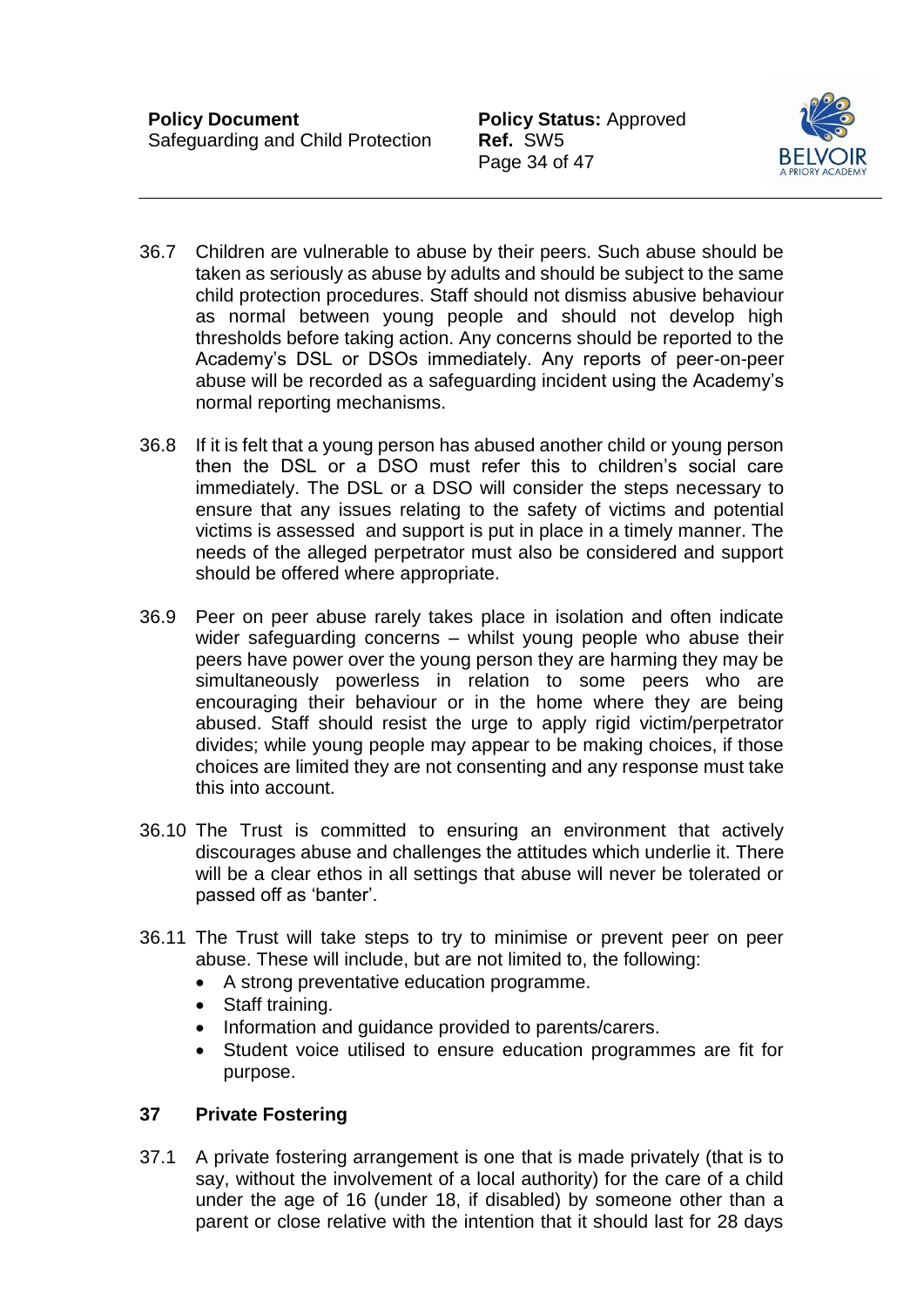

or more. Private foster carers may be from the extended family, such as a cousin or great aunt. However, a person who is a relative under the Children Act 1989 i.e. a grandparent, brother, sister, uncle or aunt (whether of the full or half blood or by marriage) or step-parent will not be a private foster carer.

37.2 In the event that a professional believes a child or young person may be subject to a private fostering arrangement this should be communicated to Children's Services through the Academy.

#### <span id="page-35-0"></span>**38 Sexual violence and sexual harassment between children in schools**

38.1 Sexual violence and sexual harassment can occur between two children of any age and sex, It can also occur through more than one child or a group of children sexually assaulting or sexually harassing a single child or a group of children. Sexual violence and sexual harassment exist on a continuum and may overlap. They can occur online (verbal and/or with images) and face to face (both physical and verbal) and are never acceptable.

Children who are victims of sexual violence and sexual harassment will almost certainly find the experience stressful and distressing and the effects may be long-term. This will, in all likelihood, adversely affect their educational attainment. It is important that all victims are taken seriously and offered appropriate support. Staff should be aware that some groups are potentially more at risk. Evidence shows girls, children with SEND and LGBT children are at greatest risk.

- 38.2 Staff should be aware of the importance of:
	- Making clear that sexual violence and sexual harassment are not acceptable, will never be tolerated and are not an inevitable part of growing up;
	- Not tolerating or dismissing sexual violence or sexual harassment as "banter", "part of growing up", "just having a laugh" or "boys being boys"; and
	- Challenging sexual behaviours (potentially criminal in nature), such as grabbing bottoms, breasts and genitalia, flicking bras and lifting up skirts. Dismissing or tolerating such behaviours risks normalising them.

#### 38.3 Sexual violence

It is important that staff are aware of sexual violence and the fact children can, and sometimes do, abuse their peers in this way. Sexual violence refers to sexual offences under the *Sexual Offences Act 2003* as described below: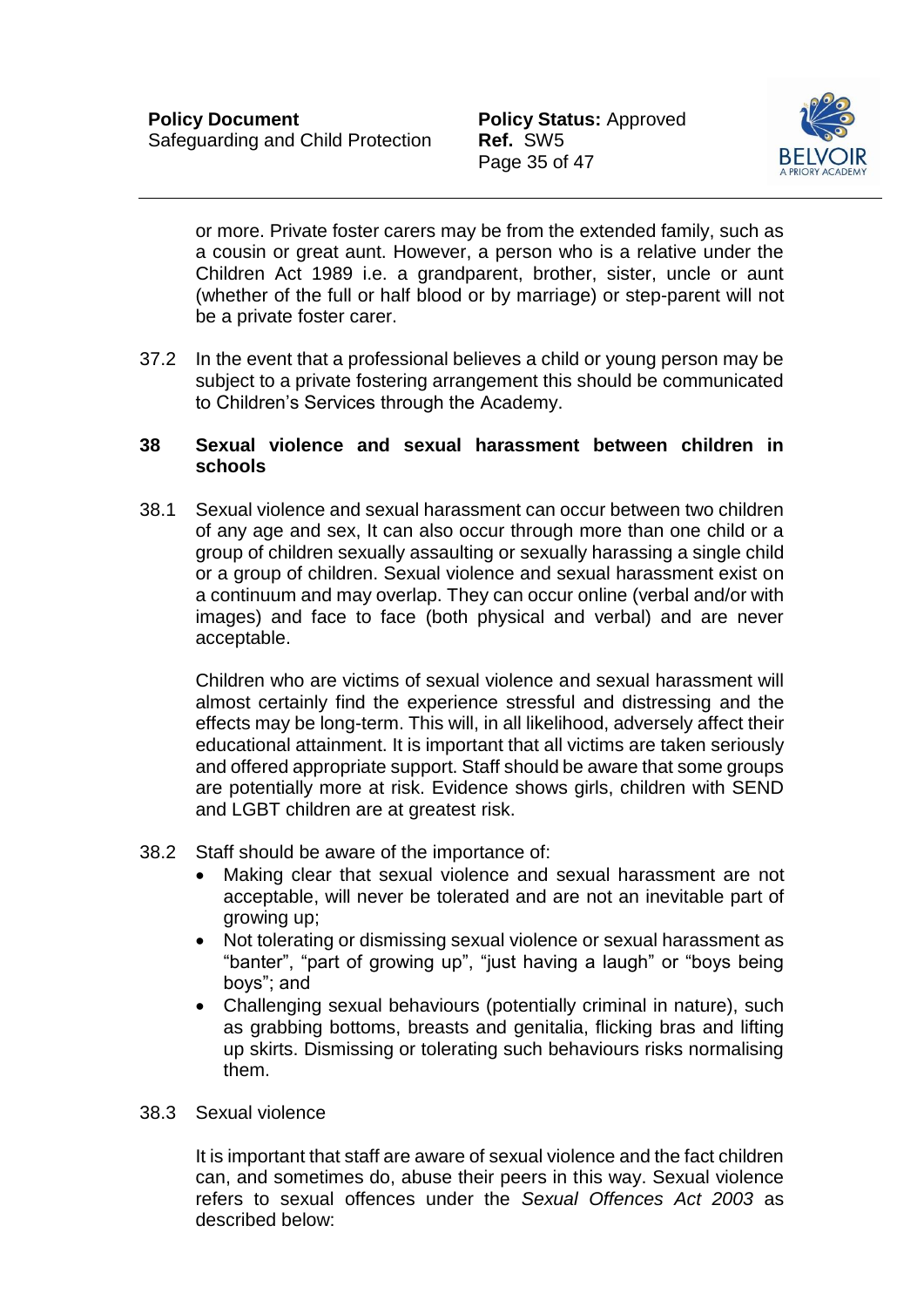

Rape: A person (A) commits an offence of rape if: he intentionally penetrates the vagina, anus or mouth of another person (B) with his penis, B does not consent to the penetration and A does not reasonably believe that B consents.

Assault by Penetration: A person (A) commits an offence if: s/he intentionally penetrates the vagina or anus of another person (B) with a part of her/his body or anything else, the penetration is sexual, B does not consent to the penetration and A does not reasonably believe that B consents.

Sexual Assault: A person (A) commits an offence of sexual assault if: s/he intentionally touches another person (B), the touching is sexual, B does not consent to the touching and A does not reasonably believe that B consents.

Consent is about having the freedom and capacity to choose. Consent to sexual activity may be given to one sort of sexual activity but not another, e.g. to vaginal but not anal sex or penetration with conditions, such as wearing a condom. Consent can be withdrawn at any time during sexual activity and each time activity occurs. Someone consents to vaginal, anal or oral penetration only if s/he agrees by choice to that penetration and has the freedom and capacity to make that choice.

38.4 Sexual harassment

When referring to sexual harassment we mean 'unwanted conduct of a sexual nature' that can occur online and face to face. When we reference sexual harassment, we do so in the context of child on child sexual harassment. Sexual harassment is likely to: violate a child's dignity, and/or make them feel intimidated, degraded or humiliated and/or create a hostile, offensive or sexualised environment.

Whilst not intended to be an exhaustive list, sexual harassment can include:

- sexual comments, such as: telling sexual stories, making lewd comments, making sexual remarks about clothes and appearance and calling someone sexualised names;
- sexual "jokes" or taunting;
- physical behaviour, such as: deliberately brushing against someone, interfering with someone's clothes (schools and colleges should be considering when any of this crosses a line into sexual violence - it is important to talk to and consider the experience of the victim) and displaying pictures, photos or drawings of a sexual nature; and
- online sexual harassment. This may be standalone, or part of a wider pattern of sexual harassment and/or sexual violence.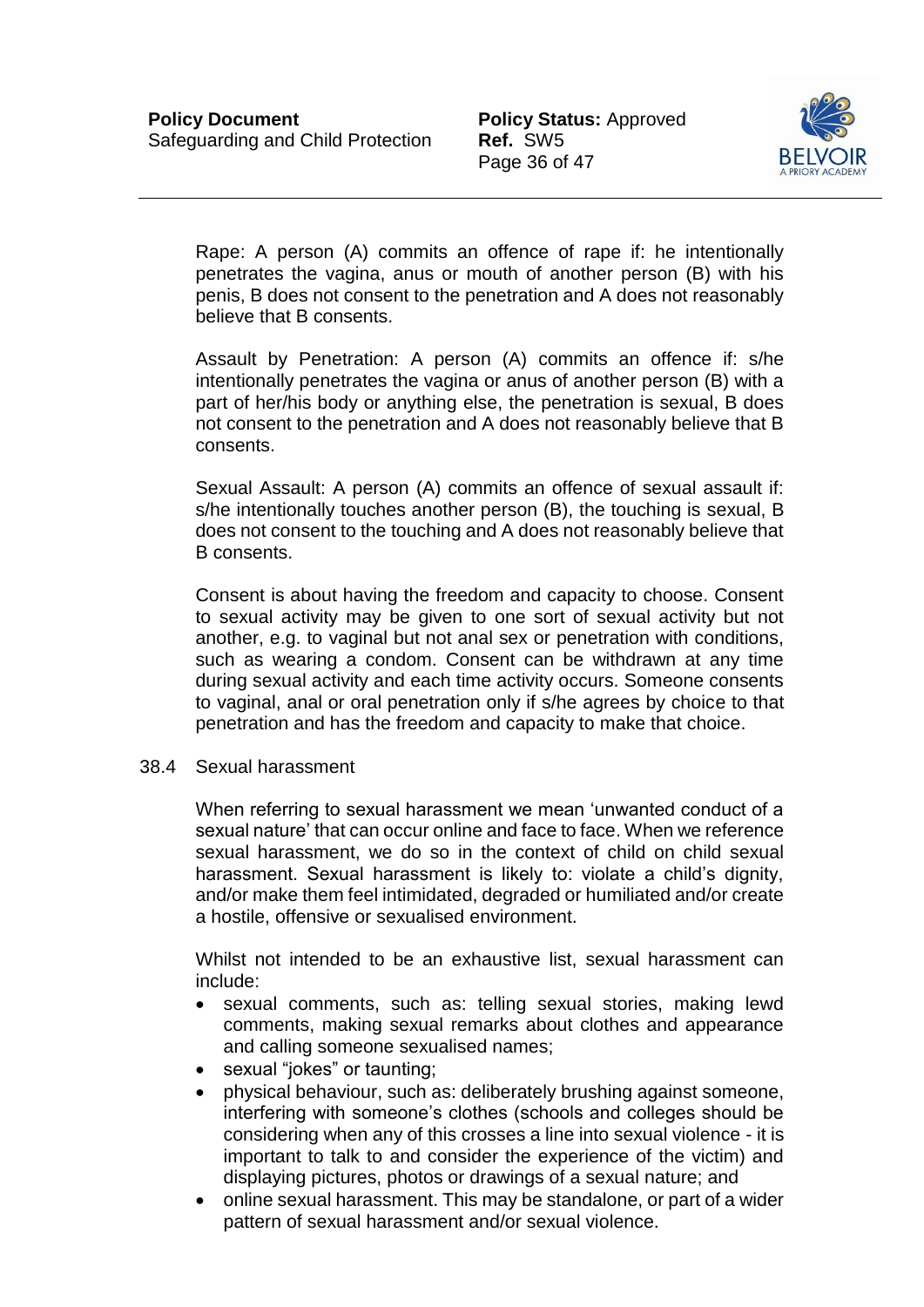

It may include:

- non-consensual sharing of sexual images and videos;
- sexualised online bullying;
- unwanted sexual comments and messages, including, on social media;
- sexual exploitation; coercion and threats; and
- upskirting.
- 38.5 In responding to a report of sexual violence and/or sexual harassment each setting will act in accordance with the guidance set out in *Keeping children safe in education 2021,* the DfE guidance *Sexual violence and sexual harassment between children in schools and colleges 2021,* and the Lincolnshire Safeguarding Children Partnership's *Sexual Violence and Sexual Harassment in Schools/Colleges Pathway.*

It is essential that all victims are reassured that they are being taken seriously and that they will be supported and kept safe. A victim should never be given the impression that they are creating a problem by reporting sexual violence or sexual harassment. Nor should a victim ever be made to feel ashamed for making a report.

In the event of a report of sexual violence and/or sexual harassment staff must follow their setting's safeguarding procedures and report any concerns to the DSL immediately.

- 38.6 When responding to a report, effective safeguarding practice includes:
	- Do not promise confidentiality. However, staff should only share the report with those people who are necessary in order to progress it, e.g. the DSL.
	- Where possible, manage reports with two members of staff present (preferably one of them being the DSL or Deputy DSL).
	- Ensure the victim understands the next steps and who the report will be passed to.
	- The child has placed you (the individual to whom they have made the disclosure) in a position of trust - be supportive and respectful of them.
	- Be non-judgemental.
	- Maintain clear boundaries.
	- Do not ask leading questions, e.g. 'Was it X who did this to you?'. Use the TED method (Tell me…; Explain…; Describe…)
	- $\bullet$  It is essential a written report is made this can be done by writing it up immediately afterwards or it can be done at the time (but ensure to remain engaged with the victim). A second member of staff can be used to make notes where possible.
	- Record only facts (as the child presents them), never opinion. Use the language of the child.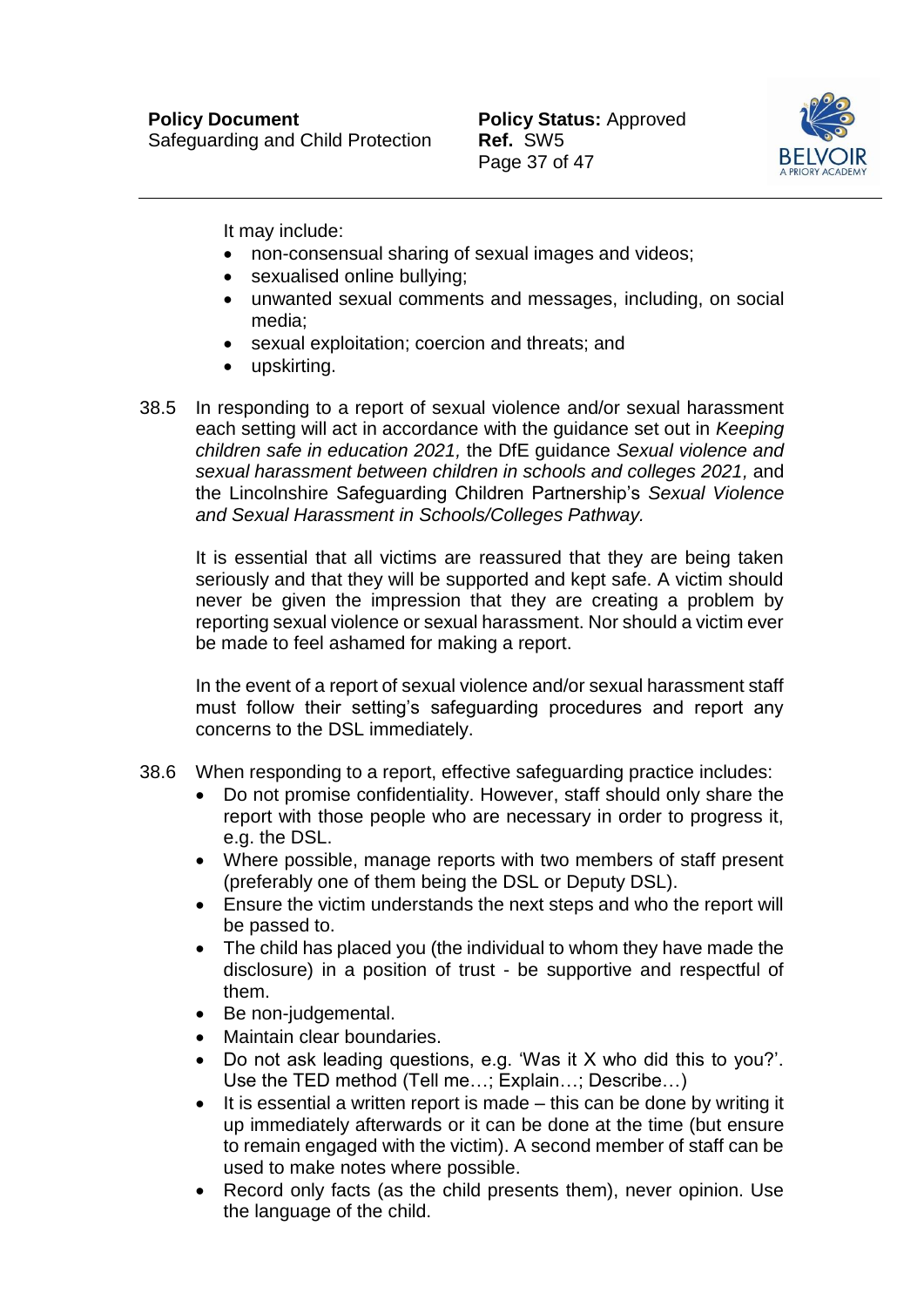

- Inform the DSL (or Deputy DSL) as soon as practically possible, if they are not involved in the initial report.
- If in doubt, seek advice from the DSL.
- 38.7 In the event that a report is made, each setting's DSL, working with the Trust's DSL where necessary, will be responsible for coordinating immediate and ongoing support for both the victim and the alleged perpetrator (and where necessary, other children and staff). Any support offered will be tailored to the particular case, and will be provided in line with the wishes and needs of the young people involved.

### <span id="page-38-0"></span>**39 Trafficking and unaccompanied asylum-seeking children**

- 39.1 Trafficking of persons: the recruitment, transportation, transfer, harbouring or receipt of persons, by means of the threat or use of force or other forms of coercion, of abduction, of fraud, of deception, of the abuse of power or of a position of vulnerability or of the giving or receiving of payments or benefits to achieve the consent of a person having control over another person, for the purpose of exploitation. Exploitation shall include, at a minimum, the exploitation of the prostitution of others or other forms of sexual exploitation, forced labour or services, slavery or practices similar to slavery, servitude or the removal of organs.
- 39.2 The recruitment, transportation, transfer, harbouring or receipt of a child for the purpose of exploitation shall be considered "trafficking in persons" even if this does not involve any of the means set out above. It is known that child trafficking occurs within the UK - a number of serious cases involving organised child sexual exploitation and trafficking have raised this issue.
- 39.3 Unaccompanied children may come to the UK seeking asylum (unaccompanied asylum-seeking children – UASC), or they may be here to attend school or join their family. A child may be the subject of a private fostering arrangement. Significant numbers of children are referred to local authority children's social care after applying for asylum and some will register at school for up to a term before disappearing again. This could be an indicator that they are a child trafficking victim. Staff should be vigilant and refer any concerns to the Academy/setting DSL.
- 39.4 In order to ensure effective procedures are in place the Trust adheres to *Children missing education; Statutory guidance for local authorities 2016*.

#### <span id="page-38-1"></span>**40 Upskirting**

40.1 The Voyeurism (Offences) Act, which is commonly known as the Upskirting Act, came into force on 12 April 2019.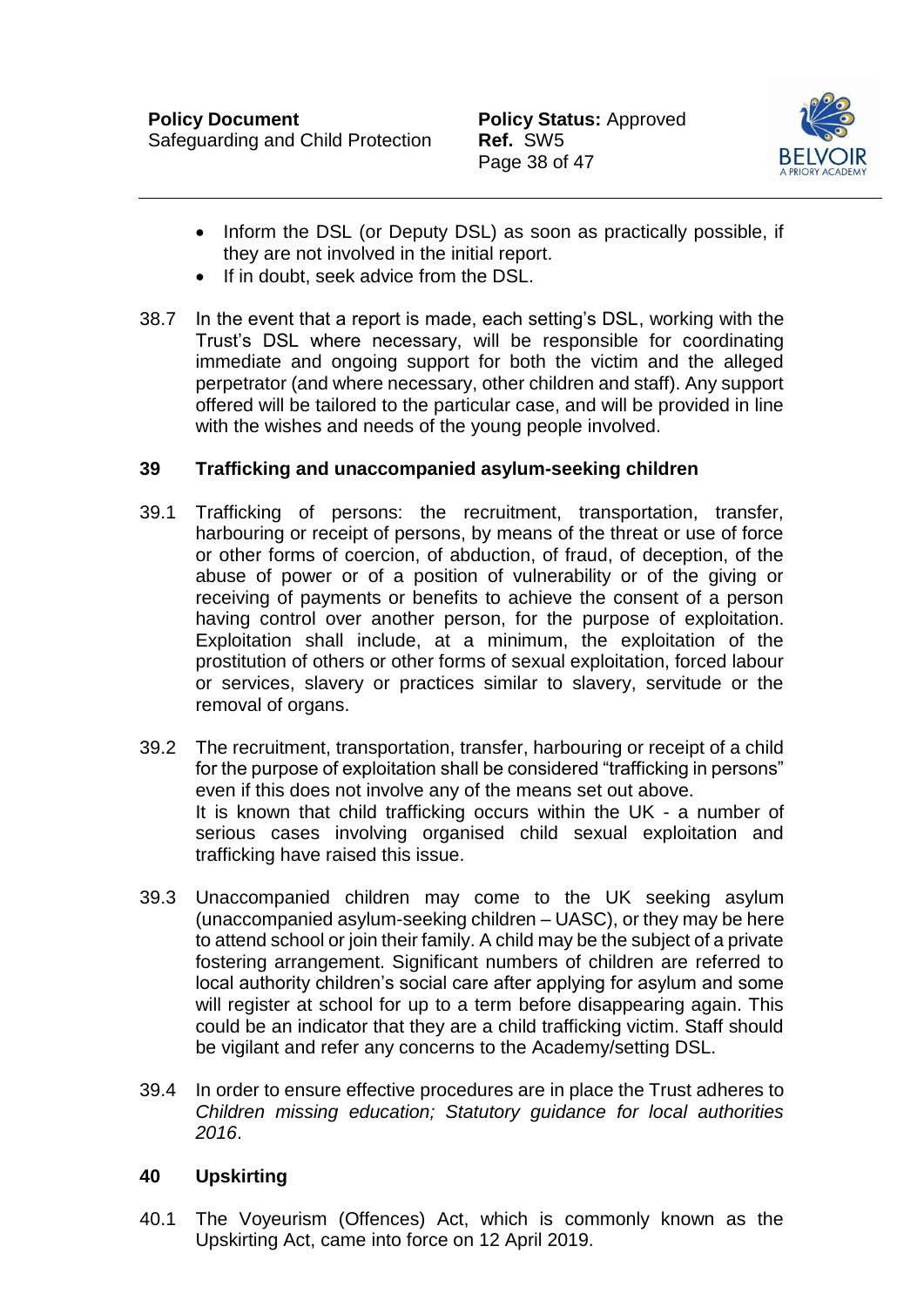Page 39 of 47



- 40.2 'Upskirting' is where someone takes a picture under a person's clothing (not necessarily a skirt) without their permission and/or knowledge, with the intention of viewing their genitals or buttocks (with or without underwear) to obtain sexual gratification, or cause the victim humiliation, distress or alarm. It is a criminal offence. Anyone of any gender, can be a victim.
- 40.3 Any reports made about upskirting should be dealt with as a safeguarding issue and the Academy's safeguarding procedures should be adhered to.

### <span id="page-39-0"></span>**41 Youth Produced Sexual Imagery (nudes and semi-nudes)**

41.1 The term 'sharing nudes and semi-nudes' to mean the sending or posting of nude or semi-nude images, videos or live streams by young people under the age of 18 online. This could be via social media, gaming platforms, chat apps or forums. It could also involve sharing between devices via services like Apple's AirDrop which works offline. *(Sharing nudes and semi-nudes: advice for education settings working with children and young people*).

Any situations involving students and youth produced sexual imagery are taken seriously as potentially being indicative of a wider safeguarding or child protection concern or as being problematic sexual behaviour. The understanding of children and young people around the potential implications of taking and/or sharing youth produced sexual imagery is likely to be influenced by the age and ability of the children involved. In some cases children under 13 (and indeed older) may create youth produced sexual imagery as a result of age appropriate curiosity or risk-taking behaviour or simply due to naivety rather than any sexual intent. Children under the age of 10 may also be involved; the fact that they are below the age of criminal responsibility is not relevant to the seriousness with which safeguarding concerns are considered. The age at which children are becoming involved in this issue is lowering all the time and professionals should be mindful of this.

- 41.2 When an incident involving youth produced sexual imagery comes to the attention of the Academy community:
	- The incident is referred to the DSL as soon as possible and recorded using the usual safeguarding recording system.
	- The DSL should hold an initial review meeting with appropriate school staff.
	- There should be subsequent interviews/discussions with the young people involved (if appropriate).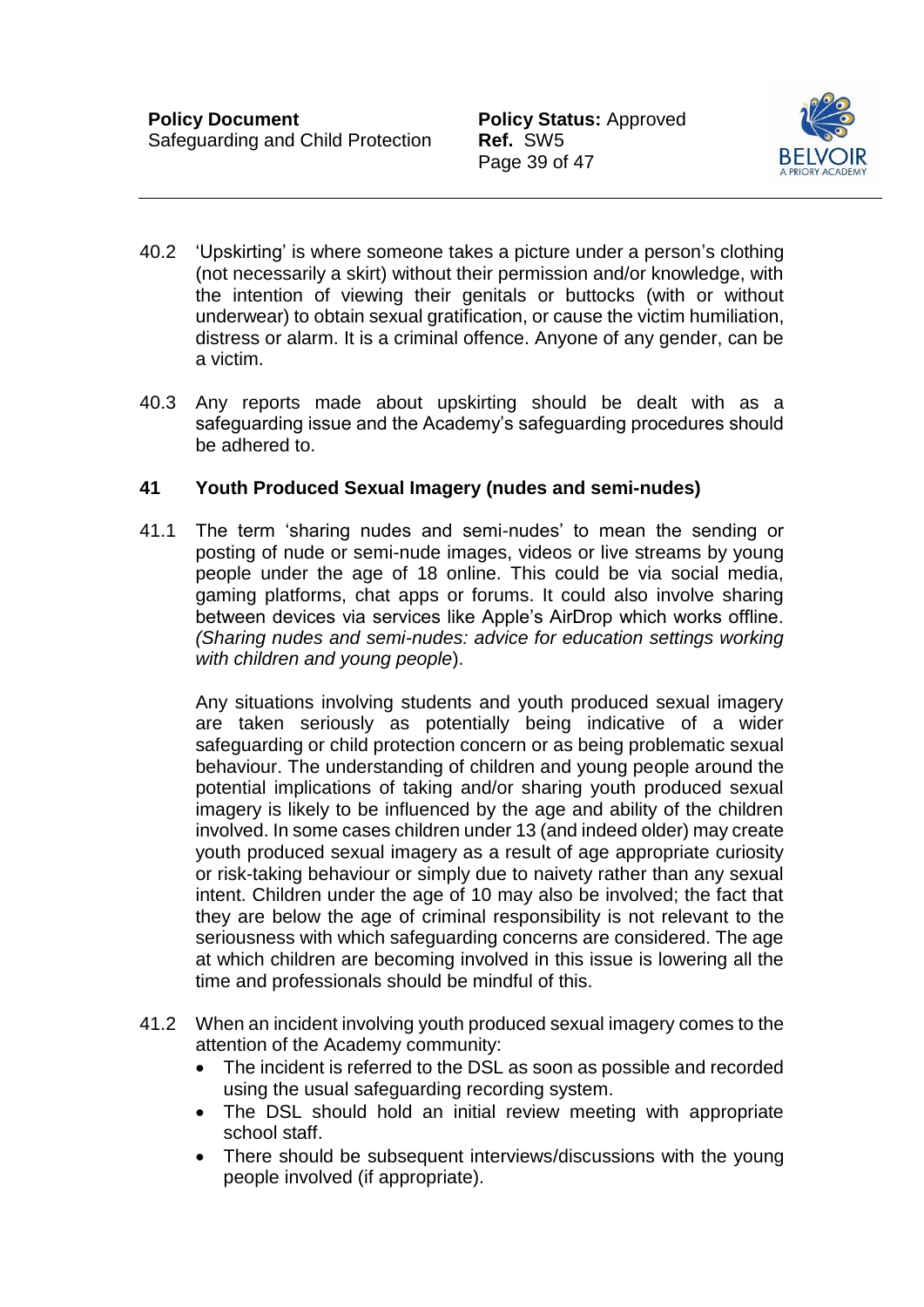

- Parents/carers should be informed at an early stage and involved in the process unless there is good reason to believe that involving parents/carers would put the young person at risk of harm.
- At any point in the process if there is a concern a young person has been harmed or is at risk of harm a referral should be made to children's social care and/or the police immediately.
- 41.3 An immediate referral to police and/or children's social care should be made if:
	- The incident involves an adult
	- There is reason to believe that a young person has been coerced, blackmailed or groomed, or if there are concerns about their capacity to consent (for example, owing to special educational needs)
	- What you know about the imagery suggests the content depicts sexual acts which are unusual for the young person's developmental stage, or are violent
	- The imagery involves sexual acts and any student in the imagery is under the age of 13
	- There is reason to believe a young person is at immediate risk of harm owing to the sharing of the imagery, for example, the young person is presenting as suicidal or self-harming
- 41.4 If any devices may need to be seized and passed onto the police then the device(s) should be confiscated and the police should be called. The device should be turned off and locked away until the police are able to come and retrieve it. The Academy will act in accordance with the DfE guidance *Searching, screening and confiscation 2018.*
- 41.5 Staff will adhere to the guidance documents produced by the UK Council for Internet Safety: *Sharing nudes and semi-nudes: advice for education settings working with children and young people*.

# <span id="page-40-0"></span>**42 Procedures for, and response to, specific safeguarding issues**

42.1 The Trust recognises the importance of educating all shareholders about these specific safeguarding issues. Members of staff and volunteers, governors, parents/carers and visitors should be educated to spot the signs of abuse and know what to do if they have a concern about a child or young person. It is important that the long-term impacts of suffering such abuse are known so that the response can be tailored to meet the needs of the child.

Student awareness sessions are essential if children and young people are to develop the skills necessary to stay safe from abuse. Various methods will be used, including pastoral time, assemblies and the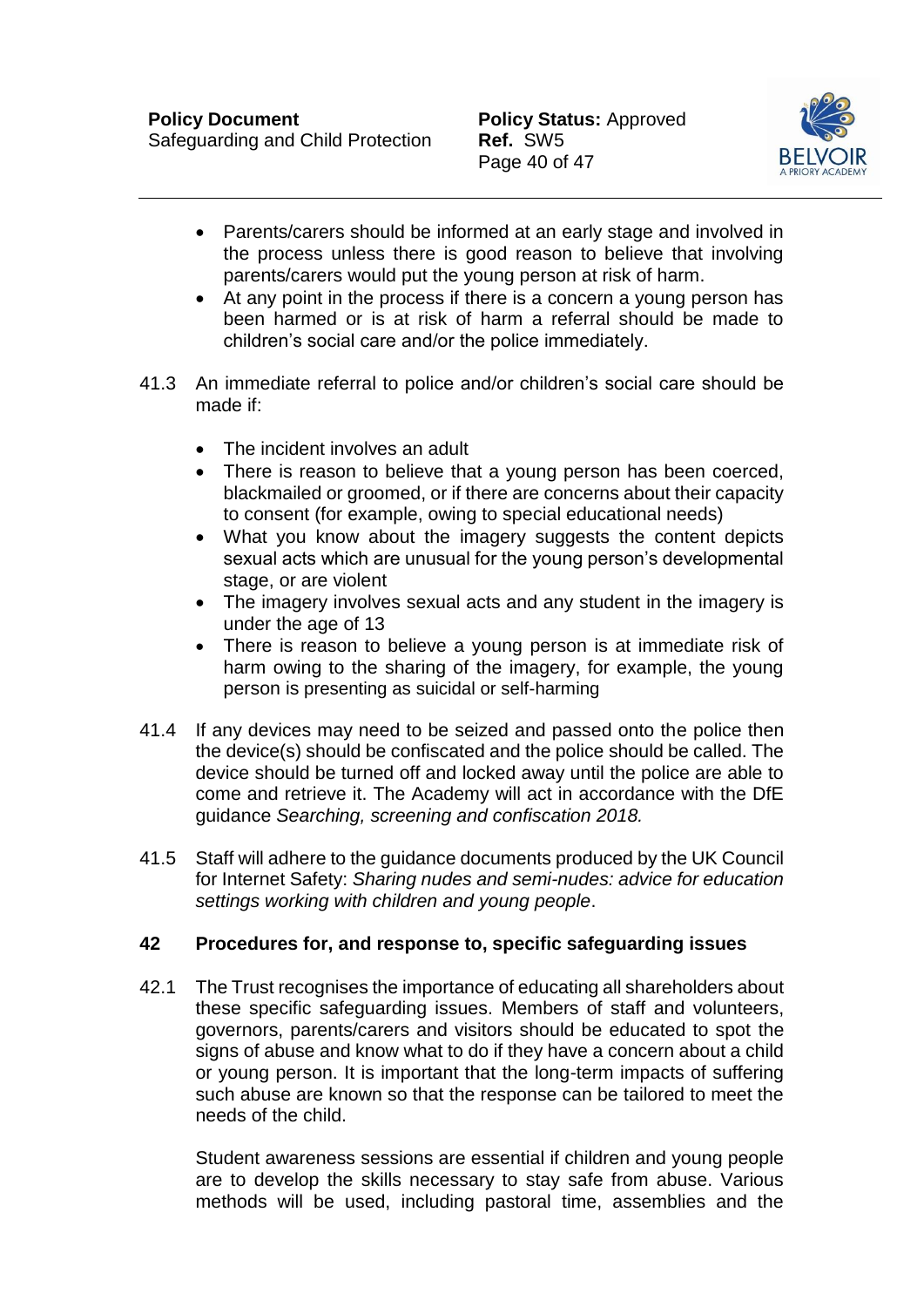

Personal Development Programme in order to build students' resilience and confidence.

- 42.2 Any concerns about the wellbeing of a child should be dealt with as a safeguarding issue and the Academy's safeguarding procedures should be adhered to.
- 42.3 Safeguarding incidents and/or behaviours can be associated with factors outside the Academy/setting and/or can occur between children outside the Academy/setting. All staff (especially the safeguarding teams) should be considering the context within which such incidents and/or behaviours occur. This is known as contextual safeguarding, which simply means assessments of children should consider whether wider environmental factors are present in a child's life that are a threat to their safety and/or welfare.

### **43 Policy change**

43.1 This policy may only be amended or withdrawn by The Priory Federation of Academies Trust.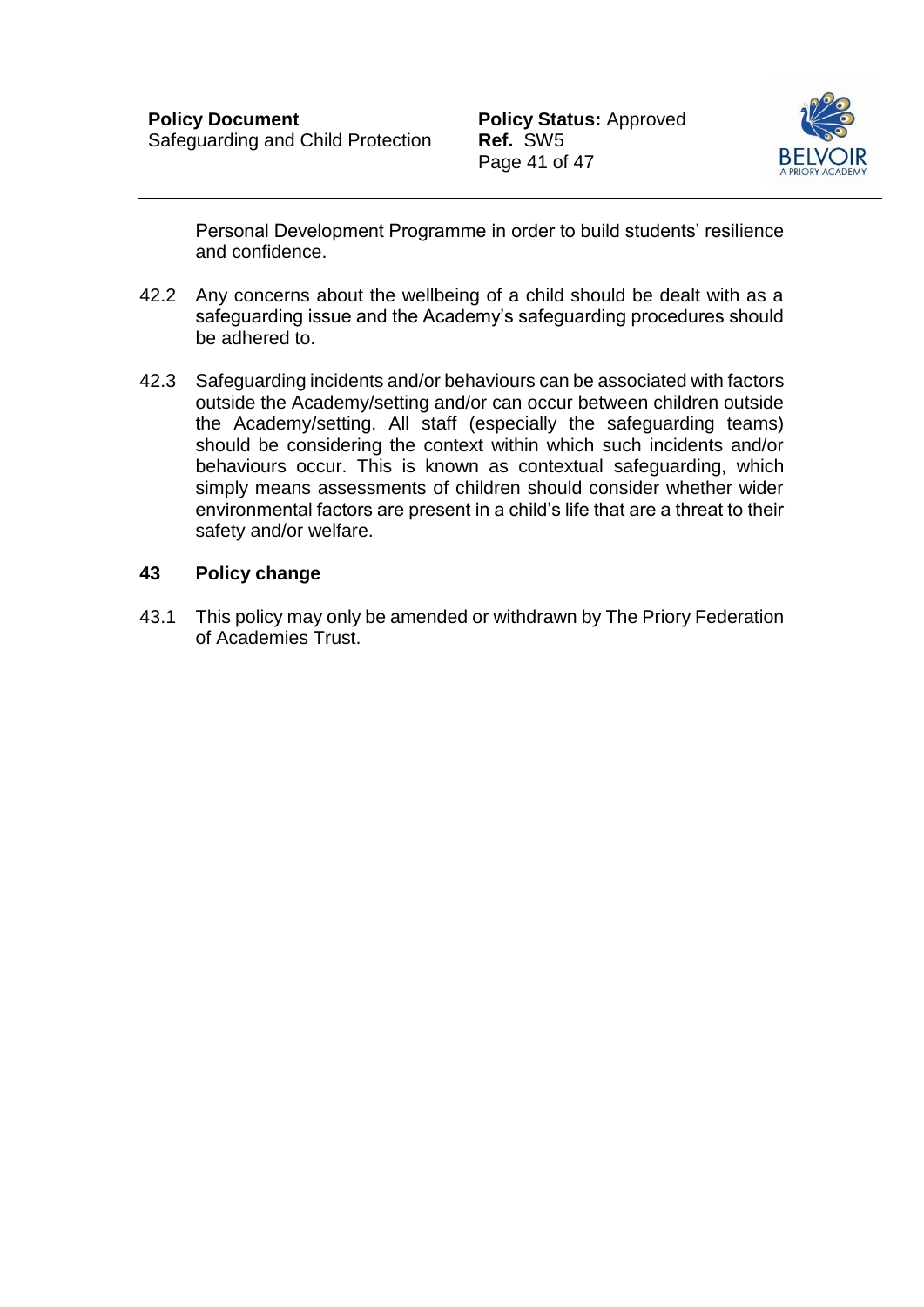Page 42 of 47



# **The Priory Federation of Academies Trust Safeguarding and Child Protection (Promoting the Welfare of Students' and Vulnerable Adults) Policy**

This Policy has been approved by the Education and Standards Committee:

| <b>Trustee</b>                 |       |
|--------------------------------|-------|
|                                |       |
|                                | Date: |
| <b>Chief Executive Officer</b> |       |
|                                |       |
|                                |       |
| Designated Member of Staff     |       |

Please note that a signed copy of this agreement is available via Human Resources.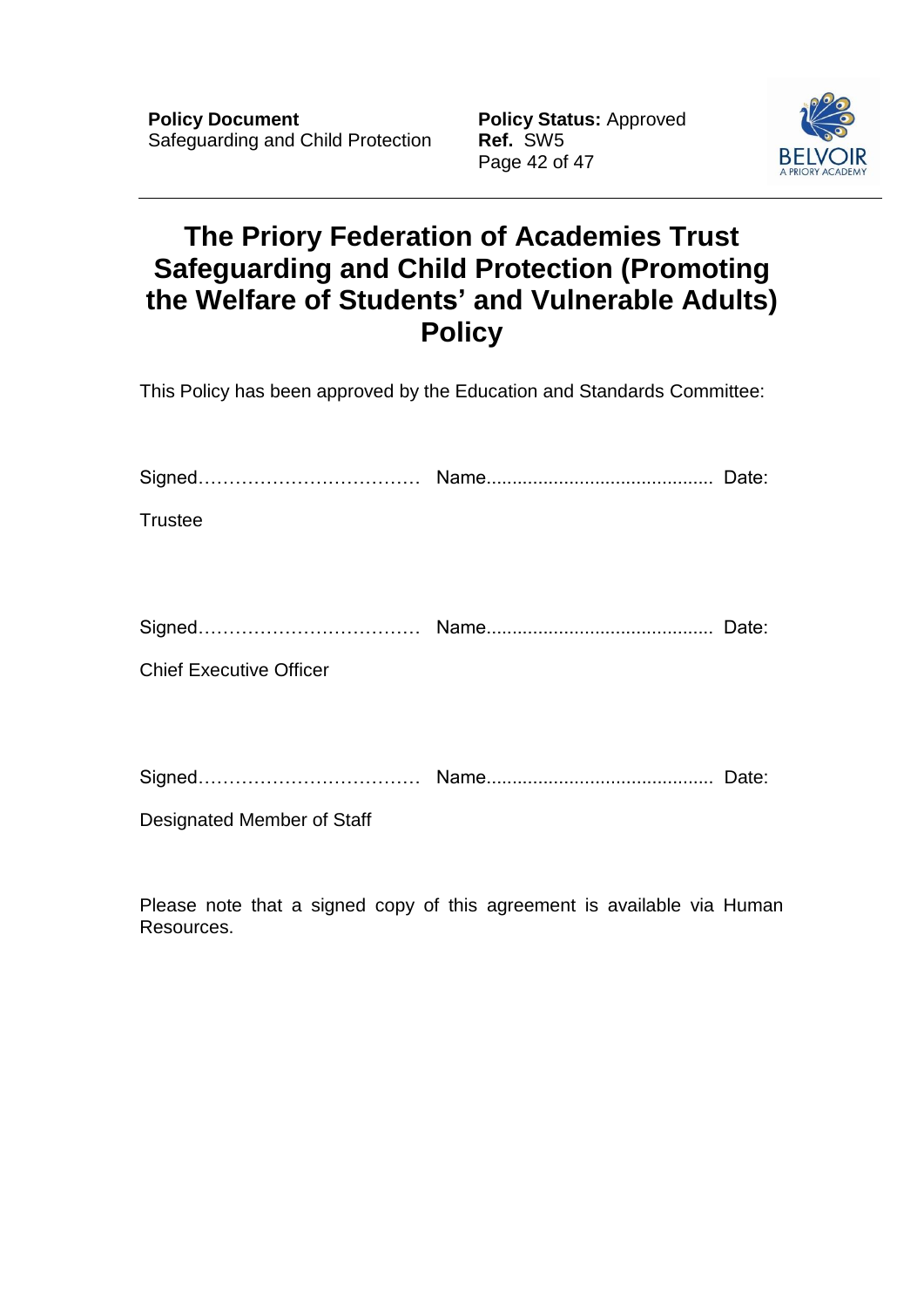Page 43 of 47



### <span id="page-43-0"></span>**APPENDIX 1**

#### **(A) Definitions of Abuse**

*Abuse:* a form of maltreatment of a child. Somebody may abuse or neglect a child by inflicting harm or by failing to act to prevent harm. Children may be abused in a family or in an institutional setting or community setting by those known to them or, more rarely, by others. Abuse can take place wholly online, or technology may be used to facilitate offline abuse. They may be abused by an adult or adults or by another child or children.

The following should be taken as accepted definitions of the four types of abuse:

*Neglect:* the persistent failure to meet a child's basic physical and/or psychological needs, likely to result in the serious impairment of the child's health or development. Neglect may occur during pregnancy, for example, as a result of maternal substance abuse. Once a child is born, neglect may involve a parent or carer failing to: provide adequate food, clothing and shelter (including exclusion from home or abandonment); protect a child from physical and emotional harm or danger; ensure adequate supervision (including the use of inadequate care-givers); or ensure access to appropriate medical care or treatment. It may also include neglect of, or unresponsiveness to, a child's basic emotional needs.

*Physical Abuse:* a form of abuse which may involve hitting, shaking, throwing, poisoning, burning or scalding, drowning, suffocating or otherwise causing physical harm to a child. Physical harm may also be caused when a parent or carer fabricates the symptoms of, or deliberately induces, illness in a child.

**Sexual Abuse:** involves forcing or enticing a child or young person to take part in sexual activities, not necessarily involving a high level of violence, whether or not the child is aware of what is happening. The activities may involve physical contact, including assault by penetration (for example rape or oral sex) or non-penetrative acts such as masturbation, kissing, rubbing and touching outside of clothing. They may also include non-contact activities, such as involving children in looking at, or in the production of, sexual images, watching sexual activities, encouraging children to behave in sexually inappropriate ways, or grooming a child in preparation for abuse (including via the internet and social media). Sexual abuse is not solely perpetrated by adult males. Women can also commit acts of sexual abuse, as can other children.

*Emotional Abuse:* the persistent emotional maltreatment of a child such as to cause severe and adverse effects on the child's emotional development. It may involve conveying to a child that they are worthless or unloved, inadequate, or valued only insofar as they meet the needs of another person. It may include not giving the child opportunities to express their views, deliberately silencing them or 'making fun' of what they say or how they communicate. It may feature age or developmentally inappropriate expectations being imposed on children. These may include interactions that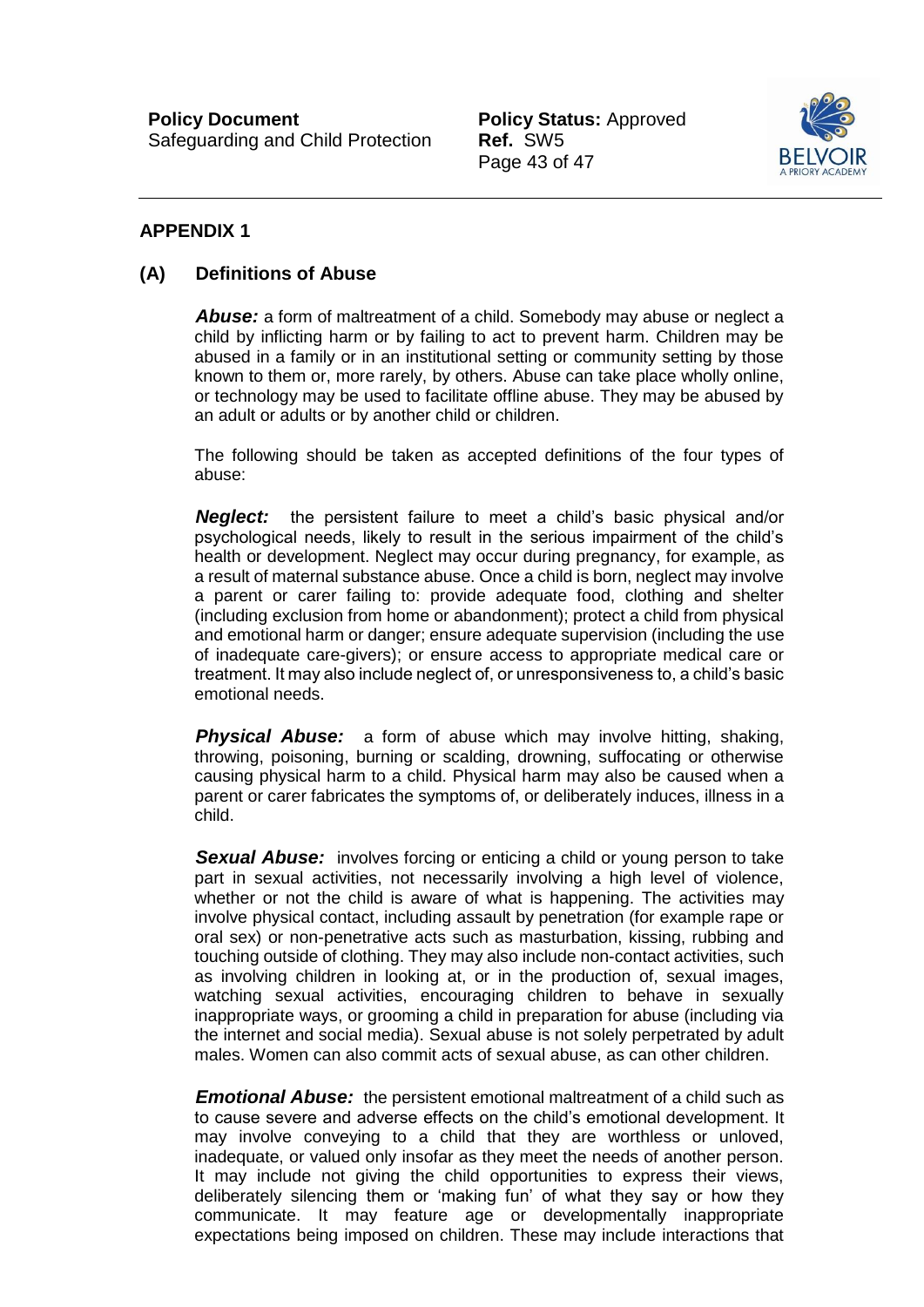Page 44 of 47



are beyond a child's developmental capability as well as overprotection and limitation of exploration and learning, or preventing the child participating in normal social interaction. It may involve seeing or hearing the ill-treatment of another. It may involve serious bullying (including cyberbullying), causing children frequently to feel frightened or in danger, or the exploitation or corruption of children. Some level of emotional abuse is involved in all types of maltreatment of a child, although it may occur alone.

### **(B) Possible signs of abuse**

Many of the following symptoms may occur for reasons other than abuse and inevitably some students who have been abused will not display any of these symptoms. The distinctions between the different aspects of abuse are manifestly not rigid, but they should be useful as a guide.

#### *Possible signs of Neglect*

- Constant hunger
- Student looks extra thin
- Poor personal hygiene (repeatedly unwashed, smelly)
- Constant tiredness
- Poor state of clothing
- Frequent lateness and non-attendance
- Has repeated accidents, especially burns
- Is left alone at home inappropriately
- Untreated medical problems
- Kept away from medicals
- Low self esteem
- Neurotic behaviour
- Poor social relationships (unable to make friends)
- Deterioration in school performance
- Is unusually 'hard' or 'detached' when told off
- Running away/reluctant to go home (particularly at the weekend)
- May appear distressed with no explanation when asked

#### *Possible Signs of Emotional Abuse*:

- Domestic violence
- Disclosure of punishment which appears excessive
- Over -reaction to making mistakes or fear of punishment
- Continual self-deprecation
- Sudden speech disorders
- Fear of new situations
- Inappropriate responses to painful situations
- Neurotic behaviour
- Self-harm
- Fear of parents being contacted
- Extremes of passivity or aggression
- Drug or solvent abuse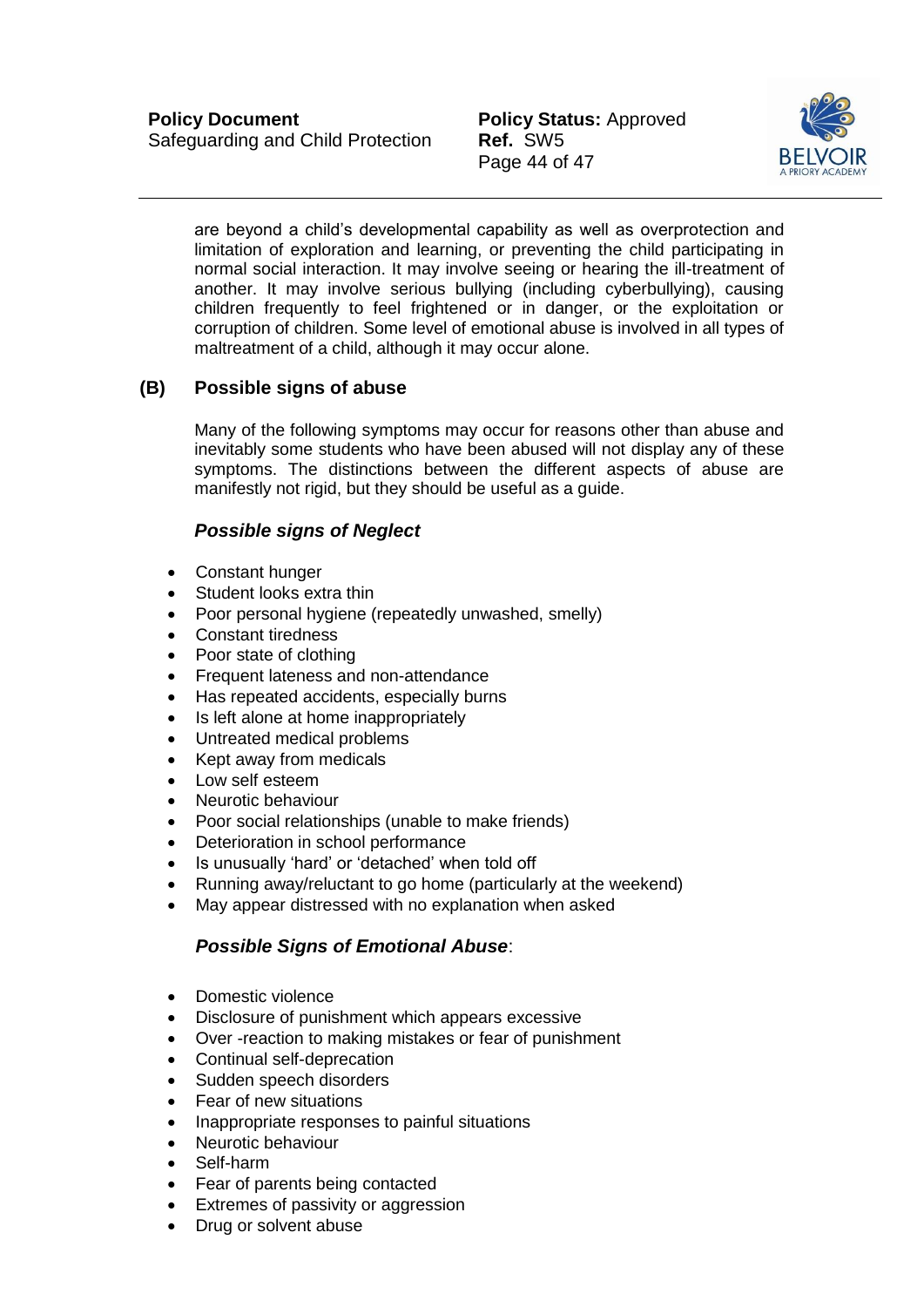

Told they are useless, stupid, wicked, unlovable, clumsy, unattractive, weak

### *Possible Signs of Physical Abuse*:

- Unexplained injuries, bites, bruises or burns, particularly if they recurrent
- Improbable excuses given to explain injuries
- Refusal to discuss the causes of injuries
- History of accidents and bruising
- Injuries getting progressively worse, or occurring in a time pattern (every Monday morning)
- Untreated injuries
- Disclosure of punishment which appears excessive
- 'Grip' marks on arms or 'slap' marks on cheeks, arms, legs
- Long marks which could be from a belt or cane
- Stub marks from a cigarette
- Bruising on both sides of the ear
- Teeth marks
- Withdrawal from physical contact/aggressive behaviour
- Arms and legs kept covered in hot weather (excluding for reasons of cultural dress)
- Fear of returning home
- Fear of medical help
- May appear distressed with no explanation when asked
- Eating disorders
- Self-destructive tendency
- Running away

#### *Possible Signs of Sexual Abuse*:

- Sudden change in behaviour
- Displays of affection that are inappropriate
- Alleged promiscuity of sexualised behaviour
- Acting in a sexually provocative way
- Openly masturbating
- Fear of undressing
- Regression to younger behaviour
- May appear unhappy or isolated
- May have aggressive eruptions
- May be reluctant to go home
- Inappropriate internet use and possible grooming concerns
- Genital itching or genital pain
- Distrust of familiar adults
- May be kept away from medicals
- Unexplained gifts
- Depression and withdrawal
- Wetting or soiling
- Sleep disturbance, nightmares, bedwetting
- May present eating disorders (anorexia, bulimia, or excessive 'comfort eating'
- Chronic illness, especially throat infections and sexually transmitted diseases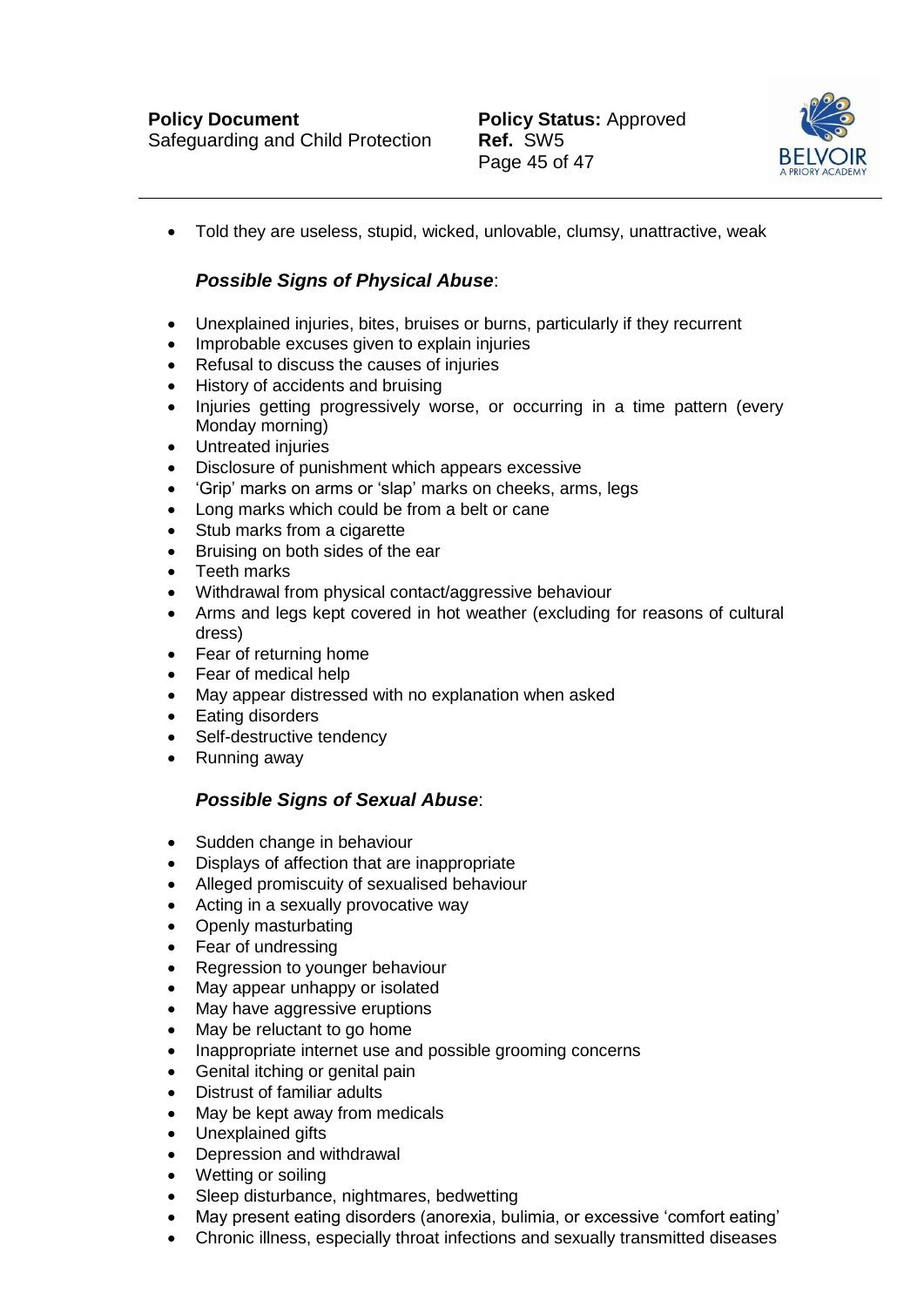

# **(C) Identifying a vulnerable child - Who are the most vulnerable?**

# **Children or young people:**

- who are disabled or have specific additional needs
- with special educational needs
- who are underachieving in education
- who have been rejected by peer, faith or social group or family
- who have been a victim or witness to crime or traumatic event
- who have experienced conflict with family over religious beliefs and/or lifestyle choices/extreme political views
- with identity confusion
- who experience poverty, disadvantage or social exclusion
- in a family circumstance which presents challenges to the child, such as substance abuse, adult mental health problems and domestic violence
- classified as LAC or post-LAC
- who have recently returned home to their family from care
- who go missing from home or education
- who are young carers
- who identify themselves as transgender or are gender questioning
- who are attending alternative provision
- who need a social worker
- requiring mental health support

# **(d) Children with special educational needs and disabilities (SEND)**

Special consideration should be given to safeguarding and protecting children who may have additional vulnerabilities;

- Additional barriers can exist to the recognition of abuse and neglect which can include assumptions that indicators of abuse such as behaviour, mood and injury relate to the child's disability without further exploration.
- Vulnerable children can disproportionately be impacted by things like bullying and abuse, without outwardly showing any signs.
- Communication barriers and difficulties in overcoming these barriers
- Seeing a disability first and abuse second.
- These additional challenges are addressed through a high level of pastoral care and our communication and interaction with our young people. These communication tools may include Makaton, communication in print and Colourful Semantics to ensure the child's voice is heard despite their additional needs.